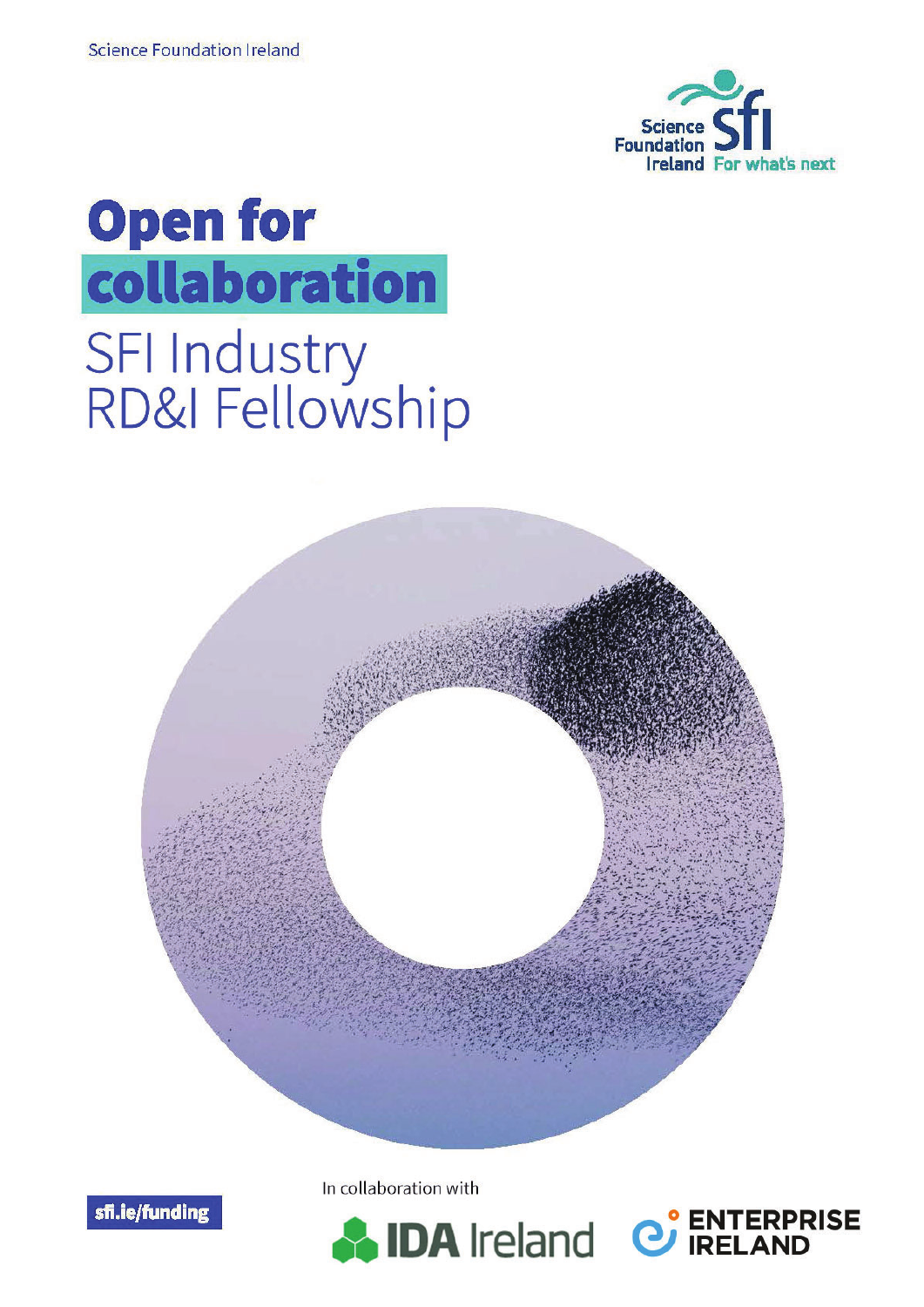

# **SCIENCE FOUNDATION IRELAND**

# **SFI Industry RD&I Fellowship Programme 2022**

Call for Submission of Proposals

#### **KEY DATES**

#### **There are two submission deadlines in 2022W**

- 
- 
- o *Notification to Applicants: September 2022*
	- o *Notification to Applicants: February 2023*

#### **Terms of Reference**

While every effort has been made to ensure the accuracy and reliability of this document, it is provided for information purposes only and as a guide to expected developments. It is not intended, and should not be relied upon, as any form of warranty, representation, undertaking, contractual, or other commitment binding in law upon Science Foundation Ireland, the Government of Ireland, or any of their respective servants or agents. Science Foundation Ireland Terms and Conditions of Research Grants shall govern the administration of SFI grants and awards to the exclusion of this and any other oral, written, or recorded statement.

All responses to this Call for Submission of Proposals will be treated in confidence and no information contained therein will be communicated to any third party without the written permission of the applicant except insofar as is specifically required for the consideration and evaluation of the proposal or as may be required under law, including the Industrial Development (Science Foundation Ireland) Act, 2003, the Industrial Development (Science Foundation Ireland) (Amendment) Act 2013 and the Freedom of Information Act 2014.

- x Call Launch **21 February 2022**
- x First submission deadline (Call A) **18 May 2022 at 13:00 Dublin Local Time** 
	- x Second Submission deadline (Call B) **19 October 2022 at 13.00 Dublin Local Time**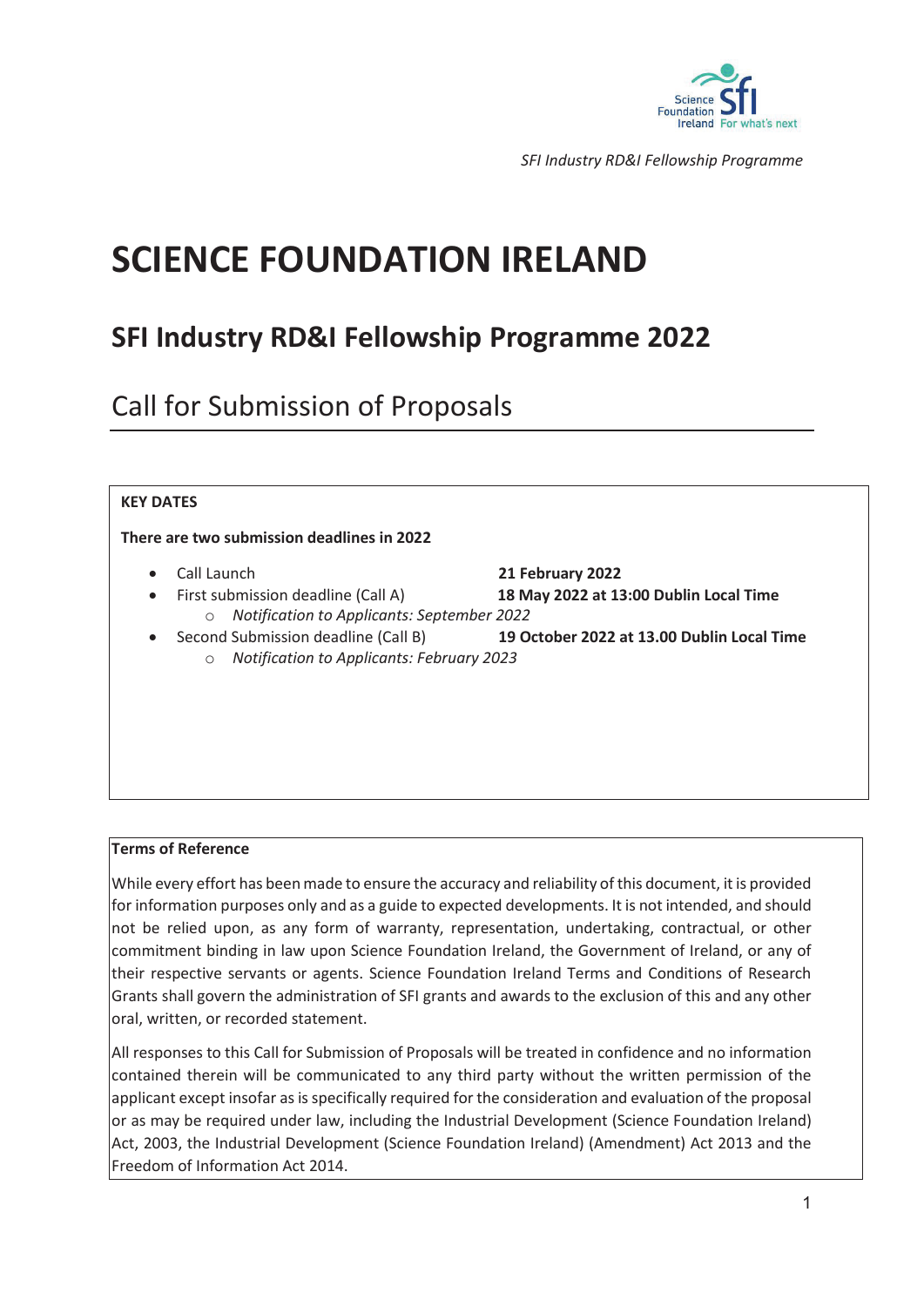

# **TABLE OF CONTENTS**

| APPENDIX C - ACADEMIC COLLABORATOR DORA-COMPLIANT CV TEMPLATE46     |  |
|---------------------------------------------------------------------|--|
| APPENDIX D - INDUSTRY PARTNER FINANCIAL DECLARATIONS/ DOCUMENTATION |  |
|                                                                     |  |
|                                                                     |  |
|                                                                     |  |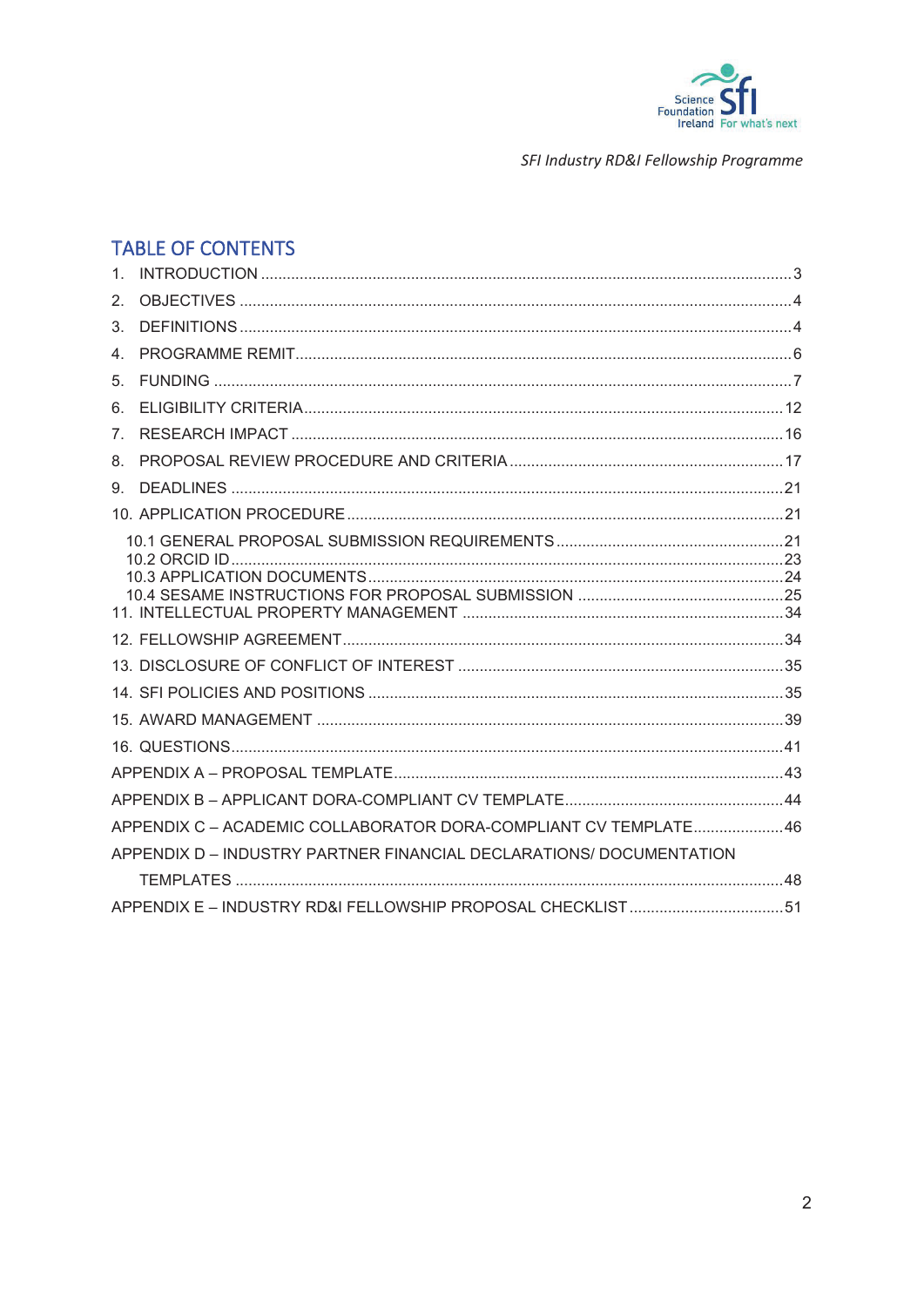

# **1. INTRODUCTION**

Science Foundation Ireland (SFI) funds excellent and impactful research and talent, and shapes the future of Ireland through anticipating what's next and widening engagement and collaboration.

SFI's 2025 strategy *Shaping Our Future<sup>1</sup>* sets out the vision that Ireland will be a global innovation leader in scientific and engineering research for the advancement of Ireland's economy and society. The strategy has two ambitions: Delivering Today and Preparing for Tomorrow. The *Tangible Benefits*  theme in *Delivering Today* aims for the research we fund to make the greatest possible difference for our society and economy. In support of this, SFI seeks to foster academia-industry interactions by building strategic partnerships with industry to perform cutting-edge, industry-informed STEM research.

SFI is pleased to launch the 2022 call for proposals under the SFI Industry RD&I Fellowship Programme. This programme seeks to support academia-industry interactions and will be an important vehicle to support industry research, development and innovation. Grants awarded under the programme can be made to academic researchers (at faculty and postdoctoral level) wishing to spend time in industry worldwide. Fellowships can be between 1 and 24 months in duration and can be taken on a full or part-time basis. SFI recognises that the type, mode, structure and duration of Fellowships must be flexible and scalable, and must facilitate different sorts of activities, ranging from knowledgeexchange, skills development and collaborative research projects. The expectation is that the award will enhance the skills of the Fellow and will be of mutual benefit to both the industry and academic partners.

Researchers placed into industry will have the opportunity to gain a working knowledge of relevant business drivers (e.g., intellectual property, regulatory, investors and markets) and will gain from industry's established contacts. The upskilling and industry exposure provided to postdoctoral academic researchers through the SFI Industry RD&I Fellowship Programme will prepare them for a career in industry and maximise the impact of the training received by these researchers so far. For faculty researchers, it is expected that their Fellowship will help seed subsequent industry collaborations and shape the direction of their research going forward.

Industry partners hosting researchers will benefit from the expertise of the Fellow embedded in their company bringing innovative solutions to industry challenges, providing support to enhance competitive advantage and future resilience, and developing links with academia to seed future longer-term collaborations.

The Grants awarded under the Industry RD&I Fellowship Programme will operate under European Commission State aid rules and in particular will be subject to the General Block Exemption Regulation (GBER)<sup>2</sup>. GBER sets out a number of conditions under which research, development and innovation funding is exempt from the obligation of prior notification to the European Commission.

<sup>1</sup> https://www.sfi.ie/strategy/

<sup>2</sup> EU Commission Regulation (EC) No. 651/2014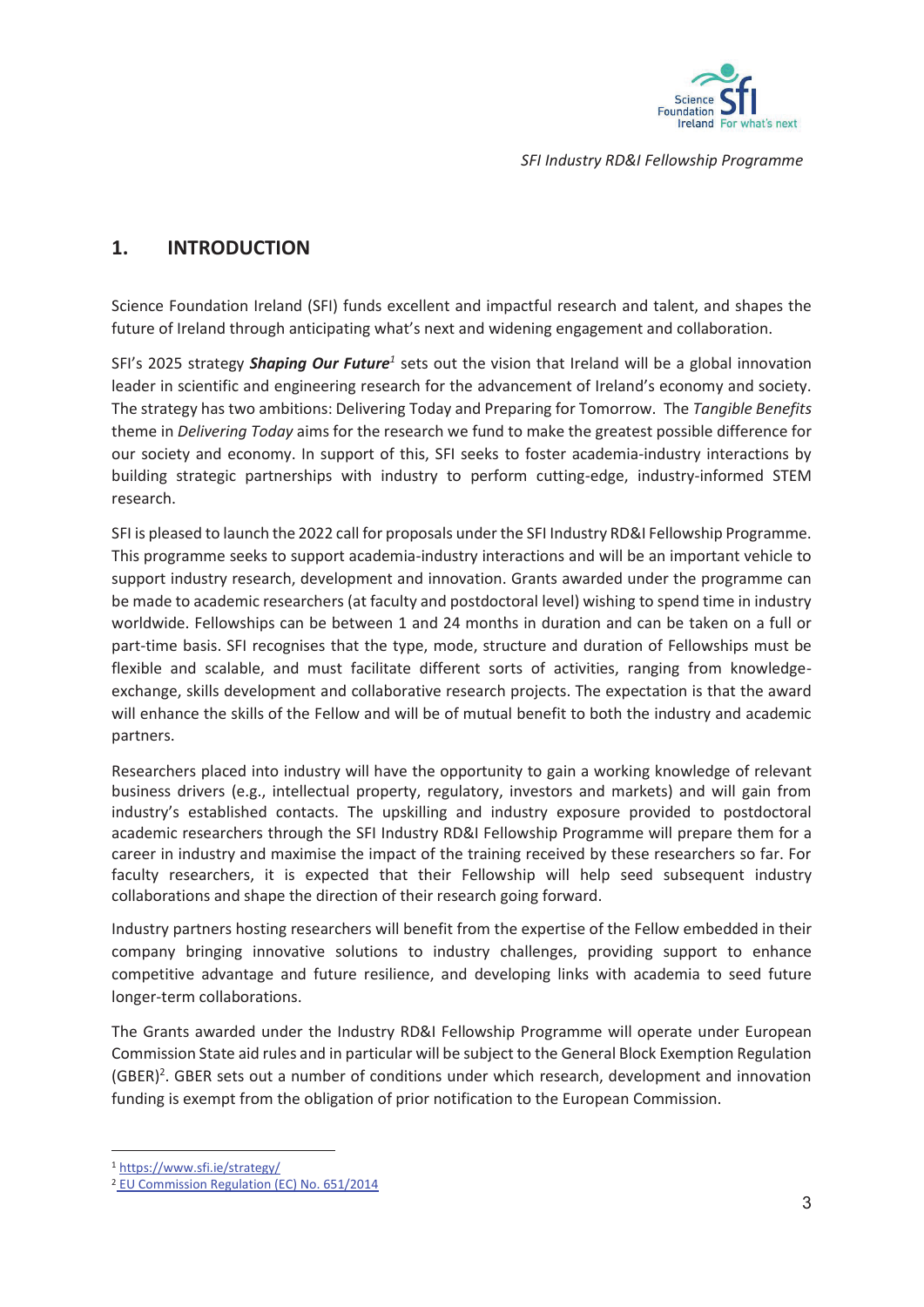

#### **GENDER STRATEGY**

SFI is committed to increasing the number of SFI grants held by female researchers, as described in the SFI Gender Strategy. Towards achieving this goal, the SFI Industry RD&I Fellowship Programme will provide additional supports for excellent female researchers to secure funding. When ranking applications, in the event of applications receiving the same final score when evaluated for their quality, SFI will give priority in the review process to applications from female candidates. Female candidates are strongly encouraged to apply to this funding call. Applications are welcome from those wishing to return to employment following a career break.

# **2. OBJECTIVES**

#### **The objectives of the SFI Industry RD&I Fellowship Programme 2022 are to:**

- Connect scientific research and researchers with beneficiaries and potential users through supporting the exchange of knowledge and expertise between academia and industry.
- Maximise the economic and societal impact of Irish State-funded research and resources, by enhancing and co-funding collaborations between researchers in academia and industry.
- Foster impactful innovation by supporting industry-informed research.
- Enhance the breadth of training of researchers, and their employability.
- Facilitate increased participation in research, development and innovation by Small, Medium and Large enterprises in the regions across Ireland.
- Support companies to build/enhance competitive advantage and future resilience by engaging in research, development and innovation through partnership with academia.

# **3. DEFINITIONS**

| <b>Fellow (applicant)</b> | A faculty or postdoctoral researcher currently working in an eligible Irish Research<br>Body, or a postdoctoral researcher having held a research contract in an eligible<br>Irish Research Body, or the holder of a PhD awarded by an eligible Irish Research<br>Body (see specific eligibility criteria in Section 6 below). The Fellow will be hosted by<br>the Industry Mentor to work on the Industry Partner's premises.                                                                                                                                                                          |
|---------------------------|---------------------------------------------------------------------------------------------------------------------------------------------------------------------------------------------------------------------------------------------------------------------------------------------------------------------------------------------------------------------------------------------------------------------------------------------------------------------------------------------------------------------------------------------------------------------------------------------------------|
|                           | The Fellow (applicant) is responsible for submitting the proposal to SFI and, if<br>successful, for the technical direction of the work programme and the submission of<br>reports to SFI. If successful, the applicant becomes the independent award holder<br>of the SFI Industry RD&I Fellowship award and has primary responsibility and<br>accountability for carrying out the award activities within the funding limits<br>awarded and in accordance with the SFI Terms and Conditions of Research Grants.<br>The applicant will serve as the primary point of contact for SFI during the review |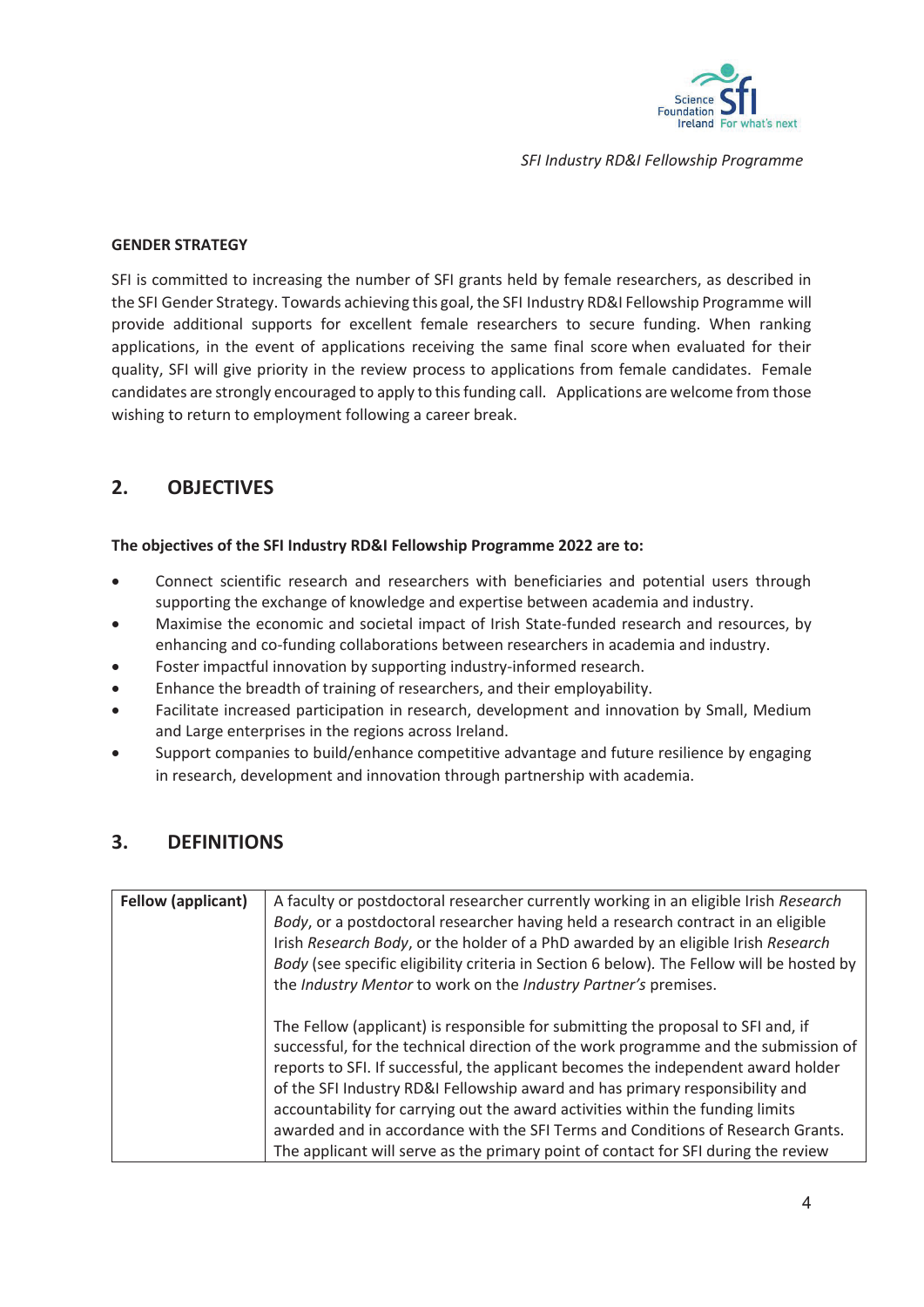

|                                        | process and, if successful, on the award. No co-applicants are permitted on SFI<br>Industry RD&I Fellowship applications.                                                                                                                                                                                                                                                                                                                                                                   |
|----------------------------------------|---------------------------------------------------------------------------------------------------------------------------------------------------------------------------------------------------------------------------------------------------------------------------------------------------------------------------------------------------------------------------------------------------------------------------------------------------------------------------------------------|
| <b>Faculty Researcher</b>              | A researcher who is, at the time of application, employed as an academic staff<br>member of an eligible Irish Research Body (e.g., lecturers, assistant, associate and<br>full professors), who is either permanent or temporary (contract of more than 2<br>years). [Classified as a Category A applicant under the SFI Industry RD&I Fellowship<br>Programme.]                                                                                                                            |
| Postdoctoral<br><b>Researcher</b>      | A researcher who holds a PhD at the time of application and who additionally holds,<br>or has held, a postdoctoral research contract in an eligible Irish Research Body or is                                                                                                                                                                                                                                                                                                               |
|                                        | the holder of a PhD degree awarded by an eligible Irish Research Body. [Classified as<br>a Category B applicant under the SFI Industry RD&I Fellowship Programme.]                                                                                                                                                                                                                                                                                                                          |
| <b>Industry Mentor</b>                 | An industry researcher/leader employed by an Industry Partner who will host a<br>Fellow. The Industry Mentor is the primary contact on the Industry Partner's<br>premises where the Fellow is hosted, and who will accommodate the Fellow during<br>their Fellowship. The Industry Mentor is committed to providing mentoring, an<br>appropriate work environment and infrastructure for the duration of the award, as<br>well as logistical support required to facilitate the Fellowship. |
| <b>Industry Partner</b>                | The company that will host the Fellow. Please see Section 6 for further details.                                                                                                                                                                                                                                                                                                                                                                                                            |
| <b>Academic</b><br><b>Collaborator</b> | Category B applicants only may include a maximum of one academic collaborator<br>on their application. An academic collaborator is an individual based in the<br>applicant's Research Body who is committed to providing a valuable intellectual<br>and/or technical contribution to the proposed research. Academic collaborators<br>may not receive funding through the grant.                                                                                                            |
| <b>Research Body</b>                   | The Research Body signs off on the SFI Industry RD&I Fellowship application and<br>submits it to SFI on behalf of the applicant. The Research Body may be the current<br>employer of the applicant at the time of application or may become the employer<br>of the applicant if the application is successful.                                                                                                                                                                              |
| <b>Placement</b>                       | The time spent by the Fellow working on their project on the Industry Partner's<br>premises.                                                                                                                                                                                                                                                                                                                                                                                                |
| <b>Award Duration</b>                  | The overall time between the beginning and the end of the award.                                                                                                                                                                                                                                                                                                                                                                                                                            |
| <b>Time Commitment</b>                 | The percentage of the total award duration spent on the placement (typically 50-<br>100% time).                                                                                                                                                                                                                                                                                                                                                                                             |
| <b>Aid Intensity</b>                   | The aid intensity is the gross aid amount expressed as a percentage of the total<br>eligible costs. Under State aid guidelines, the permitted SFI funding rate (aid<br>intensity) can vary from 25% to a maximum of 80% of total project costs depending<br>on the size of the Industry Partner company and the type of research involved. See<br>Section 5 below for further details.                                                                                                      |

#### **DURATION AND STRUCTURE OF THE FELLOWSHIP**

Awards can have an award duration of between 1 and 24 months.

**Full-time awards**. For full-time awards, the Fellow spends between 1 and 12 months on placement over a maximum award duration of 12 months (e.g., a full-time Fellow spends 100% of their time working on their project).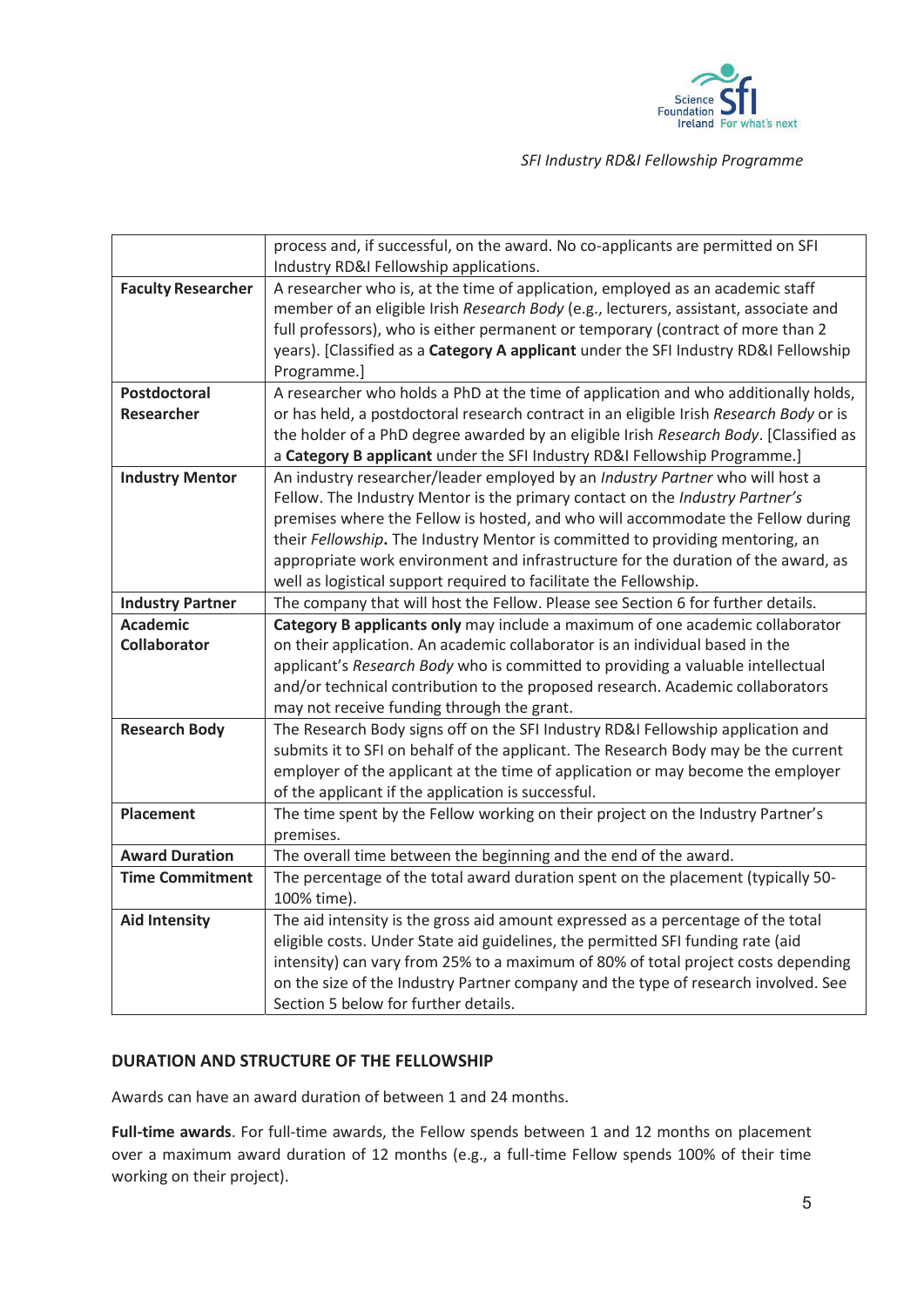

**Part-time awards**. For part-time awards, the Fellow spends only part of their working time on placement i.e., the Fellow spends between 2 and 12 months on placement over a maximum award duration of 24 months. The time commitment is expected to be 50% of the award duration but may vary depending on the needs of the project and training plan. Only the placement time is funded through the award (see Funding section 5 below). Applicants are required to demonstrate that the duration, frequency and number of visits associated with a part-time placement is appropriate to deliver the proposed project and training plan. Part-time awards are also suitable for Category A applicants and applicants wishing to work reduced hours due to family commitments and/or those wishing to return to employment following a career break.

**Location** Fellows are expected to be embedded in the industry partner's premises and located there for the duration of the placement.

**Start date**. Successful applicants will be expected to start the Fellowship within 6 months following notification of funding from SFI. In the case of maternity leave<sup>3</sup> or other justified circumstances, the start date of the Fellowship may be further delayed, subject to prior approval from SFI.

# **4. PROGRAMME REMIT**

The legal remit of SFI is to promote, develop and assist the carrying out of oriented basic and applied research in strategic areas of scientific endeavour that concern the future development and competitiveness of industry and enterprise in the State.<sup>4</sup> Oriented basic research is "research that is carried out with the expectation that it will produce a broad base of knowledge that is likely to form the background to the solution of recognised, or expected, current or future problems or possibilities". Additionally, applied research is defined as "an original investigation undertaken to acquire new knowledge and is directed primarily to be valid for a single or limited number of products, operations, methods, or systems".

Research carried out under this call must be aligned to SFI's legal remit: 1) the research should be oriented basic or applied; and 2) the research should align with one of the six Refreshed Priority Themes for 2018-2023<sup>5</sup> or with any other area where there is convincing evidence that there will be significant potential for economic and/or societal impact in Ireland. In this call, there is an additional requirement for projects to meet the definition of Industrial Research or Experimental Development (See Section 5) which implies that the research is oriented basic or applied.

<sup>3</sup> http://www.sfi.ie/funding/sfi-policies-and-guidance/gender/

<sup>4</sup> https://www.sfi.ie/about-us/about-sfi/what-we-do/

<sup>5</sup> https://dbei.gov.ie/en/Publications/Publication-files/Research-Priority-Areas-2018-to-2023.pdf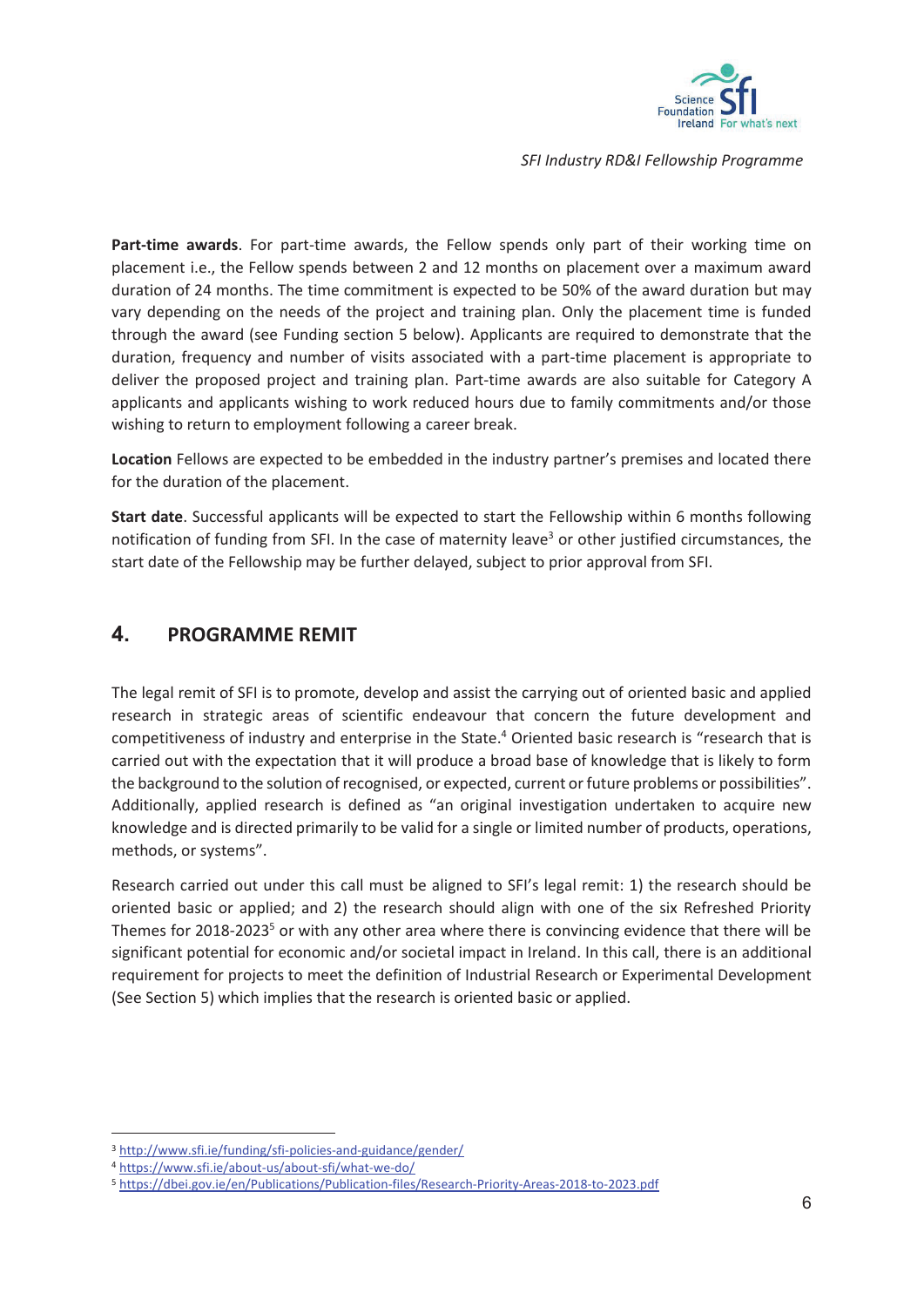

# **5. FUNDING**

#### **STATE AID**

The SFI Industry RD&I Fellowship Programme is subject to the EU Commission General Block Exemption Regulation (GBER)<sup>6</sup> under Article 25 in which different categories of research, development and demonstration projects can be supported. The EU Commission Regulation stipulates the levels of funding support (grant aid) that can be provided by SFI. The maximum funding level for which a project is eligible depends on the category of research the project falls under and the status of the industry partner company. As such, SFI can only provide a fixed proportion of the total eligible project costs with the remaining funding to be met by the industry partner. For example, the SFI funding rate will vary from 25% to a maximum of 80% of total eligible project costs depending on the size of the industry partner and the category of research being undertaken.

#### **Categories of Research**

Under the Industry RD&I Fellowship Programme, proposals must align with SFI's legal remit **and** fall under one of the following categories of research\* as defined by the EU<sup>7</sup>:

#### **Industrial Research:**

- planned research or critical investigation aimed at the acquisition of new knowledge and skills for developing new products, processes or services or for bringing about a significant improvement in existing products, processes or services.
- comprises the creation of component parts of complex systems and may include the construction of prototypes in a laboratory environment or in an environment with simulated interfaces to existing systems as well as of pilot lines, when necessary for the industrial research and notably for generic technology validation.

#### **Experimental Development:**

- means acquiring, combining, shaping and using existing scientific, technological, business and other relevant knowledge and skills with the aim of developing new or improved products, processes or services.
- this may also include, for example, activities aimed at the conceptual definition, planning and documentation of new products, processes or services.
- may comprise prototyping, demonstrating, piloting, testing and validation of new or improved products, processes or services in environments representative of real-life operating conditions, where the primary objective is to make further technical improvements on products, processes or services that are not substantially set.

<sup>6</sup> EU Commission Regulation (EC) No. 651/2014

<sup>7</sup> The definition of the categories of research/studies as are described in Articles 2(84), (85), (86) and (87) of GBER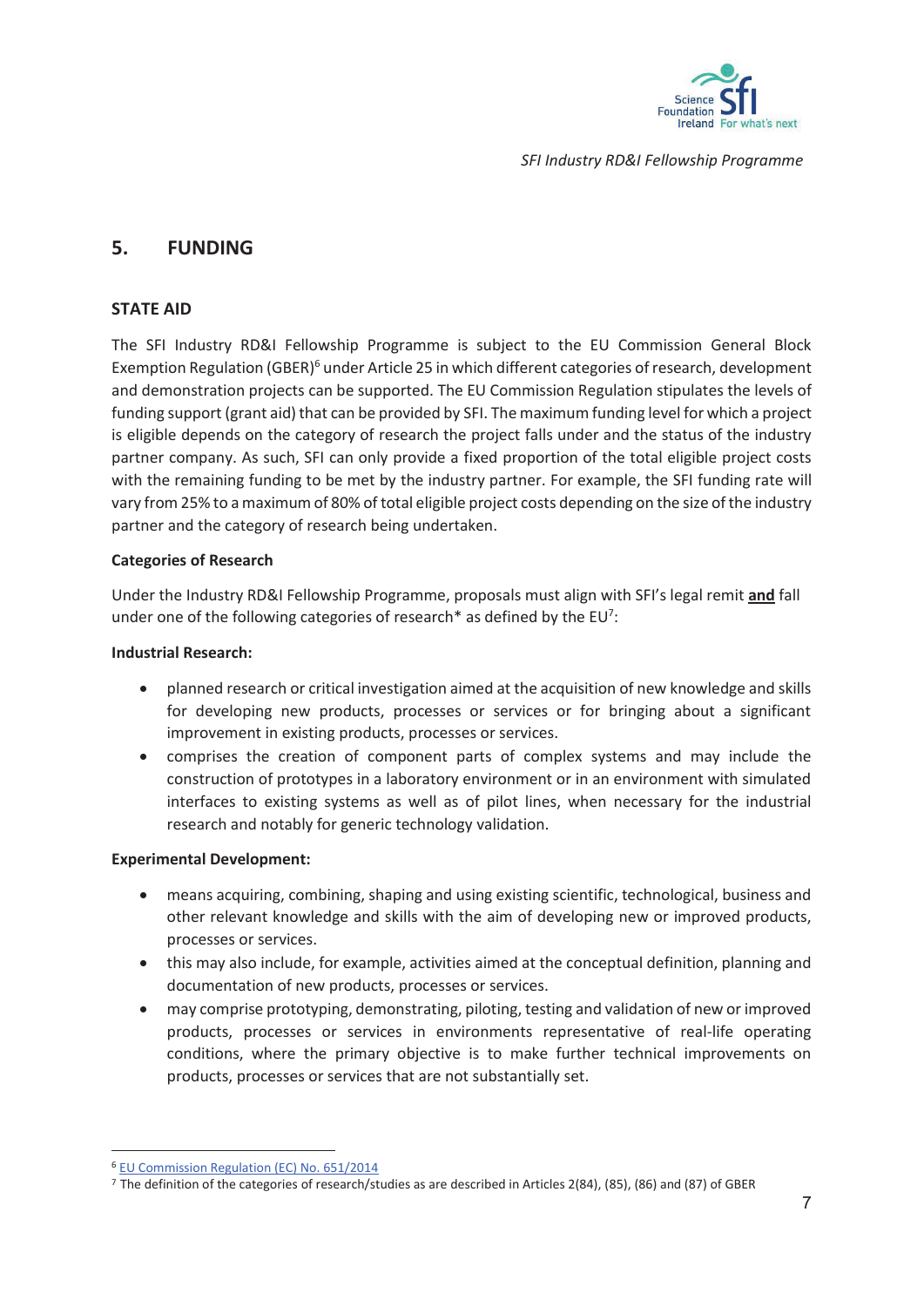

- this may include the development of a commercially usable prototype or pilot which is necessarily the final commercial product, and which is too expensive to produce for it to be used only for demonstration and validation purposes.
- experimental development does not include routine or periodic changes made to existing products, production lines, manufacturing processes, services and other operations in progress, even if those changes may represent improvements.

*\*If your proposed project spans more than one research category, please contact SFI by email to irdif@sfi.ie to request a modified budget template.* 

Applicants will be required to justify in their application which category of research their project falls under.

#### **Fellowship projects**

Applicants are required to submit their application to the SFI Industry RD&I Fellowship Programme prior to project commencement and the application must be approved in writing by SFI before work can commence on the project. Where the industry partner is a large company, additional conditions will be applied to ensure that the aid has an incentive effect. The applicant, in conjunction with their industry mentor, must provide justification in their proposal which establishes that the aid will achieve one or more of the following: a material increase in the scope of the project/activity; a material increase in the total amount spent by the industry partner on the project/activity; or a material increase in the speed of completion.

Funding under this programme must not be used for any purpose or activity other than as approved in writing by SFI. Further, funding under this programme must not be used to subsidise the costs of an activity that an industry partner would anyhow incur and must not compensate for the normal business risk of an economic activity.

#### **BUDGET**

Under State aid guidelines, the SFI funding rate (aid intensity) can vary **from 25% to a maximum of 80%** of total eligible project costs depending on the size of the industry partner company and the type of research involved. The industry partner supports the remaining project costs. The maximum SFI contribution to the cost of the Fellowship is €100,000 direct costs.

The baseline funding rate for each Fellowship project is determined as follows:

- x 50% of the total eligible costs for **Industrial Research**
- x 25% of the total eligible costs for **Experimental Development**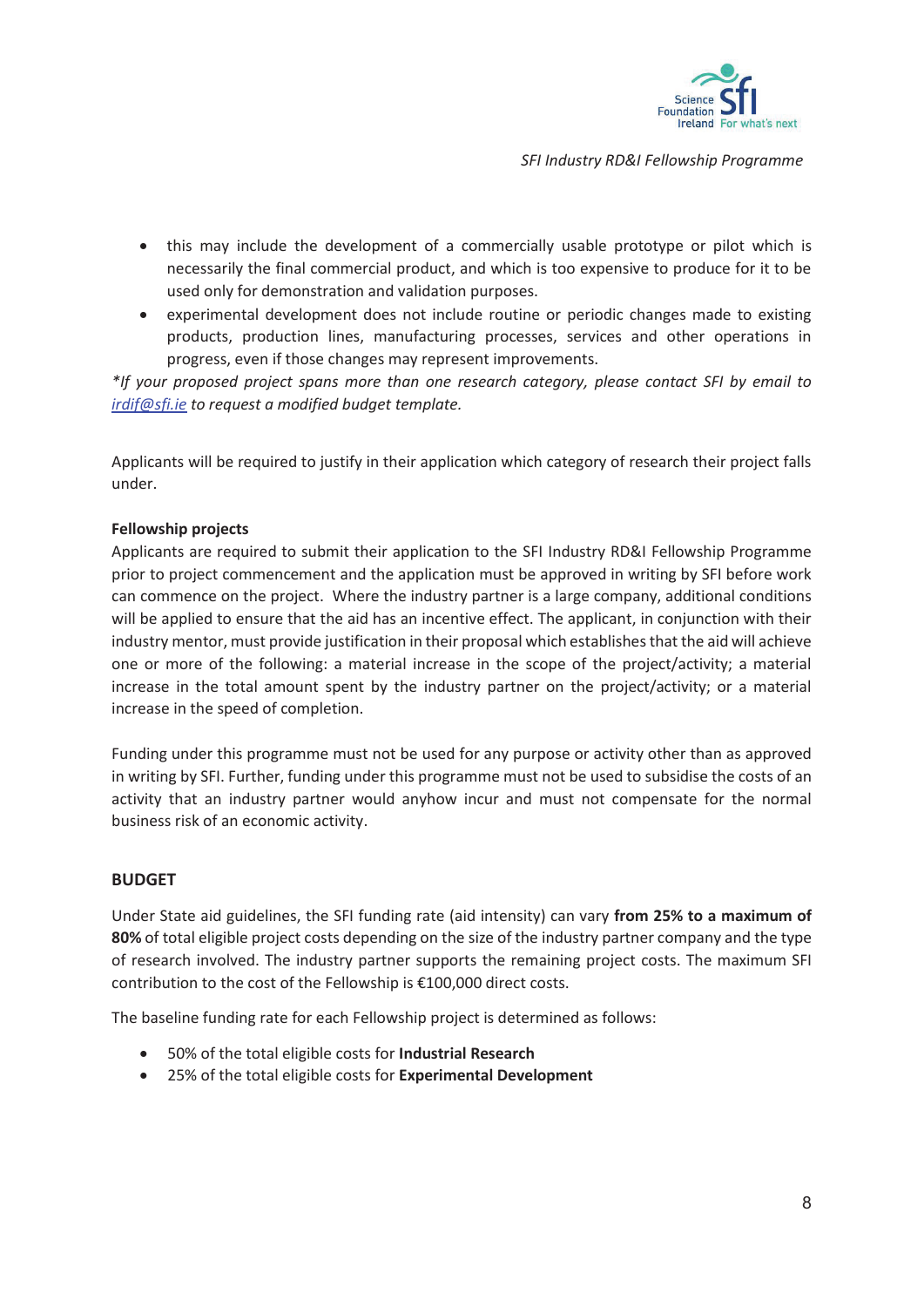

### **Company Size**

The size of the industry partner determines the funding rate available under the call. The European Commission defines what qualifies as a small or medium-sized enterprise (SME). In general, the staff headcount and financial thresholds determine the enterprise categorisation.

| Company Size  | Number of employees<br><b>AND</b> | <b>Annual Turnover OR</b> | <b>Annual Balance Sheet</b> |
|---------------|-----------------------------------|---------------------------|-----------------------------|
| <b>Small</b>  | 1-49                              | <€10 M                    | $<$ £10 M                   |
| <b>Medium</b> | 50-249                            | <€50 M                    | $<$ £43 M                   |
| Large         | >250                              | >€50m                     | $>£43$ m                    |

*Industry partners will be required to provide SFI with the latest set of financial records (P&L and balance sheet). SMEs will need to verify their status by submitting an SME Declaration.* 

For clarification with regard to the potential eligibility of an industry partner, please email irdif@sfi.ie.

The funding rate may be increased up to a **maximum aid intensity of 80%** of the total eligible costs as follows:

- by 10% for medium-sized enterprises
- by 20% for small enterprises
- by a further 15% (available to all industry partners irrespective of company size) if the results of the project are widely disseminated through conferences, publication, open access repositories, or free or open-source software. SFI will monitor awards to ensure outputs are widely disseminated.

The below table summarises the maximum aid intensity that can be granted by SFI.

|                                                                | <b>Industry Partner Company Size</b> |               |         |
|----------------------------------------------------------------|--------------------------------------|---------------|---------|
| <b>Category of Research</b>                                    | <b>Small Company</b>                 | <b>Medium</b> | Large   |
|                                                                |                                      | Company       | Company |
| Industrial Research with wide dissemination of results         | 80%                                  | 75%           | 65%     |
| Experimental Development with wide dissemination of<br>results | 60%                                  | 50%           | 40%     |

The applicant, in conjunction with their industry mentor, and Technology Transfer Office as appropriate, is responsible for selecting a research category which appropriately reflects the proposed project activities, however SFI reserves the right to final assessment of project research categorisation.

#### **SFI SUPPORTED COSTS**

SFI will fund up to a maximum of **€100,000** in direct costs to support the Fellow's salary (or teaching buy-out) and mobility costs only.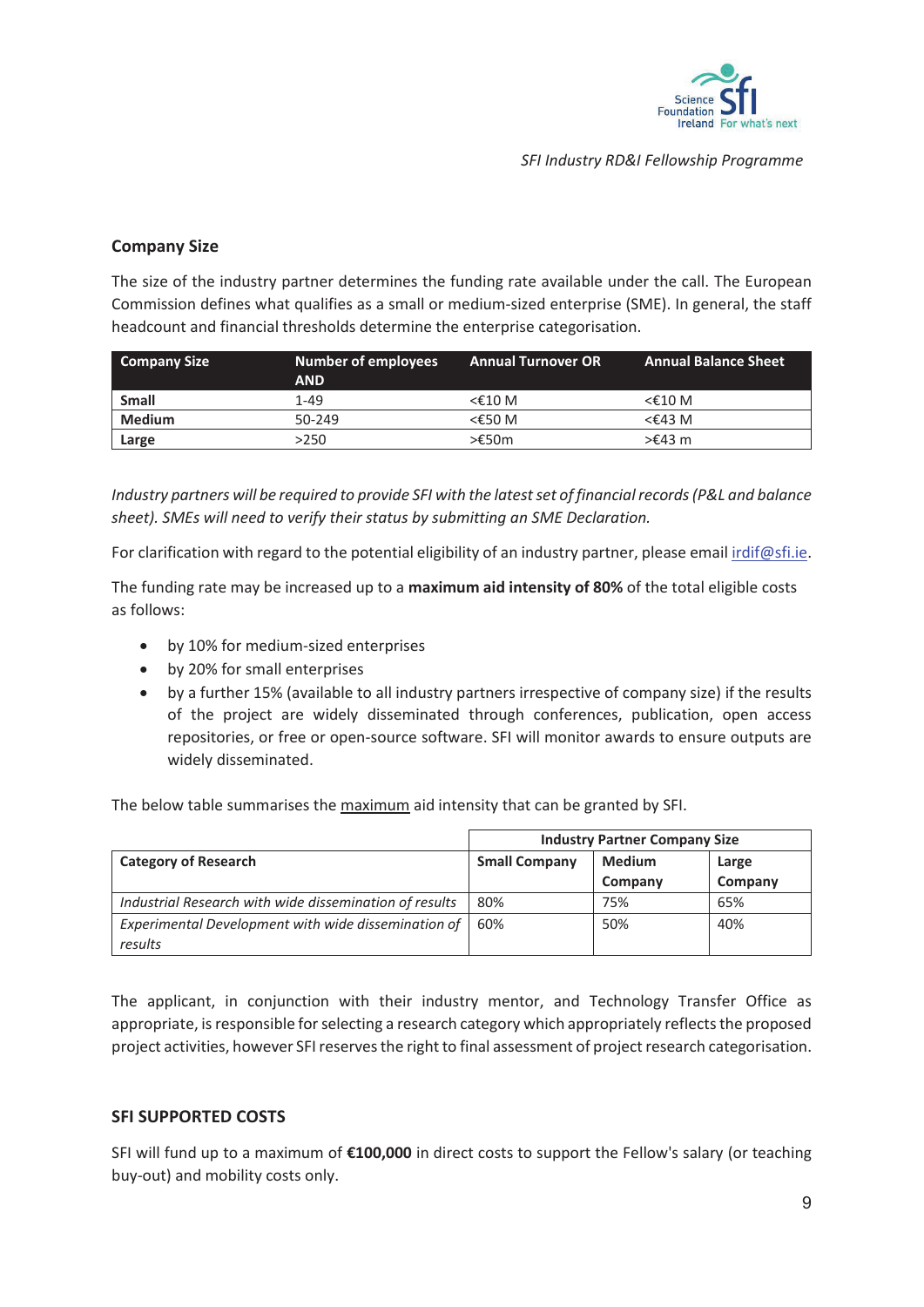

Applicants are required to submit a fully costed budget that includes a full breakdown of both the industry partner's costs in supporting the project and the SFI requested costs (i.e., the total eligible costs). The industry partner costs must be verifiable using standard accounting practices. The requested budget from SFI must not exceed the permitted aid intensity (as determined by the company size and research category) as a percentage of the total eligible costs. The applicable aid intensity of a project is to be determined on the basis of the total "**eligible costs**" of the project (e.g., and may include costs of the Fellow, the industry partner, etc.) $8$ .

The budget for the **requested SFI contribution** to the Fellowship must be completed within the SESAME grants system. Additionally, applicants are also required to prepare a separate **detailed budget** of the total eligible costs (SFI requested costs plus industry partner company contribution) using a Microsoft Excel budget template provided, which must be uploaded as an attachment to the proposal in SESAME.

#### **Teaching Buy-out (Category A applicants only)**

Teaching buy-out can be requested for when the Fellow (Category A) is located on the industry partner's premises, but only for Fellowships of >3 months duration**.** Teaching buy-out costs should be fully justified, detailing the number of hours per week of teaching buy-out. Requests must be pro-rata and proportional to the time commitment.

#### **Salary (Category B applicants only)**

Category B applicants may apply for funding to support their own salary; salary requests should be in line with their number of years post-PhD experience. Please refer to the **SFI Grants Team Member**  Budgeting Scale<sup>9</sup>. Please note that the submission of an application by the host Research Body must only take place once the salary requested has been approved and justified. Applicants who are employed at the time of application should specify their current salary in the Research Body letter of support. Unless appropriately justified in the budget justification section and by the letters of support, the salary will be allocated based on the number of years post-PhD of the applicant at the time of application, counting one salary point per year. For example, a Category B applicant with 3 years' experience post-PhD at the time of application will be allocated a salary corresponding to Level 2A Point 4 on the Grants Team Member Budgeting Scale. When information on the current salary is not provided, a salary based on the number of years post-PhD of the researcher will be allocated. Salary requests must be pro-rata and proportional to the time commitment of the applicant.

If the salary requested is on the Research Fellow or Senior Research Fellow SFI salary scale, an additional formal letter from the Research Body should be supplied describing how Research Fellows are contractually differentiated by the Research Body from the standard cohort of postdoctoral researchers. Please refer to the **SFI Grant Budget Policy**10 for further details. It is important to note

<sup>8</sup> Article 25(3) and (4) of GBER

<sup>9</sup> https://www.sfi.ie/funding/sfi-policies-and-guidance/budget-finance-related-policies/SFI-Team-member-scales-effective-January-2022.pdf

<sup>10</sup> https://www.sfi.ie/funding/sfi-policies-and-guidance/budget-finance-related-policies/SFI-Grant-Budget-Policy-November-2021.pdf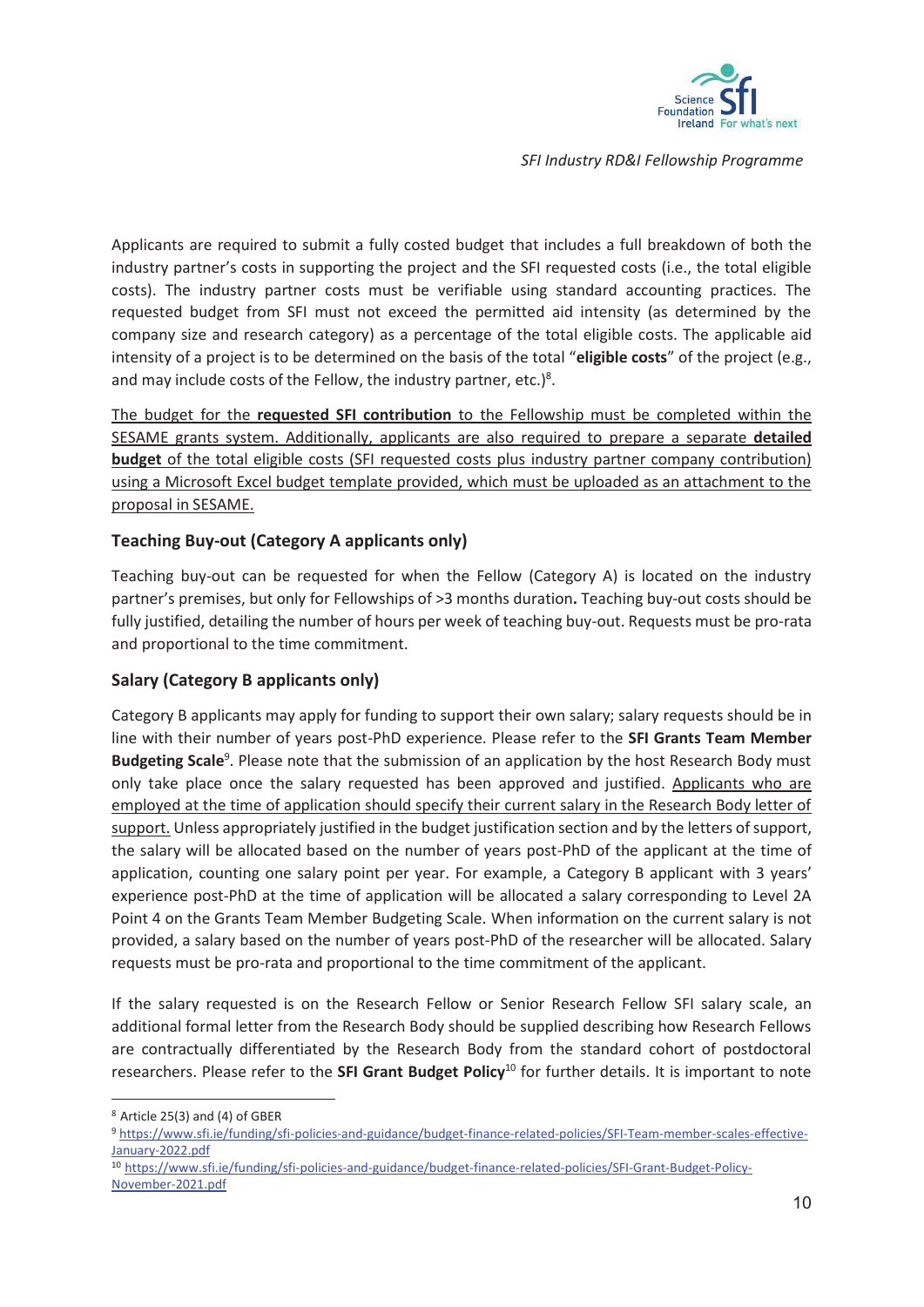

that the inclusion of a support letter will strengthen but not guarantee funding contributions at Research Fellow level.

#### **Mobility Allowance (all applicants)**

A contribution (max. €10,000) towards travel and accommodation costs directly related to the progress of the Fellowship may be requested. Where relevant and justified, these costs can be requested to support:

- Attendance at one relevant international conference. This is limited to €1,500 unless specific costings for a named conference are provided.
- Attendance at one relevant national conference, only where a specific conference is named, and appropriate costs supplied.
- Temporary accommodation costs (in the case of part-time awards). These costs must be relevant and justified.
- In the case of Fellows relocating overseas:
	- Travel to and from the industry partner location at the beginning and end of the Fellowship. Travel costs should be calculated based on the cheapest available public transport option.
	- Visa and health insurance costs related to the relocation of the Fellow.
	- One return trip per year for personal reasons.
- Costs associated with one short visit (e.g., a few weeks) to a location relevant to the award, such as the company's headquarters.
- Costs associated with visits to the Fellow's Research Body e.g., to consult with the academic collaborator, if relevant and fully justified.

Should any taxation issue related to these costs arise, it is the responsibility of the Fellow and the Research Body to address it.

*Requests for day-to-day commuting costs of the Fellow will not be supported.* 

#### **Indirect Costs**

In addition to the SFI direct costs, SFI also makes an indirect or overhead contribution to the applicant's Research Body, which is reflected as a percentage of the **SFI requested** direct costs. Overheads are payable as a contribution to the Research Body for the indirect costs of hosting or facilitating SFI-funded research programmes and are intended to enable the Research Body to develop internationally competitive research infrastructure and support services. All awards are made directly to the applicant's Research Body $^{11}$ .

<sup>11</sup> https://www.sfi.ie/funding/sfi-policies-and-guidance/budget-finance-related-policies/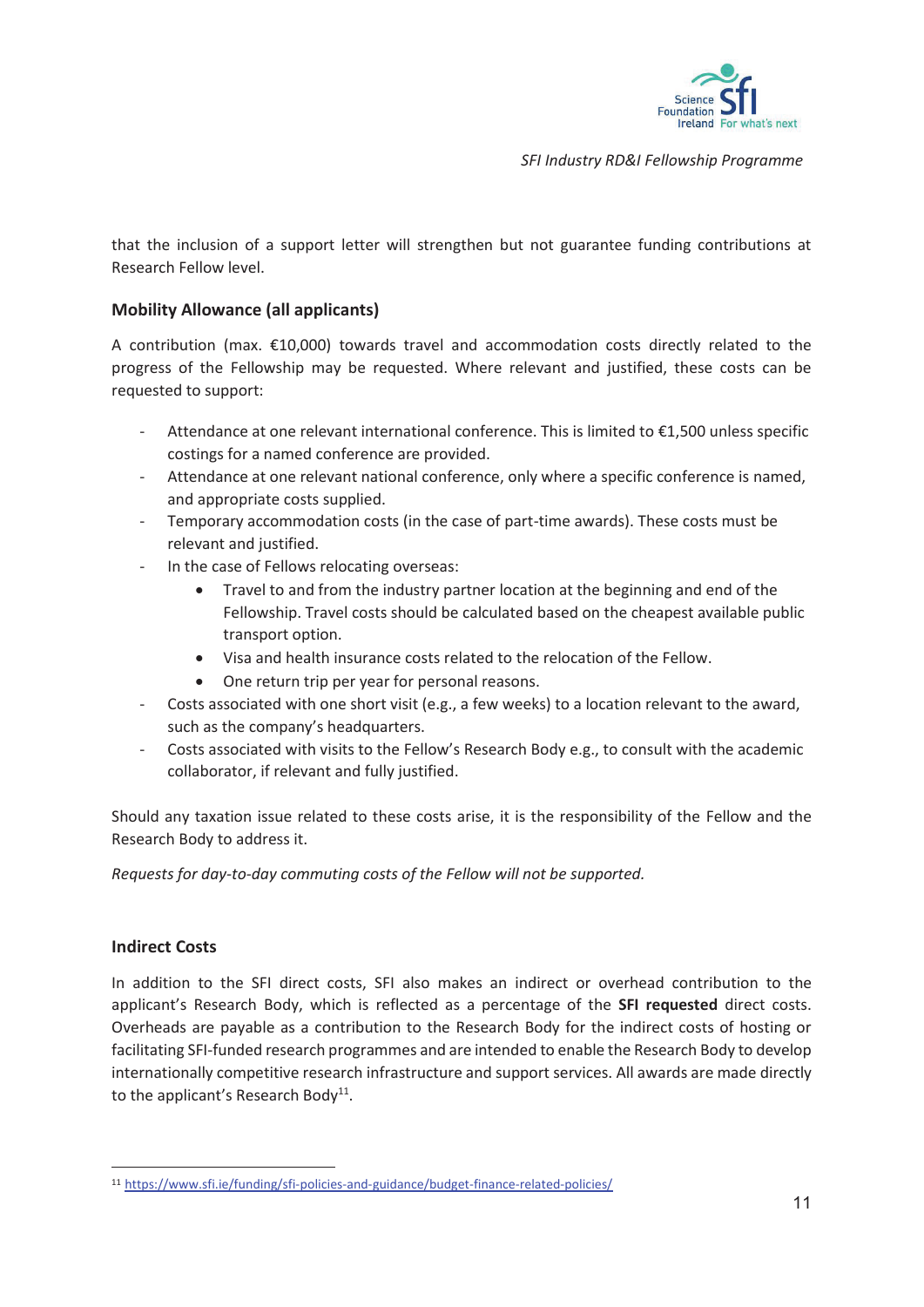

### **TOTAL PROJECT COSTS**

Applicants are required to submit a fully costed budget for the project that includes both the SFI requested costs (Fellow salary/teaching buy-out and mobility costs) **and a full breakdown of all the industry partner's costs in supporting the project**. All costs must be verifiable using standard accounting practices. In line with State aid requirements, the following costs are eligible:

- **•** Personnel costs: researchers, technicians and other supporting staff to the extent employed on the project. SFI will contribute to the salary costs/teaching buy-out of the Fellow as outlined above. The industry partner costs of its staff working on/contributing to the Fellowship project may be included and should be detailed in the industry partner costs. Eligible costs should include salaries plus social security contributions and other statutory costs and must be in line with the industry partner's standard remuneration policy.
- x **Costs of instruments and equipment** provided by the industry partner to the extent and for the period used for the project. If such instruments and equipment are not used for their full life of the project, only the depreciation costs corresponding to the life of the project, as calculated on the basis of good accounting practices, are considered as eligible.
- **•** Costs of contractual research and knowledge and patents bought or licensed from outside sources at arm's length conditions, as well as costs of consultancy and equivalent services used exclusively for the project.
- **•** Other operating expenses: including costs of materials, supplies and similar products incurred directly as a result of the project.

A budget template is provided and must be completed and uploaded onto the SESAME grants system as part of the application. This spreadsheet checks to ensure that the requested SFI budget does not exceed the permitted aid intensity.

For awarded Fellowships, in line with the submission of the final scientific report, SFI will require confirmation by the industry partner (broken down by cost category) of the remitted monies by the industry partner.

# **6. ELIGIBILITY CRITERIA**

#### **ELIGIBILITY OF THE RESEARCH BODY**

The Research Body is the body responsible for the overall financial and administrative coordination of research programmes supported by research grants from SFI. A list of eligible Research Bodies is available on the SFI website. The Research Body will administer the funds of successful awardees<sup>12</sup>.

<sup>12</sup> http://www.sfi.ie/funding/sfi-policies-and-guidance/eligibility-related-information/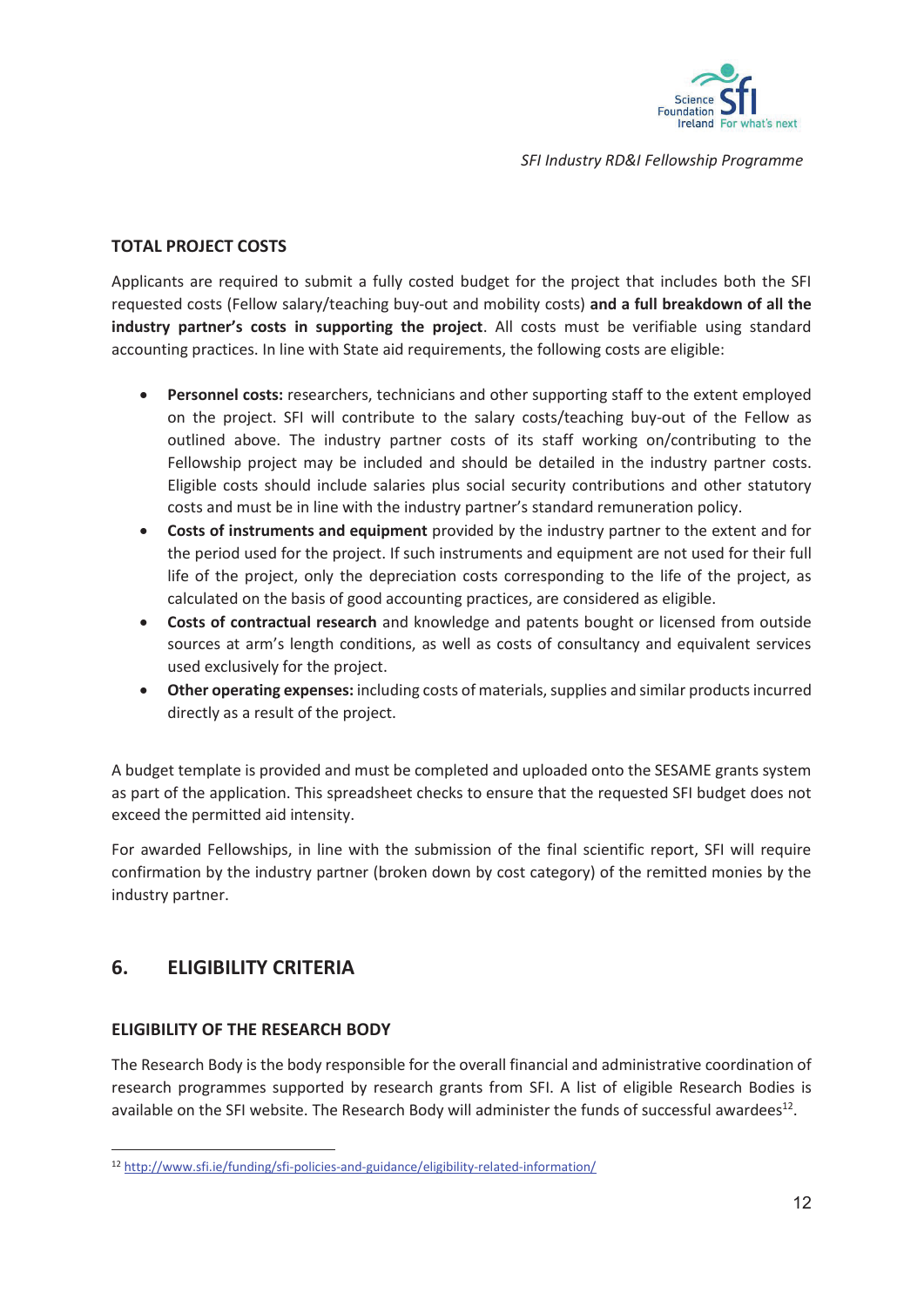

#### **ELIGIBILITY OF THE INDUSTRY PARTNER**

Only one industry partner company per application is permitted.

*Eligible industry partner companies:* 

- Must be a research-active company, with a minimum of one employee engaged in research.
- Must be a private for-profit company located in Ireland or abroad.
- Must have the financial capacity to provide a *minimum* contribution of 20% of total eligible project costs. Please refer to Section 5 above for further details on the company contribution.
- Must possess the appropriate independent infrastructure, revenue and staffing, to provide appropriate working conditions and training to prospective Fellows.
- Commercial semi-state companies such as the group of companies under CIE, EirGrid, ESB etc. and their similar counterparts worldwide are eligible industry partners.
- Academic spin-outs are eligible industry partners provided they meet all other eligibility criteria, including the disclosure of any potential conflicts of interest.

Note also that industry employees seconded to Research Bodies, such as Researchers-in-Residence, are not eligible industry mentors.

#### *Non-eligible industry partner companies include:*

- Government-funded entities such as hospitals, technology transfer offices of public entities, Government departments or other agencies of the State.
- Charities and not-for-profit organisations.

#### **Undertakings in Difficulty**

Under State aid rules **(General Block Exemption Regulation (GBER))**, SFI cannot provide funding for Fellows to be placed with industry partners that are 'undertakings in difficulty'<sup>13</sup>. Industry partners will be required to confidentially provide additional financial information/declarations to SFI (see Section 10). These documents will be used by SFI to determine eligibility of the company to receive State aid. Please refer to programme FAQ for definition of 'undertaking in difficulty'.

#### **ELIGIBILITY CRITERIA OF THE APPLICANT (FELLOW)**

There are two categories of applicant:

A) Faculty Researcher

and

B) Postdoctoral Researcher

<sup>&</sup>lt;sup>13</sup> article 2, no. 18 of COMMISSION REGULATION (EU) No 651/2014 of 17 June 2014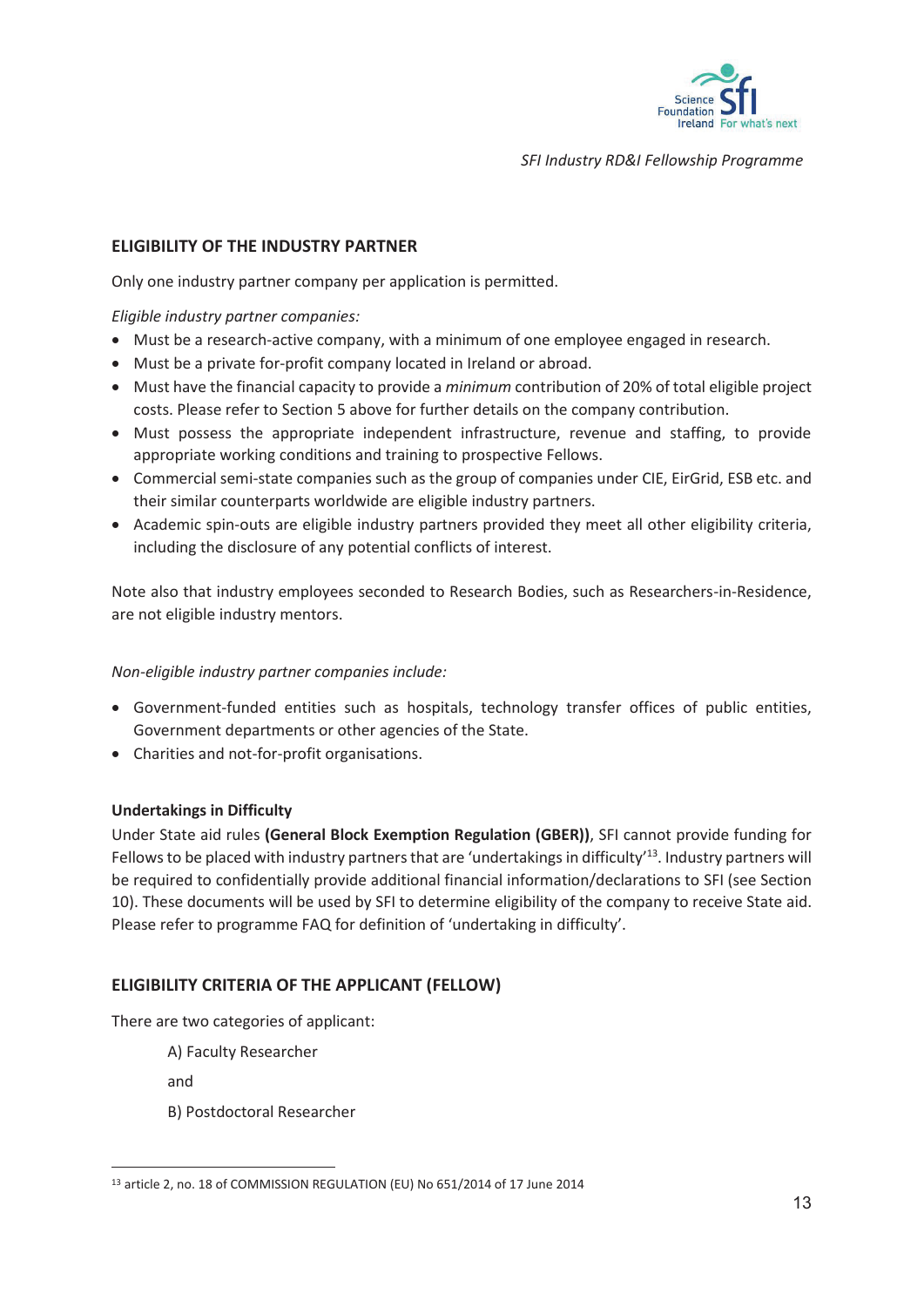

All applicants must be:

• A permanent member of the academic staff ("Faculty researcher") of an eligible Irish Research Body

**OR** 

• A former or current contract postdoctoral researcher in an eligible Irish Research Body

 **OR**

• The holder of a PhD degree awarded by an eligible Irish Research Body.

All applicants must hold a PhD or equivalent. Please consult the **SFI Policy of PhD Equivalence**14 for further information. Note that *the PhD must have either been:* 

 *i) conferred at the time of application.* The official date is defined as the day, month and year that the degree was conferred i.e., the month and year printed on the official PhD certificate.

Verification of the official date of conferral/certification of fulfilment of requirements by the awarding University must be available upon request.

*OR* 

*ii) the applicant has been certified by the awarding University as having fulfilled all the requirements for the award of a doctoral degree, including the submission of the hardbound corrected thesis at the date of submission*.

In the case of ii) above, the applicant's Research Body must confirm in its Letter of Support that the applicant has met the stated requirements.

Additionally:

- x The Fellow remains an employee of the Research Body at all times, *including* during the placement.
- Proposals are not accepted from applicants who wish to be hosted in an organisation in which they have a financial interest or hold a decision-making role (see Section 13 – Disclosure of Conflict of Interest).

# **Specific eligibility criteria for each category of applicant are outlined below: (A) Faculty Researcher**

All Category A Applicants must meet the following criteria:

- Applicants must be a member of the academic staff ("Faculty Researcher") of an eligible Irish Research Body (permanent or with an active contract at the time of application).
- Applicants must hold a PhD or equivalent for at least 3 years by the submission deadline. The official date is defined as the day, month and year that the degree was conferred i.e., the month and year printed on the official PhD certificate.

<sup>14</sup> http://www.sfi.ie/funding/sfi-policies-and-guidance/eligibility-related-information/index.xml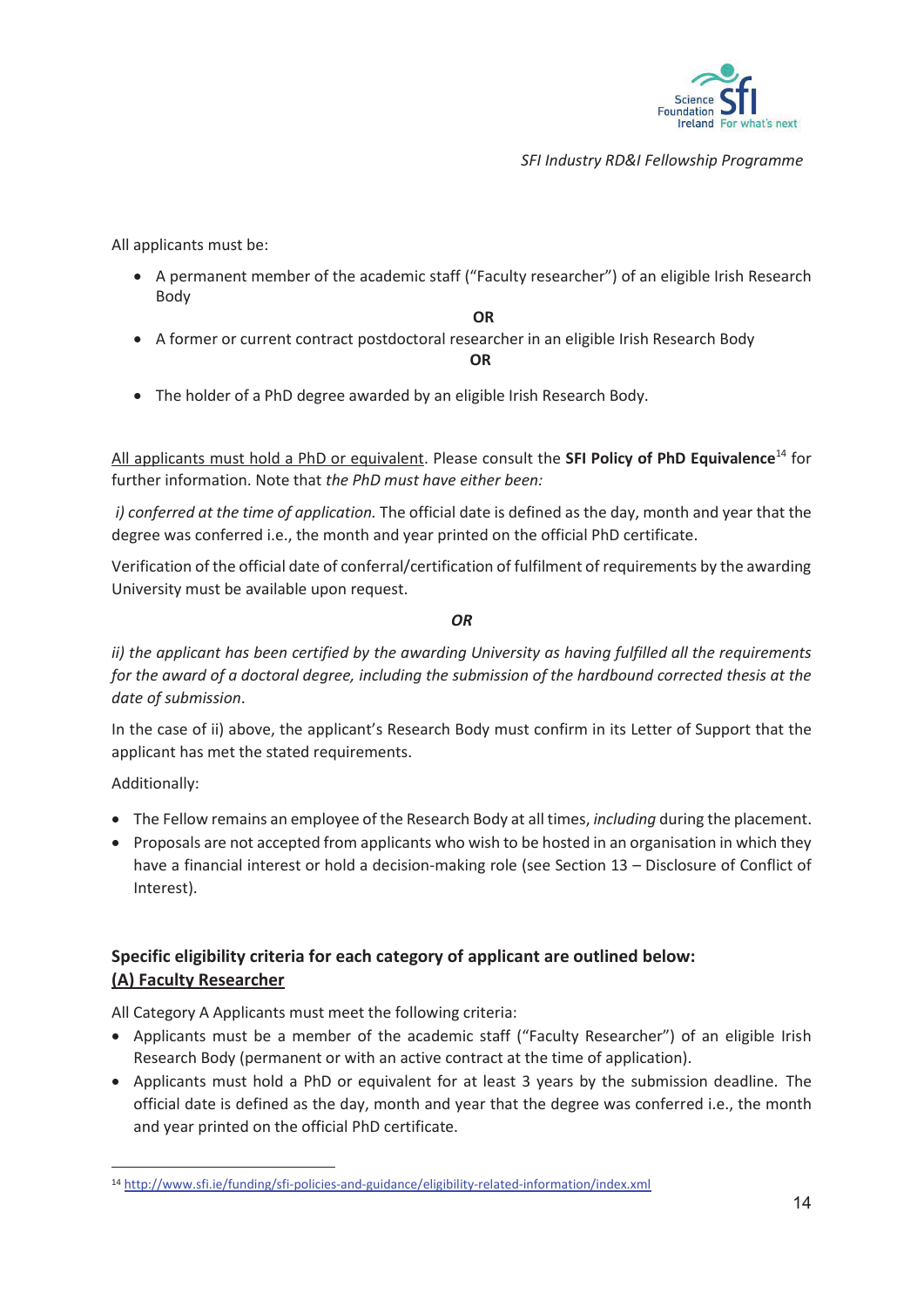

• Applicants must be senior author on 3 international peer reviewed articles. Only original research publications, and not review articles, are acceptable.

#### Additionally:

- Applicants holding a fixed-term contract academic/faculty appointment, including full-time, fixedterm lecturing contracts **of more than 2 years** should apply under Category A. Please note that for these applicants, SFI will not support a Fellowship beyond the end date of their faculty appointment. As such, these applicants are only eligible to apply before the last year of their contract and must ensure that the award duration would not extend beyond the end of the applicant's faculty appointment.
- Applicants holding a fixed-term contract academic/faculty appointment, including full-time, fixedterm lecturing contracts **of less than 2 years** should apply under Category B.

#### **(B) Postdoctoral Researcher**

All Category B Applicants must be:

• A postdoctoral researcher (including Research Fellows and holders of personal Fellowships) *currently* working on either an SFI-funded or a non-SFI-funded research, innovation or commercialisation award in an eligible Irish Research Body,

#### **OR**

• A postdoctoral researcher (including Research Fellows and holders of personal Fellowships) who *previously* held a contract to work on either an SFI-funded or a non-SFI-funded research, innovation or commercialisation award in an eligible Irish Research Body,

#### **OR**

- x The holder of a *PhD degree awarded by an eligible Irish Research Body*, who is:
	- i. Not eligible under Category A.
	- ii. Not a current or previous contract postdoctoral researcher, as per two points above.
	- iii. Not currently employed in industry, either in Ireland or abroad (i.e., the applicant may be based overseas at the time of application).

#### Additionally:

- Applicants currently residing or working abroad are eligible to apply to undertake Fellowships with industry partners based in Ireland only.
- Category B applicants may apply through an eligible Irish Research Body that is different from their current employer. In such cases, the application must be submitted through the prospective employing Research Body, and not the current one.
- Postdoctoral holders of individual Fellowships (e.g., SFI Starting Investigator Research Grant, IRC postgraduate scholarships, MSCA Fellowships) must apply under Category B and cannot apply earlier than one year before the end of their Fellowship/contract.

#### **ELIGIBILITY CRITERIA OF THE INDUSTRY MENTOR**

The industry mentor must be an employee of an eligible industry partner company, and have: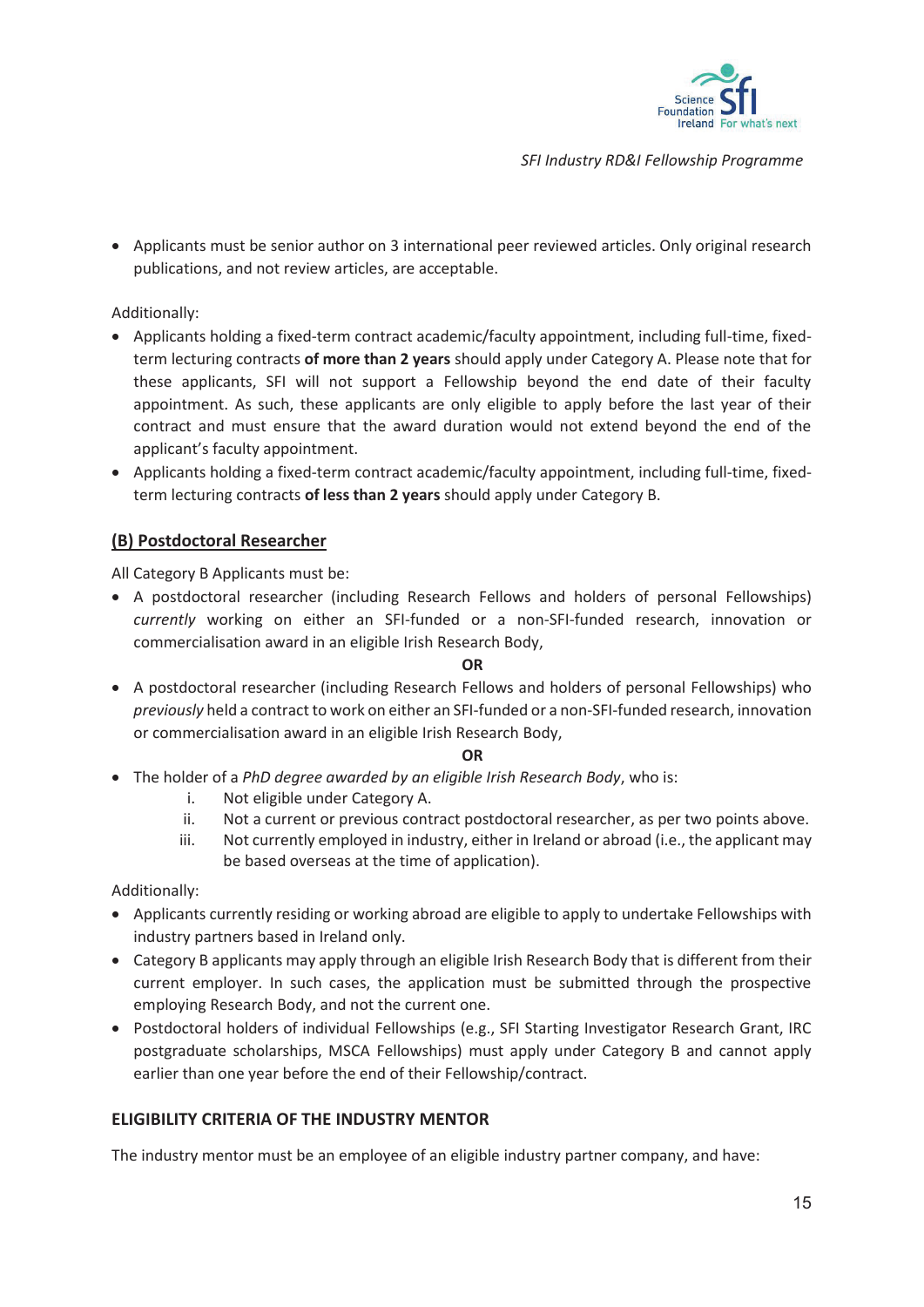

- Relevant experience working in an industry environment.
- Experience and knowledge of industry processes including operational and business procedures.
- A proven record of leadership and accomplishment appropriate to international standards in their field, industry sector and career stage.

Additionally:

- Academic employees currently seconded on industry partner's premises are not eligible industry mentors.
- Industry employees seconded to Research Bodies, such as Researchers-in-Residence, are not eligible industry mentors.

SFI expects that the industry mentor and Fellow will be located at the same industry partner site during the course of the award; if this is not the case (e.g., for multinational companies with several sites), applicants must provide a full justification for any remote mentoring in the proposal. In addition, a nominated point of contact at the industry partner company who will take responsibility for day-today supervision of the Fellow must be named in the industry partner letter of support. Where it is proposed to undertake remote working, (only in cases where it is the policy of the industry partner) a full justification must be provided.

**Research Body endorsement certifies that the applicant meets the relevant eligibility criteria. Where an applicant, industry partner or industry mentor fail to meet the eligibility criteria outlined above, the application will be deemed ineligible and will not be accepted for review.** 

# **7. RESEARCH IMPACT**

SFI funds research on behalf of the Government of Ireland. As with all public spending, it is necessary to demonstrate and articulate the potential impact and benefits of scientific research. Applicants are required to address the impact of the proposed programme as part of their application.

#### **Defining Impact**

Impact can be described as the demonstrable contribution that excellent research makes to the economy and society<sup>15</sup>. Impact embraces the diverse ways in which research-related knowledge and skills benefit individuals, organisations and nations by:

- Powering an innovative and enterprising economy.
- Creating high-value jobs.
- Attracting, developing and nurturing businesses, scientists and talented people.
- Increasing the effectiveness of public services and policy.

<sup>15</sup> http://www.sfi.ie/funding/award-management/research-impact/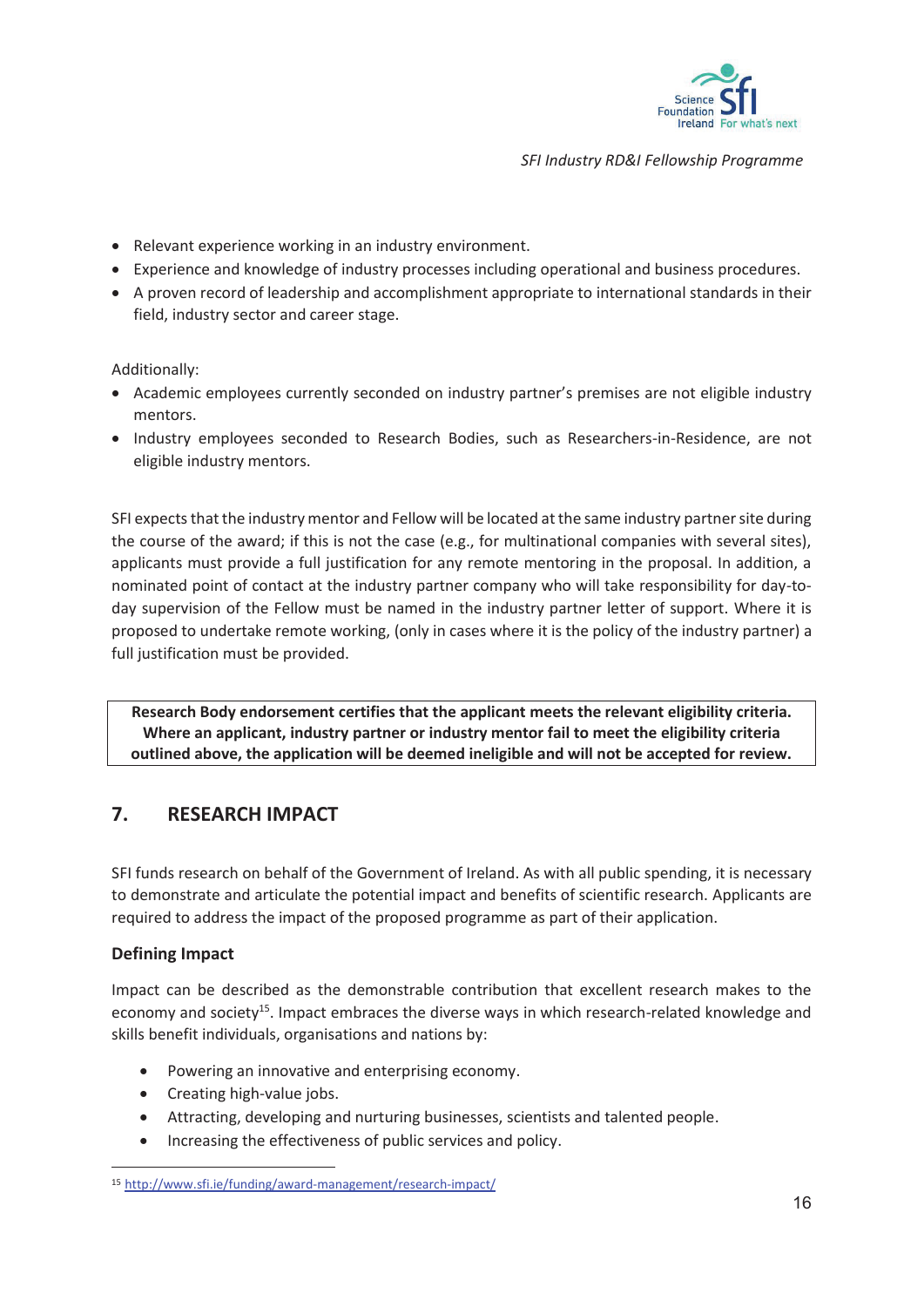

- Enhancing the quality of life, health and creative output.
- Developing the country's international reputation.
- Educating and training the population.
- Solving the major national and global problems and challenges, such as food security and world hunger, climate change, energy security, ageing population, rural sustainability, and other sustainability challenges.

#### **Measuring and assessing impact**

SFI recognises that some research projects may have immediate impact whereas other projects may take much longer to achieve impact. For example, an output such as a filed patent is unlikely to create an impact until the patent is licensed to develop a product, which can then generate revenue and jobs. The adoption of a project output such as a new standard or protocol could improve the performance of an existing business, which could also impact revenue and jobs. The discovery of a new treatment or medical device will have obvious health, as well as potential economic benefits. Enhancing the sustainability of an agricultural or energy system will have societal and environmental impacts as well as potential economic benefits e.g., through resource use efficiency.

# **8. PROPOSAL REVIEW PROCEDURE AND CRITERIA**

Following the submission of proposals to the SFI Industry RD&I Fellowship Programme 2022 Call, all proposals will be checked for compliance with: **non-technical** mandatory criteria (e.g., all sections complete, page numbers not exceeded, all letters of support included); **technical** mandatory criteria (e.g., employment/qualification status, publication requirements, alignment with the legal remit of SFI and State aid requirements, and all other relevant eligibility criteria); and any other requirements outlined in the call document. Proposals identified as ineligible at this stage will be declined without review. Additionally, SFI will assess the financial documents submitted by the industry partner to determine their eligibility to receive State aid through this programme.

#### **San Francisco Declaration of Research Assessment (DORA)**

SFI is a signatory to the **San Francisco Declaration of Research Assessment (DORA)**16 and, as such, is aligning its review and evaluation processes with DORA principles. To this end, all types of research output are recognised and SFI is committed to assessing the quality and impact of research through means other than journal impact factors. This is reflected in the CV template. In the spirit of supporting open research and as a signatory of **Plan S**17, SFI will also consider a commitment to making data and other types of research, open and accessible.

<sup>16</sup> https://sfdora.org/

<sup>17</sup> https://www.coalition-s.org/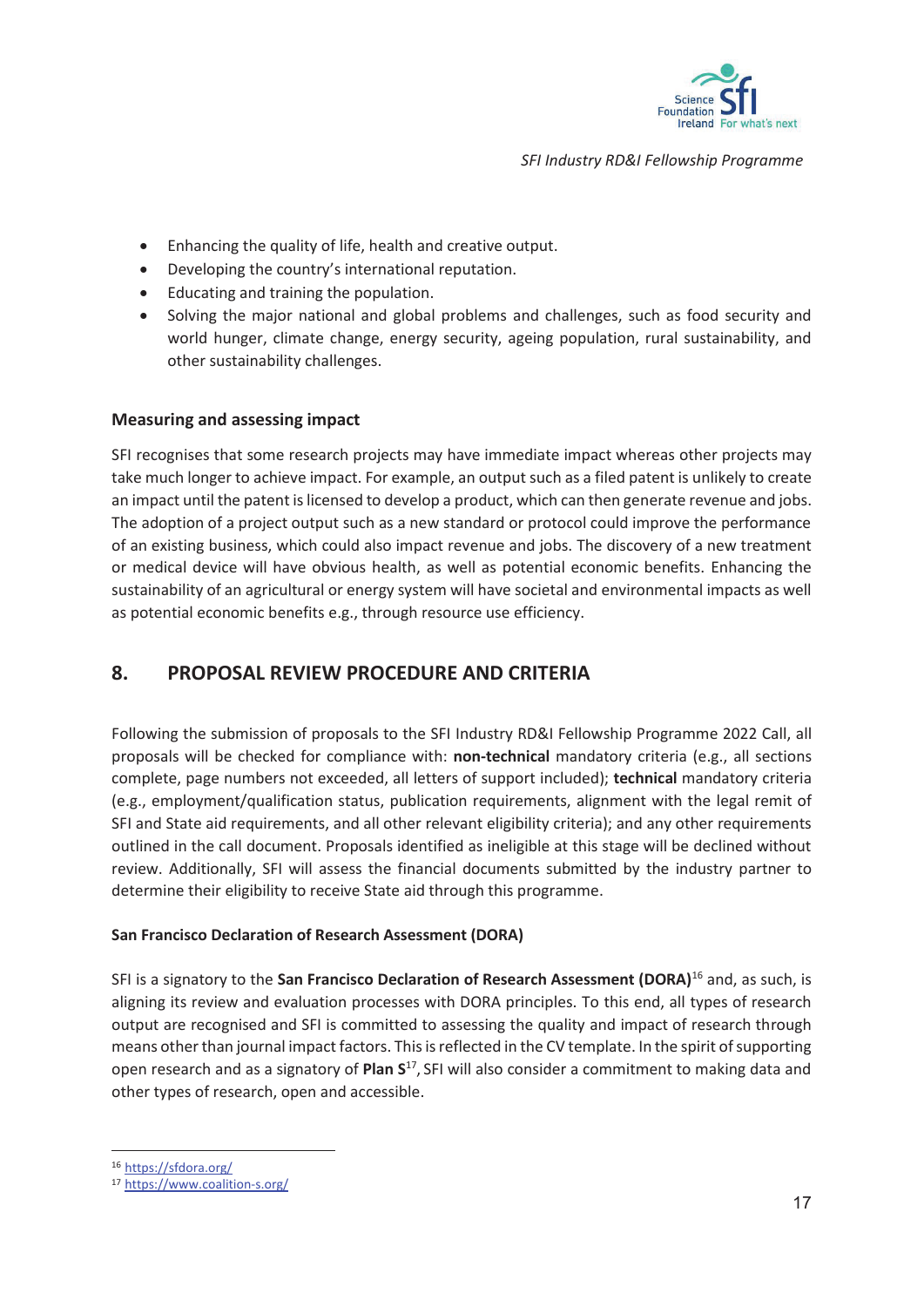

Proposals will be reviewed by a 'virtual panel' comprised of a large number of domain-specific international reviewers; where each member of the virtual panel receives a number of proposals, typically six, to review. Proposals are assigned to each reviewer based on expertise. All reviewers engaged by SFI are required to adhere to the **SFI Reviewer Code of Conduct**18.

During the review, three equally weighted review criteria (Quality of the Research and Training Programme; Potential for Impact; Execution and Delivery) are applied by the international reviewers. Please see Table 1 below for further details.

Following submission of reviews from the virtual panel, all eligible proposals will progress to the second stage of full proposal review. This is undertaken by a sitting panel composed of SFI staff and at least one independent expert engaged by SFI. This panel convenes to discuss each proposal and the postal reviews submitted as part of the first stage of review. Only proposals demonstrating a strong potential for deepening intersectoral engagement, academia-industry exchange of knowledge and upskilling of researchers are recommended for funding by the sitting panel. In the event of applications receiving the same final score when evaluated for their quality, SFI will give priority in the review process to applications from female candidates. If required, further ties will be decided based on the quality of the proposed research plan criterion. SFI reserves the right to modify the review process. Applicants will be notified of any relevant modification to the review procedure.

The written evaluations provided by the virtual reviewers will be provided as feedback to applicants at the end of the overall review process.

| <b>Review Type</b>      | <b>SFI Industry RD&amp;I Fellowship Programme</b>                                                                      |  |  |  |
|-------------------------|------------------------------------------------------------------------------------------------------------------------|--|--|--|
| <b>Review Questions</b> | 1. Question pertaining to the Quality of the Research and Training Programme                                           |  |  |  |
|                         | Please comment on the following sub-criteria:                                                                          |  |  |  |
|                         | Quality and innovative aspects of the research programme.                                                              |  |  |  |
|                         | Relevance of the sex /gender dimension in the research area.<br>$\bullet$                                              |  |  |  |
|                         | Quality and innovative aspects of the training programme, where appropriate, including<br>$\bullet$<br>mentoring.      |  |  |  |
|                         | Suitability and/or complementarity of the Fellow's expertise with the research and training<br>$\bullet$<br>programme. |  |  |  |
|                         | Please note the following quidance:                                                                                    |  |  |  |
|                         | Sex and Gender Dimension in Research                                                                                   |  |  |  |
|                         | This section should not include information on gender equality, diversity and inclusion in the                         |  |  |  |
|                         | research team/environment but should focus on the proposed research.                                                   |  |  |  |
|                         | Has the applicant adequately addressed the sex and/or gender dimension/s in their<br>proposal? Yes/No                  |  |  |  |

**Table 1** below details the evaluation criteria and associated guidance provided to reviewers.

<sup>18</sup> http://www.sfi.ie/funding/sfi-policies-and-guidance/review/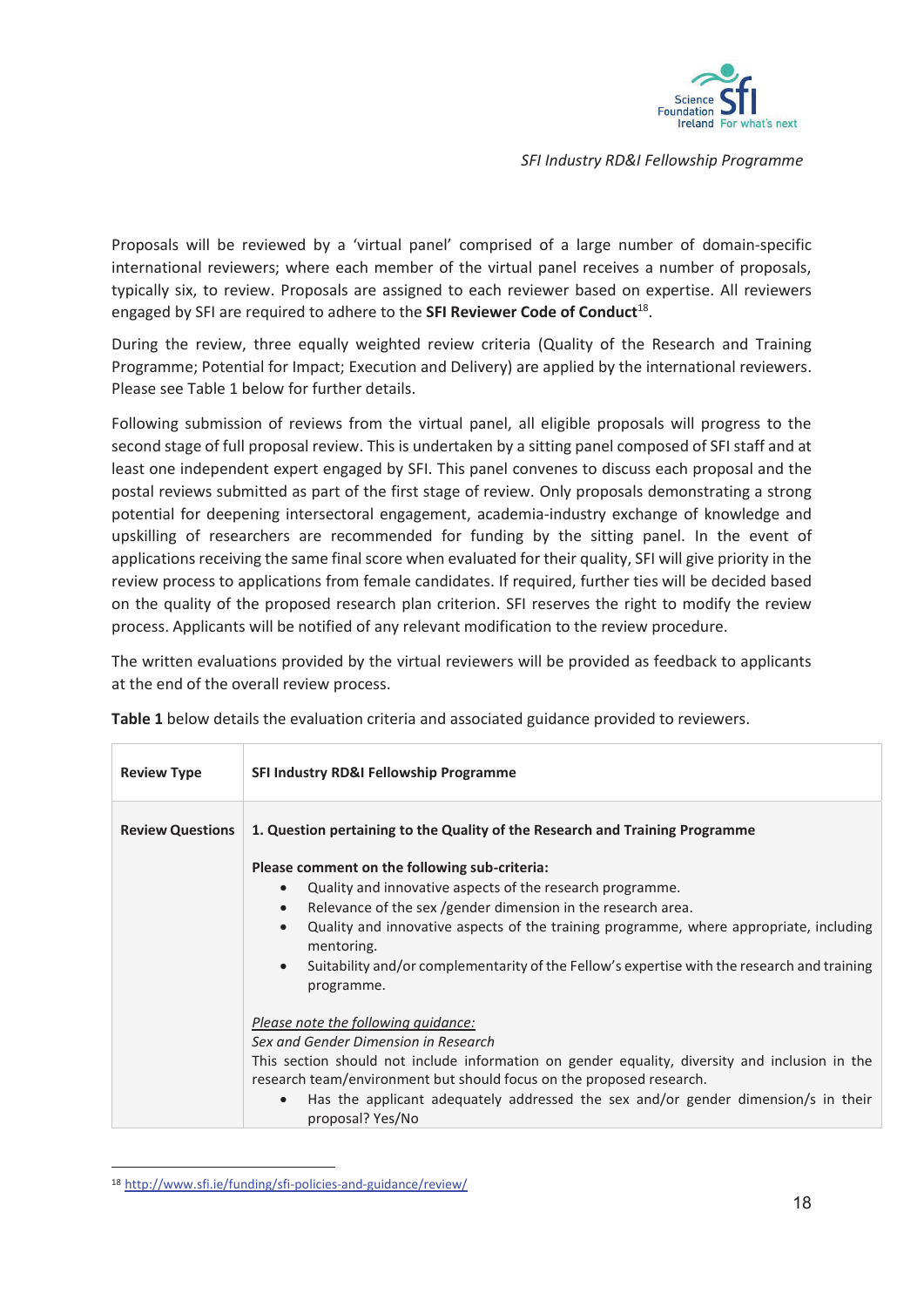



<sup>19</sup> https://sfdora.org/read/<br>20 https://www.coalition-s.org/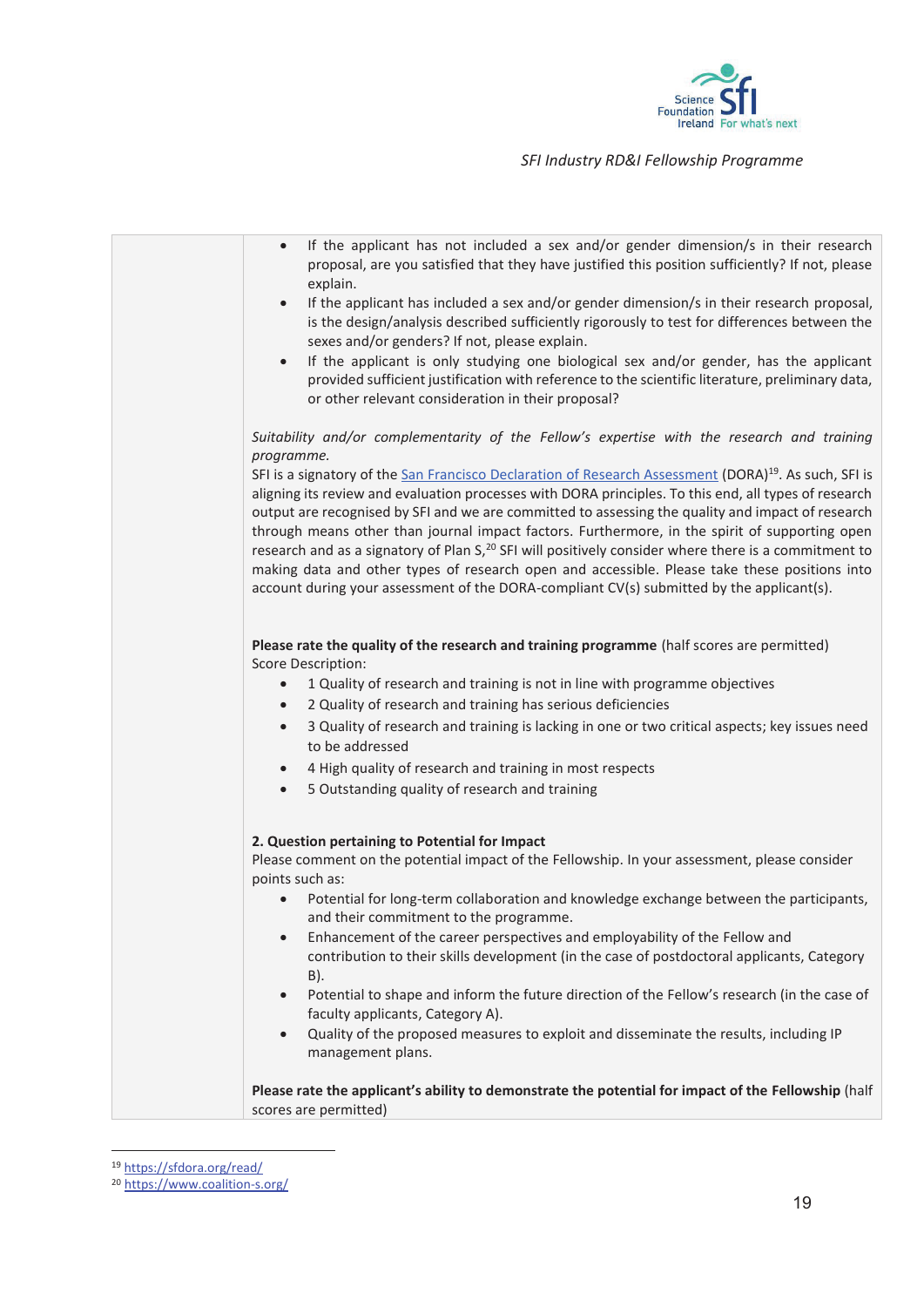

| <b>Score Description:</b>                                                                                                                                                          |
|------------------------------------------------------------------------------------------------------------------------------------------------------------------------------------|
| 1 Very low impact potential                                                                                                                                                        |
| 2 Low impact potential<br>$\bullet$                                                                                                                                                |
| 3 Good impact potential<br>$\bullet$                                                                                                                                               |
| 4 High impact potential<br>$\bullet$                                                                                                                                               |
| 5 Outstanding impact potential<br>$\bullet$                                                                                                                                        |
| 3. Question pertaining to Execution and Delivery                                                                                                                                   |
| Please comment on the:                                                                                                                                                             |
| Coherence and feasibility of the work and training plan. Please note: SFI is entirely                                                                                              |
| supportive of researchers applying to undertake a part-time Fellowship.                                                                                                            |
| Appropriateness of the infrastructure and mentoring arrangements provided by the<br>$\bullet$<br>industry mentor. Please note where relevant, SFI recommends that reviewers do not |
| differentiate between Fellows being hosted in a microSME or spin-out setting, and those                                                                                            |
| hosted by an SME or MNC once the appropriate facilities/supports are available. SFI values                                                                                         |
| the experience a researcher gains from being embedded in all types of companies.                                                                                                   |
| Please rate the execution and delivery plans                                                                                                                                       |
| <b>Score Description:</b>                                                                                                                                                          |
| 1 Execution and delivery plans not credible<br>$\bullet$                                                                                                                           |
| 2 Poor execution and delivery plans<br>$\bullet$                                                                                                                                   |
| 3 Good execution and delivery plans<br>$\bullet$                                                                                                                                   |
| 4 High execution and delivery plans                                                                                                                                                |
| 5 Outstanding execution and delivery plans<br>$\bullet$                                                                                                                            |
| 4. Question pertaining to Budget and Award Duration                                                                                                                                |
| Please comment briefly on the appropriateness of the budget and duration requested.                                                                                                |
| 5. Question pertaining to Ethical Issues                                                                                                                                           |
| Please comment on any ethical issues, particularly related to any aspects of the proposed                                                                                          |
| research that involves animals, human participants, human biological material, or                                                                                                  |
| identifiable/potentially identifiable data.                                                                                                                                        |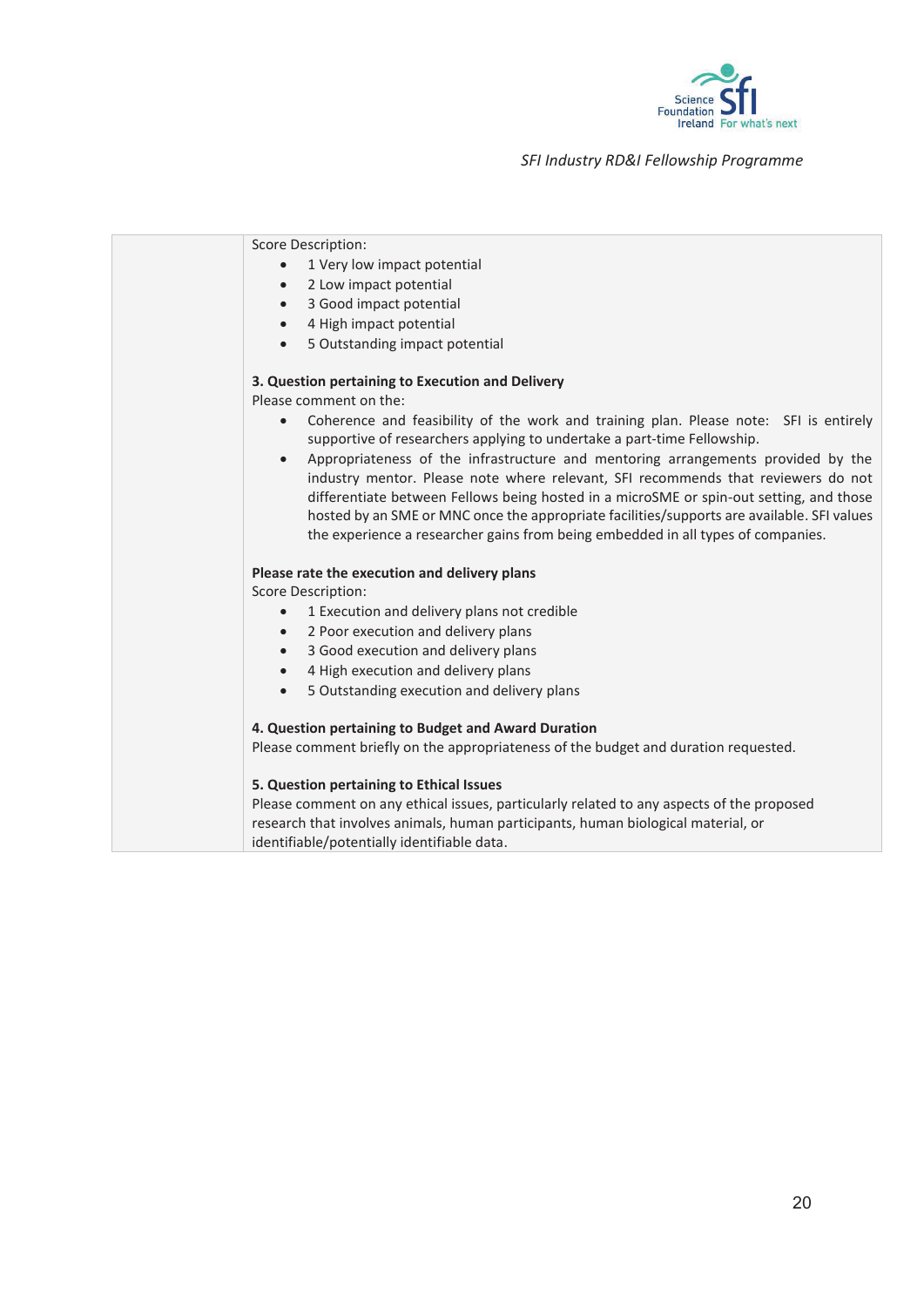

#### **SFI Reviewer Code of Conduct**

Experts engaged by SFI are required to abide by the **SFI Reviewer Code of Conduct**21. Amongst other requirements, this includes operation in a confidential, fair, independent and equitable manner. Experts are required to confirm, in advance of carrying out their review(s), that they will do so in a confidential manner. The identity of experts who conduct the postal reviews shall remain confidential and shall not be disclosed to the applicant. SFI shall not be liable for the release of information concerning proposals to third parties by those international experts involved in the peer-review process.

Adherence to the SFI Reviewer Code of Conduct also requires experts to immediately identify and declare where a conflict of interest exists or arises; in such cases, alternative reviewers will be appointed.

Reviewers must adhere to high standards of integrity during the peer-review process. They must not compromise the intellectual property integrity of the application and may not appropriate and use as their own, or disclose to any third party, ideas, concepts or data contained in the applications they review.

# **9. DEADLINES**

- 
- 

• First submission deadline (Call A) 18 May 2022 at 13:00 Dublin Local Time • Second submission deadline (Call B) 19 October 2022 at 13.00 Dublin Local Time

# **10. APPLICATION PROCEDURE**

Applicants are strongly encouraged to engage early with their Research Office and Technology Transfer Office while preparing their application.

# **10.1 GENERAL PROPOSAL SUBMISSION REQUIREMENTS**

Proposals will only be accepted through SESAME, SFI's online grants and awards management system.

Access to SESAME is controlled by staff at the Research Office of your host Research Body. Please follow your internal organisational process to request this access.

SESAME is accessed using the internet; no additional software needs to be installed. You can access SESAME online from any location. SESAME supports Internet Explorer, Chrome and Firefox. With Mac we recommend that you use either Firefox or Chrome. The configuration of some browsers and internet infrastructure (popup blockers, firewalls etc.) can restrict an individual's access to the internet

<sup>21</sup> http://www.sfi.ie/funding/sfi-policies-and-guidance/review/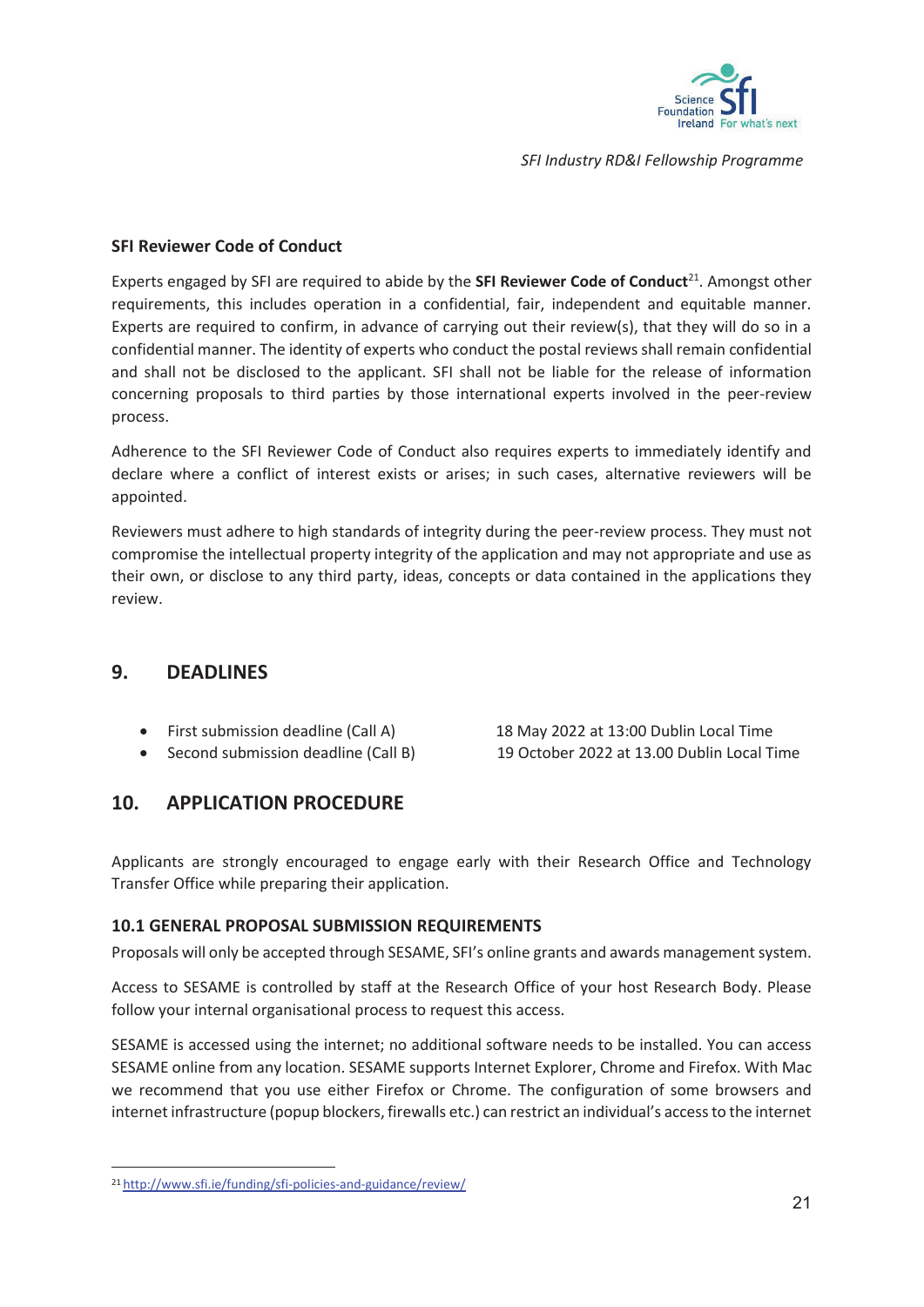

and as a result to the SESAME system. If you are having any such difficulties, please contact your organisation's internal IT support team.

#### **The SESAME system is accessed using the following Internet address:**

#### **https://grants.sfi.ie**

Please see the **SESAME Researcher User Guide**<sup>22</sup> for more detailed information.

**Proposals must be submitted online through SESAME to SFI by the Research Office of the applicant's Research Body**:

x **First submission deadline (Call A) 18 May 2022 at 13:00 Dublin Local Time** 

x **Second submission deadline (Call B) 19 October 2022 at 13.00 Dublin Local Time** 

#### *The application form for the second submission deadline (Call B) will open on SESAME in June 2022*

**Please note that in addition to the proposal documents, the industry partner is required to confidentially provide additional financial information/declarations (see Section 10.3 below), which must be emailed to irdif@sfi.ie by a delegated officer of the company by 1 June 2022 (Call A) or 2 November 2022 (Call B) for proposals submitted to the First or Second submission deadline, respectively. These documents will be used to determine eligibility of the industry partner to receive State aid.** 

Once logged into the SESAME system, the full proposal application form will be available to applicants under the "Applications Pending Action" heading on your workbench.

- x **All text in uploaded PDFs** should be provided in Times New Roman font or similar, with minimum font size of 11, and at least single-line spacing, as well as a minimum margin size of 2.5cm. Text in diagrams may be in any clearly legible font.
- x Uploads to SESAME must be submitted in **Adobe or Microsoft PDF format only**. Please use unencrypted, non-password protected PDFs with the copying function disabled, developed using either Adobe or Microsoft word PDF convertor software only.
- The number of pages in uploads must not exceed the specifications for any given section. **Applications that do not comply with these requirements will be deemed ineligible and will be returned without review**.
- x Appendices or other unsolicited documentation are not permitted. **Applications that include such unsolicited documentation will be returned without review.**
- x File sizes of attachments should be **less than 5MB**.
- Hyperlinks and URLs are only allowed when specifically noted in call documents or SESAME guidance/instructions. The use of hyperlinks is typically limited to citing information already in the public domain which is non-critical to the evaluation of the proposal. Hyperlinks and

<sup>22</sup> http://www.sfi.ie/funding/award-management-system/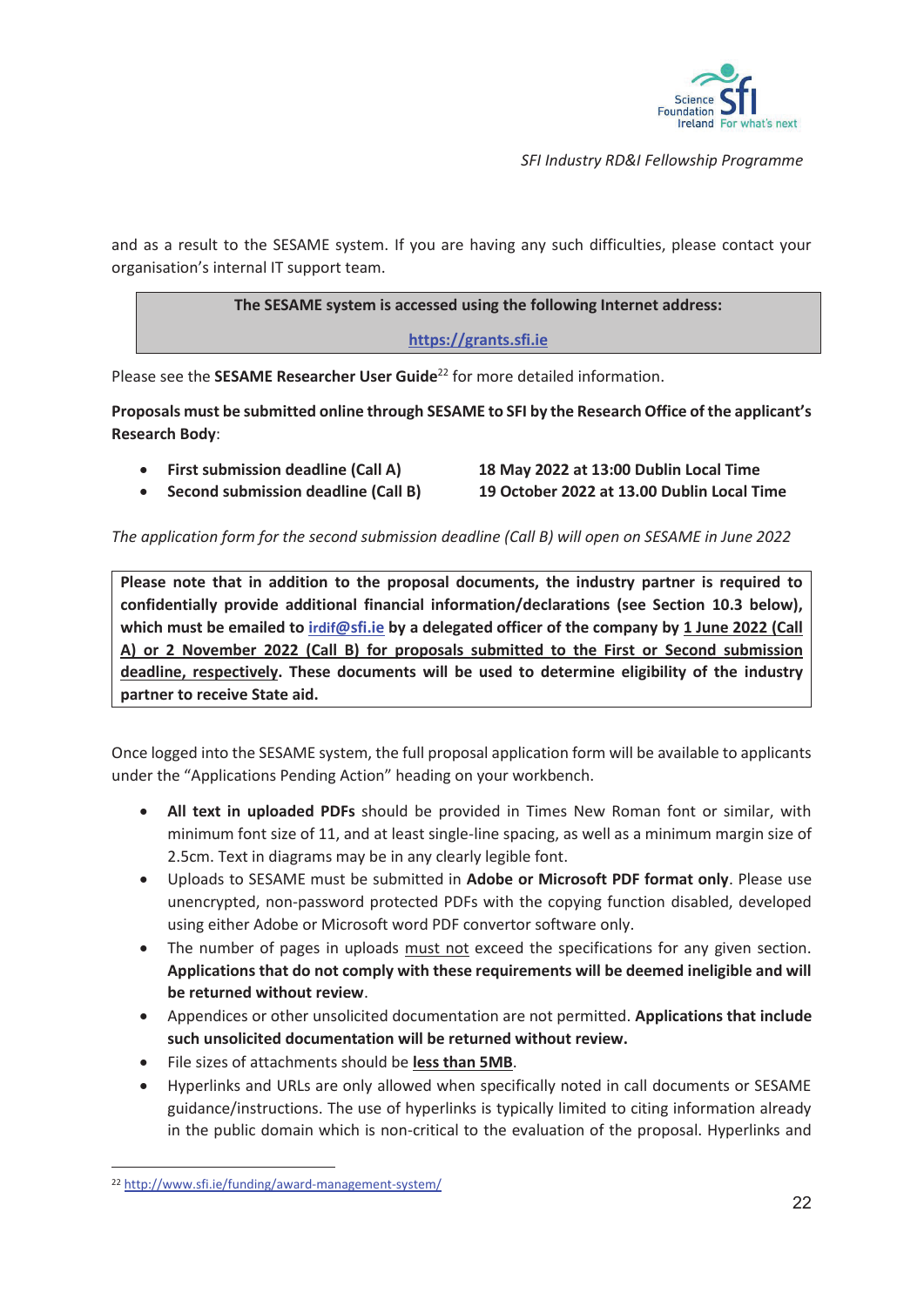

URLs may not be used to provide additional information, which would be necessary for application review, and as a means of circumventing page limits. Reviewers are not obligated to view linked sites and are cautioned that they should not directly access a website (unless the link to the site was specifically requested in application instructions). When allowed, you must reference the actual URL text so it appears on the page, for example in brackets or in a footnote, rather than hiding the URL behind a specific word or phrase. You must complete all mandatory SESAME profile fields (marked in red) before submitting your application. It is not possible to submit an application without completing all mandatory sections.

**Early submission in SESAME is strongly recommended. Applicants who wait until shortly before the close of the call to upload their proposal for Research Body review and approval prior to the deadline, are at serious risk of encountering submission issues. The submit button will cease to be active at the indicated deadline.** 

**Once an application is submitted by the Research Body to SFI, it cannot be withdrawn and subsequently modified for resubmission in the same call, regardless of the date of submission.** 

**Please note that the deadlines referred to in the call document refer to submission of the finalised application to SFI by the applicant's Research Office. Research Offices may mandate internal submission deadlines in order to ensure that they have sufficient time to review applications and submit them to SFI.** 

**Applications that are incomplete in content, or exceed the page limit specifications, will be deemed ineligible and will not be accepted for review.** 

**Proposal eligibility checks will be completed by SFI staff.** 

#### **10.2 ORCID ID**

**ORCID**<sup>23</sup> provides a unique digital identifier for researchers which can then be linked to their different research works across different platforms.

There are a number of benefits to creating an ORCID iD that include:

- 1. ORCID allows you to pull information from different platforms creating a centralised reference to your different works (e.g., publications, patents, awards) in one location using a single sign in.
- 2. Your ORCID iD is a unique identifier which distinguishes you from other researchers with a similar name.
- 3. Using the ORCID iD assists in making your research works more visible to funders and publishers. It allows you to build a complete picture of your research in one location.

As part of the integration of SESAME with ORCID, it is possible for researchers to import publication data from ORCID directly into their SESAME Researcher Profile.

<sup>23</sup> http://orcid.org/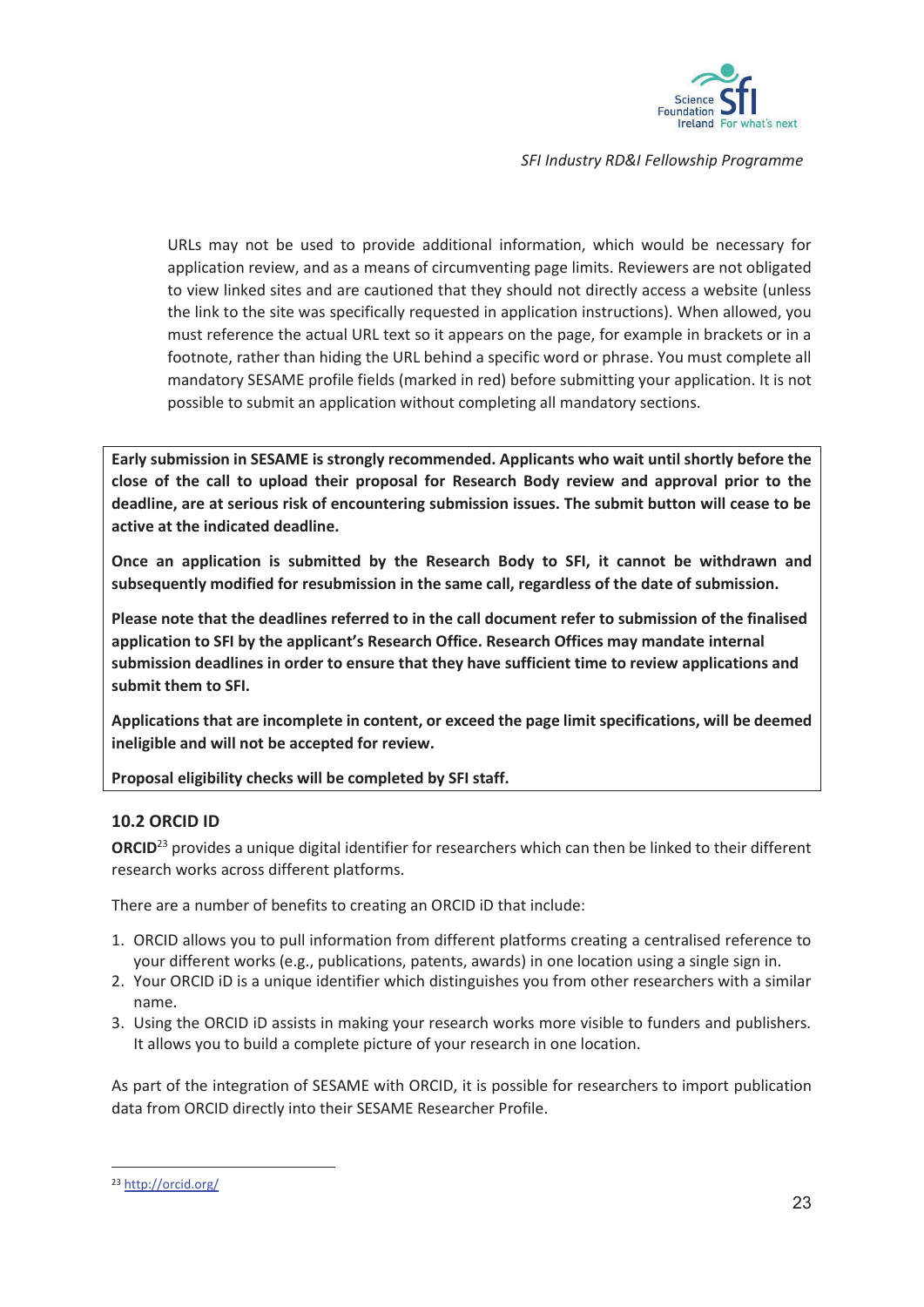

For the SFI Industry RD&I Fellowship Programme 2022 Call, you are required to have your SESAME Researcher Profile linked to an ORCID iD before an application can be submitted.

#### **10.3 APPLICATION DOCUMENTS**

The following documents must be created outside SESAME and uploaded onto the system as PDF documents:

- **1. Proposal (max. 6 pages).** See Proposal Template in Appendix A.
- **2. Applicant CV (max. 5 pages).** See CV Template in Appendix B.
- **3. Industry Mentor CV (max. 5 pages).** While a template is not provided for the industry mentor, SFI aligns its review and evaluation processes with the principles of the San Francisco Declaration of Research Assessment (DORA) $^{24}$ , which focuses on the quality, impact and variety of outputs arising from research. SFI requests that this and the following areas are considered by the industry mentor in preparing their CV:
	- Contribution to the generation and implementation (including the commercialisation) of new knowledge.
	- Mentorship, supporting colleagues or teams, demonstration of successful collaborations.
	- Evidence of cross-sectoral and cross-disciplinary experience.
	- If including a publication list, the use of journal metrics is not permitted. Deviating from these instructions may result in the redaction of these details or make your application ineligible for review.

**4. References List (max. 1 page).** A list of references should be provided, which includes author(s), title of article, name of publication, date of publication, and details (such as volume, pages).

**5. Budget Justification (max. 3 pages).** The applicant should provide a justification for all eligible project costs including both the SFI supported costs and the industry partner's costs in supporting the project. Please note that costs that are not considered to be fully justified in this section will not be approved for funding. The industry partner costs must be verifiable using standard accounting practices.

- **6. Conflict of Interest Statement (max. 2 pages).** See Section 13 for details.
- **7. Letters of Support (max. 2 pages each).** See Section 10.4 for details.

**8.** If relevant, **Academic Collaborator CV (max. 2 pages).** See CV Template in Appendix C.

The following documents must be confidentially provided by the industry partner to SFI directly by email to irdif@sfi.ie from the industry partner mentor or designated representative before **1 June 2022 (First submission deadline, Call A) and 2 November 2022 (Second submission deadline, Call B)**. Please ensure that the Applicant's Name and Proposal ID are quoted in the email subject line.

**1.** Declaration of financial capacity.

<sup>24</sup> https://www.sfi.ie/funding/sfi-policies-and-guidance/review/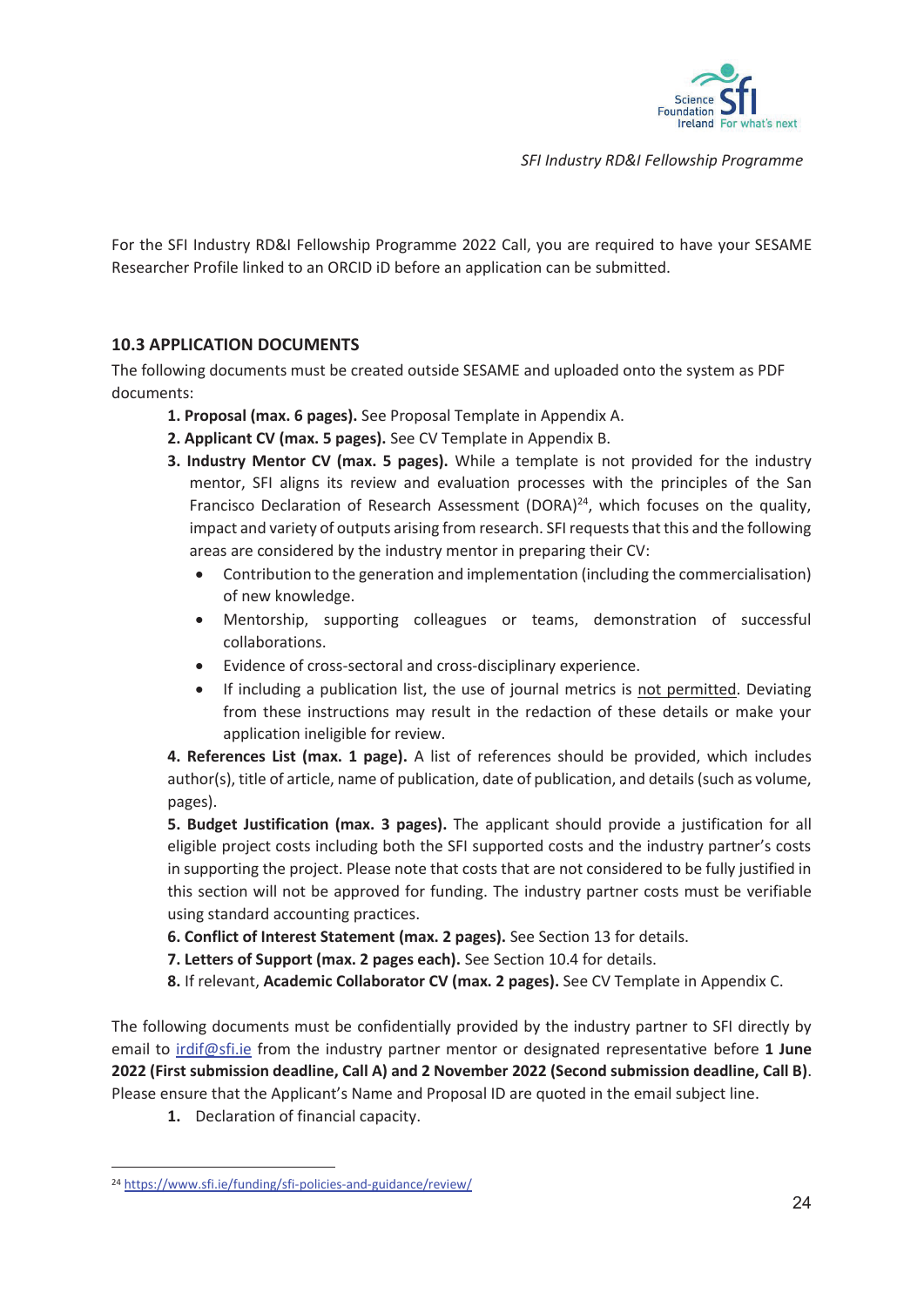

- **2.** Declaration of SME status (for applications requesting increased grant intensity based on company size).
- **3.** Declaration of solvency.
- **4.** Latest set of financial records (P&L and balance sheet). If the industry partner is not required to produce audited accounts, management accounts signed off by an accountant will be accepted.

*Templates for the industry partner documentation are provided in Appendix D.* 

### **10.4 SESAME INSTRUCTIONS FOR PROPOSAL SUBMISSION**

#### **APPLICANT DETAILS**

**PhD awarding institution:** Please provide the name of the institution that awarded your PhD.

**PhD awarding country:** Please provide the country of the institution that awarded your PhD.

**Applicant category:** You will be asked to select either: *Faculty Researcher* (Category A) or *Postdoctoral Researcher* (Category B)*.* Applicants who are a postdoctoral researcher (Category B applicant) will be asked to select an applicant sub-category based on their current circumstances. Category (B) applicants who are current or previous postdoctoral researchers on a research or commercialisation grant held by an eligible Irish Research Body are requested to name the grant code that is, or has been, funding their work.

**Location of applicant:** Please provide your location at the time of application; select from the dropdown menu.

**Applicant associated with an SFI Research Centre:** Please indicate whether you are currently associated with an SFI Research Centre and provide the name of the Centre.

**Supervisory experience:** Please provide details of supervisory experience to date.

**Current, pending and expired support of applicant:** You must report on any current, pending and expired funding. You must complete the textbox detailing any potential overlap between current and pending funding and the proposed research in this application. For each current and pending grant listed above, you must clearly indicate any scientific overlap with this application, referring only to overlap in content.

**Applicant DORA-compliant CV:** An applicant CV, using the template provided in the Downloads section of the SFI Industry RD&I Fellowship Programme website<sup>25</sup>, must be completed and uploaded (max. 5 pages). The template allows for the provision of additional information such as periods of leave from research if relevant. Also, reference to metrics such as journal impact factor, h-index and

<sup>25</sup> https://www.sfi.ie/funding/funding-calls/sfi-industry-fellowship-programme/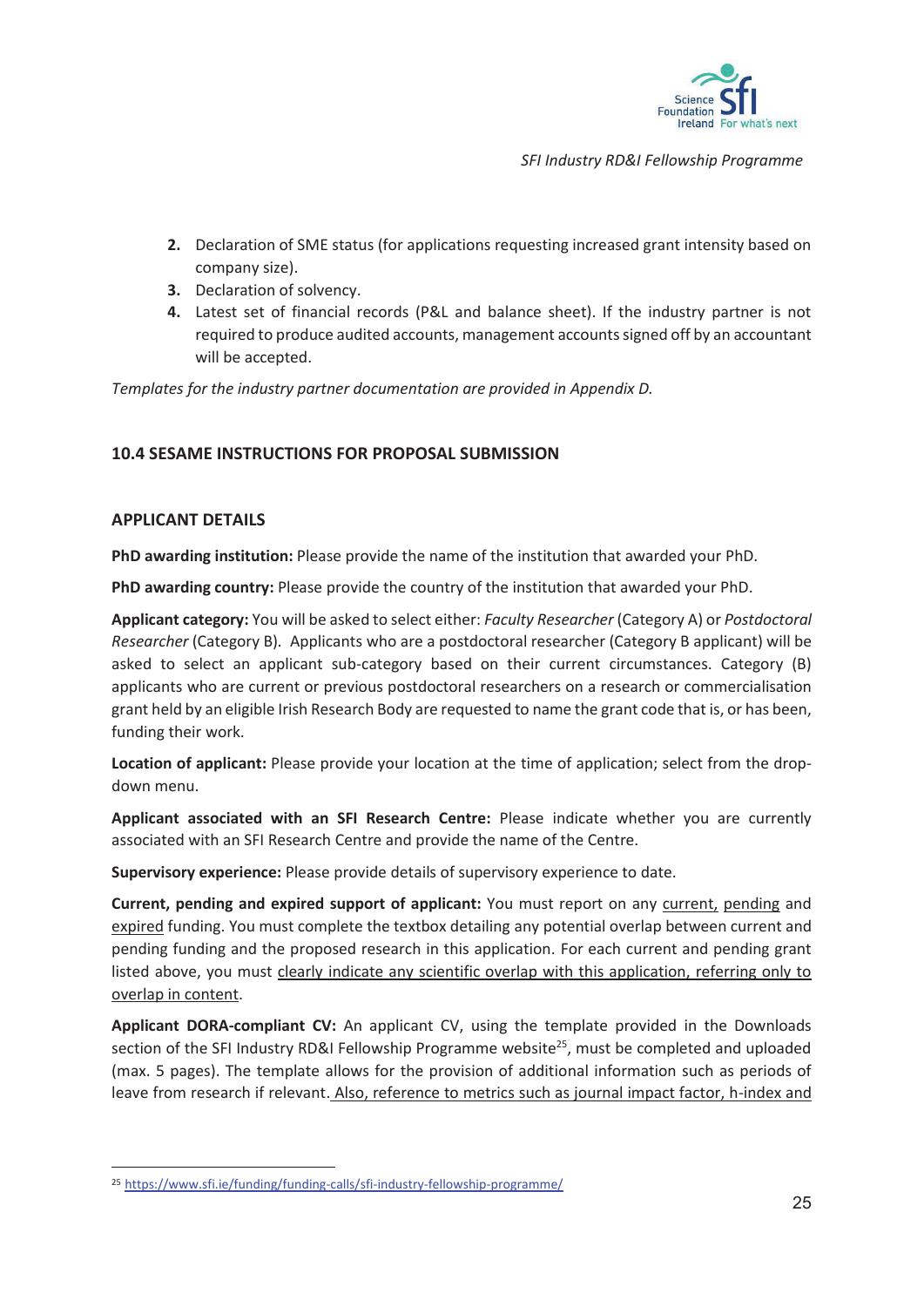

#### total number of publications are not permitted. Failure to use this template or deviating from the instructions in the template may result in an application being deemed ineligible.

#### **PROPOSAL SUMMARY**

**Proposal title (max. 30 words):** The research proposal title should clearly convey the nature of the research to be undertaken, in up to 30 words. Please note that the title should be non-confidential. **Duration of award requested:** The duration of the award (in months) should be provided. For fulltime Fellowships, the award duration may vary between 1 month and 12 months. For part-time Fellowships, the award duration may vary between 2 months and 24 months.

**Research Body:** If you are applying through another Research Body you will be asked to select the Research Body that will endorse the proposal.

**Time commitment to Fellowship:** Indicate the percentage time spent on placement against the total award duration.

**Duration of placement requested:** The duration of the placement (in months) should be provided. This is the time spent by the Fellow working on their project which should be on the industry partner's premises. Fellows are expected to be embedded in the industry partner's premises and located there for the duration of the placement. The duration of the placement may vary between 1 month and 12 months. The duration of the placement must be 100% of the total award duration for full-time Fellowships (100% time commitment). For part-time Fellowships, the duration of the placement (and related time commitment) is expected to be 50% of the award duration but can vary depending on the needs of the project.

**Total industry partner costs:** Enter the total value (€) of contributions which the industry partner will commit to the project (this should be the same value as that provided in the budget spreadsheet, see Budget section below).

**Resubmission statement:** Applications to any call that are based primarily on unsuccessful submissions (following peer review) to any SFI programme must demonstrate that the review comments resulting from the initial application have been taken into account in the preparation of the new submission. Resubmissions that have not clearly taken into account the major comments or concerns resulting from the prior assessment will be withdrawn without review.

You must declare whether this proposal relates to a previously submitted application to any SFI scheme. Where the application is a resubmission, a statement referencing the previous application and explaining the differences must be provided and references to reviewers' comments must be made where relevant. This statement will assist SFI scientific staff in the assessment of eligibility of a revised application and will not be shared with reviewers. Resubmissions that have not clearly taken into account the major comments or concerns resulting from the prior assessment will be withdrawn without review. Please see **SFI Policy on Resubmission of Grant Applications**26 for further information.

<sup>26</sup> https://www.sfi.ie/resources/SFI\_Resubmission-Policy\_August-2016.pdf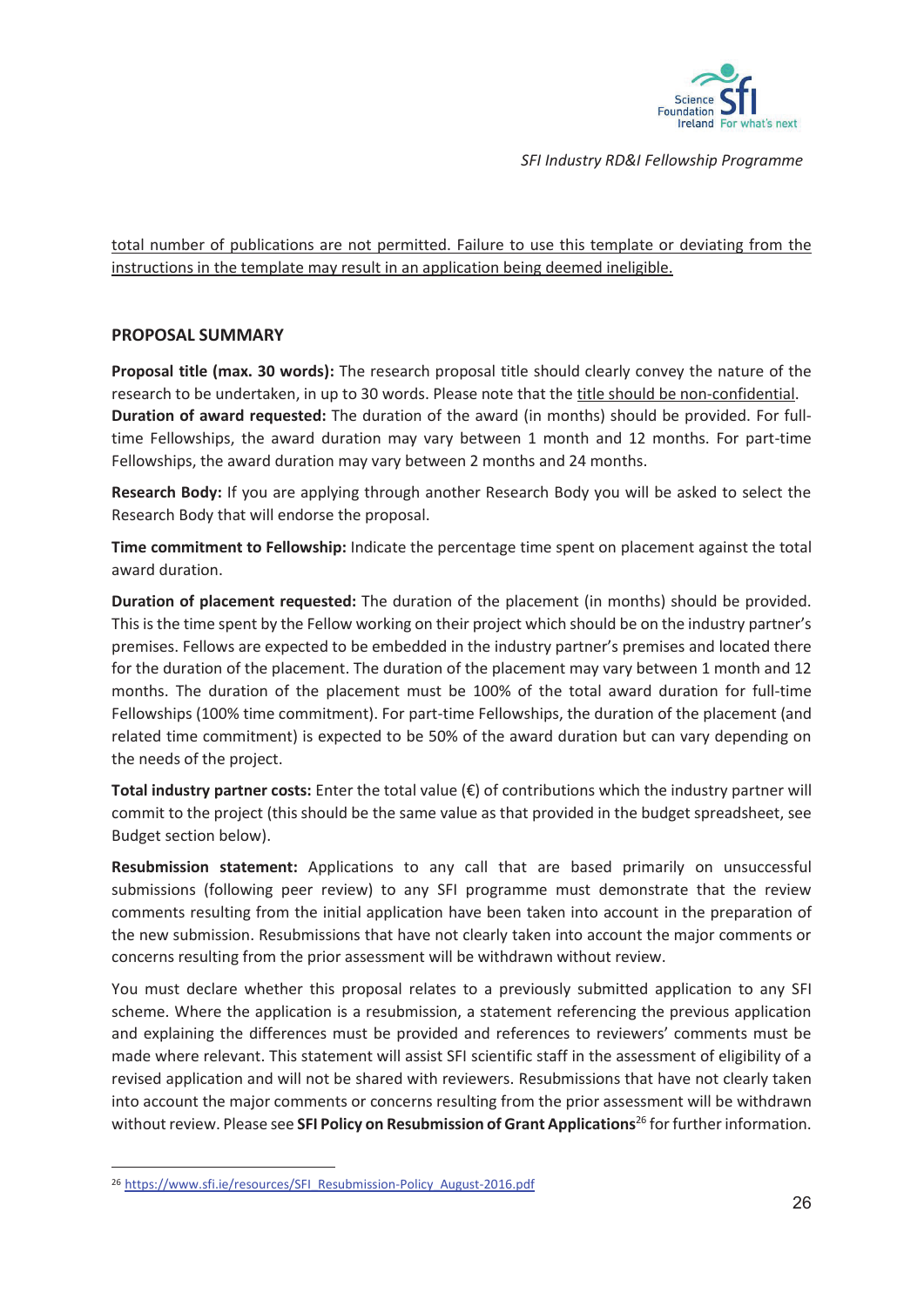

**Alignment with SFI's legal remit:** You must complete a statement (max. 250 words) justifying how your proposed research is aligned with SFI's legal remit. This statement will be used as part of SFI's determination on the eligibility of the application.

**Priority area and alignment:** You should select one of the 14 refreshed priority areas from the dropdown menu as the primary priority area, which best describes the proposed research. It is also possible to detail secondary priority areas that the research will be relevant to. Alternatively, applicants may select "Other".

**Research area (Primary):** Select a primary research area to which the proposed research best aligns.

**Research area (Secondary):** Select a secondary research area to which the proposed research best aligns.

**Research category:** Please select the appropriate research category: *Industrial Research* or *Experimental Development* and provide a justifying narrative for the selected research category (max. 250 words). Please refer to Section 5 for definitions of each research category. Applicants are encouraged to discuss the selection of research category with their Technology Transfer Office.

**Alignment with the objectives of the SFI Industry RD&I Fellowship Programme:** You must complete a statement (max. 250 words) outlining how the proposed project is aligned with the objectives of the SFI Industry RD&I Fellowship Programme.

#### **COLLABORATOR(S) DETAILS**

#### **ADD INDUSTRY MENTOR**

Information on the industry mentor must be added in this section. Clicking on the "Add" button will open a form into which details about the industry partner should be completed. Ensure that "Industry" is selected in the 'Collaborator Type' drop-down menu. Once details regarding the name and affiliation of the industry partner have been added, you must click on 'Assign Collaborator' and then save, which is achieved by clicking on the 'Save Draft' button at the bottom of the application form.

It will be possible to upload the industry mentor's CV (max. 5 pages) by clicking on the appropriate button.

#### **Additional industry mentors are not permitted on SFI Industry RD&I Fellowship applications.**

#### **ADD ACADEMIC COLLABORATOR**

Category B applicants may *choose* to include one academic collaborator from their Research Body. This individual may provide intellectual and/or technical contribution to the proposed research or may act in the capacity of a mentor to the Fellow. The role of the academic collaborator must be clearly outlined in the proposal. The academic collaborator may not receive funding through the grant.

Clicking on the "Add" button will open a form into which details about the academic collaborator should be completed. Ensure that "Academic" is selected in the 'Collaborator Type' drop-down menu.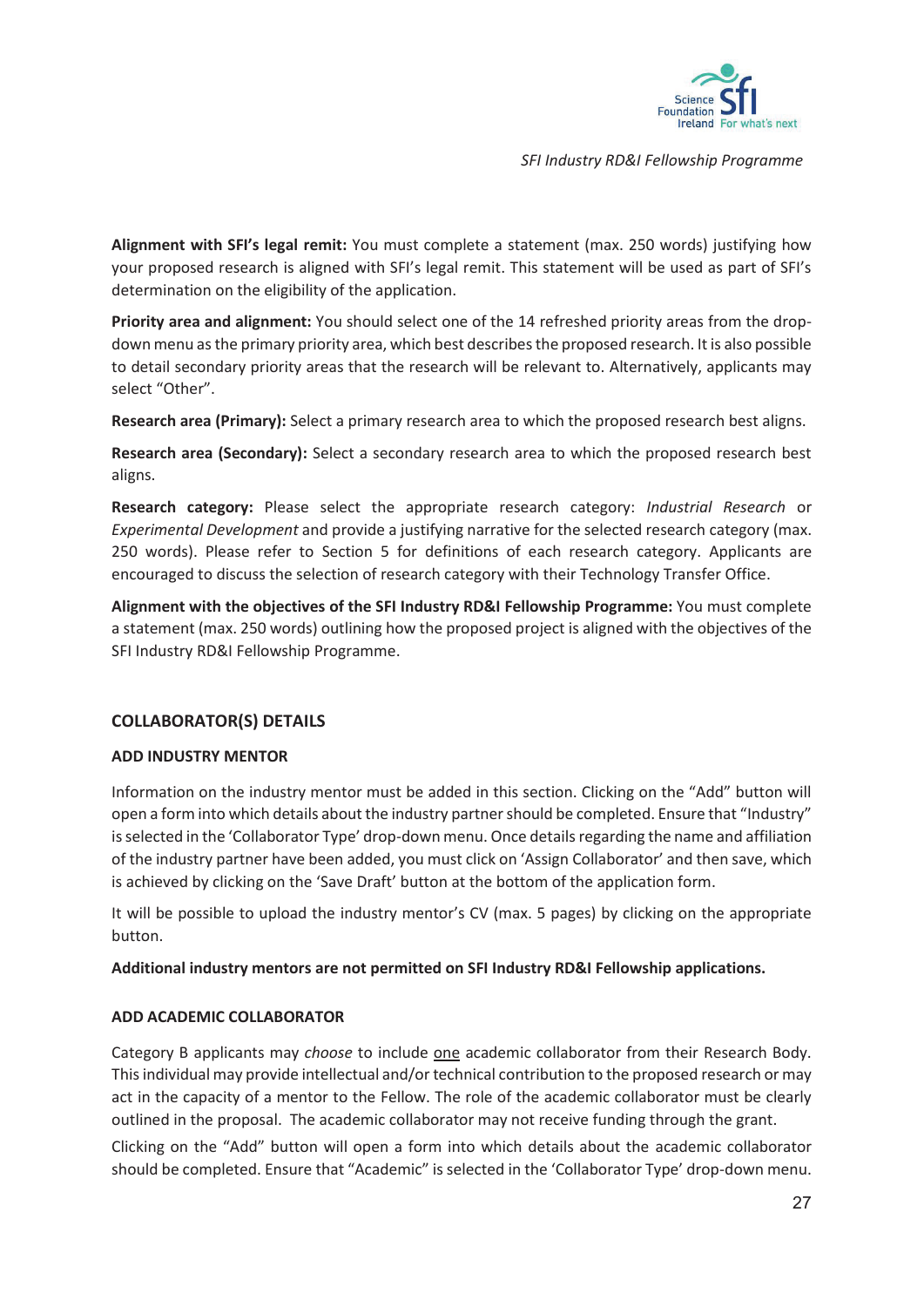

Only one academic collaborator may be assigned in the proposal. Once details regarding the name and institution of the academic collaborator have been saved it will be possible to upload the academic collaborator's CV (max. 2 pages) by clicking on the appropriate button. A template CV is provided in Appendix C.

#### **COMPANY INFORMATION**

You will be asked to indicate if your industry partner is located in the Republic of Ireland and if so, state the county in which they are based. Information on the company (industry partner) must be added in this section including annual turnover, type of organisation (Small, Medium, Large enterprise) a description of the organisation and business sector (max. 1000 words) and details on the number of employees in the company.

#### **MAIN BODY OF PROPOSAL**

- x **Keywords (max. 15 words):** Please list the keywords/phrases from the research discipline or sub-discipline that best describe the research proposed in the application. If your proposal responds to issues arising due to the COVID-19 pandemic, please ensure that you include 'COVID-19' as a keyword.
- x **Scientific abstract (max. 200 words):** This should be a succinct, stand-alone and accurate summary, in technical language, of the proposed work. Confidential information should **not** be included in the scientific abstract.
- x **Lay Abstract (max. 100 words):** This should be a succinct, stand-alone and accurate summary in lay, non-technical language of the proposed work. Confidential information should **not** be included in the lay abstract.
- **Fellowship proposal (max. 6 pages):** The proposal must be at maximum 6 pages in total (excluding references) and must be structured under the headings and sub-headings described in Appendix A. This document should be uploaded to SESAME as a PDF.
- x **References (max. 1 page):** This document should be uploaded to SESAME as a PDF.
- **Conflict of Interest statement (max. 2 pages):** This document should be uploaded to SESAME as a PDF.

#### **ETHICAL ISSUES**

All applicants, in particular those expecting to carry out research involving the use of animals, human participants, biological material or identifiable (or potentially identifiable) data, are required to complete an ethical issues questionnaire within SESAME, which forms part of the application. The project proposal section must include a description of the proposed research and methodology relating to the intended animal- and/or human-based studies. Guidance on the ethical and scientific issues related to such studies is provided on the SFI website. For any studies where research involving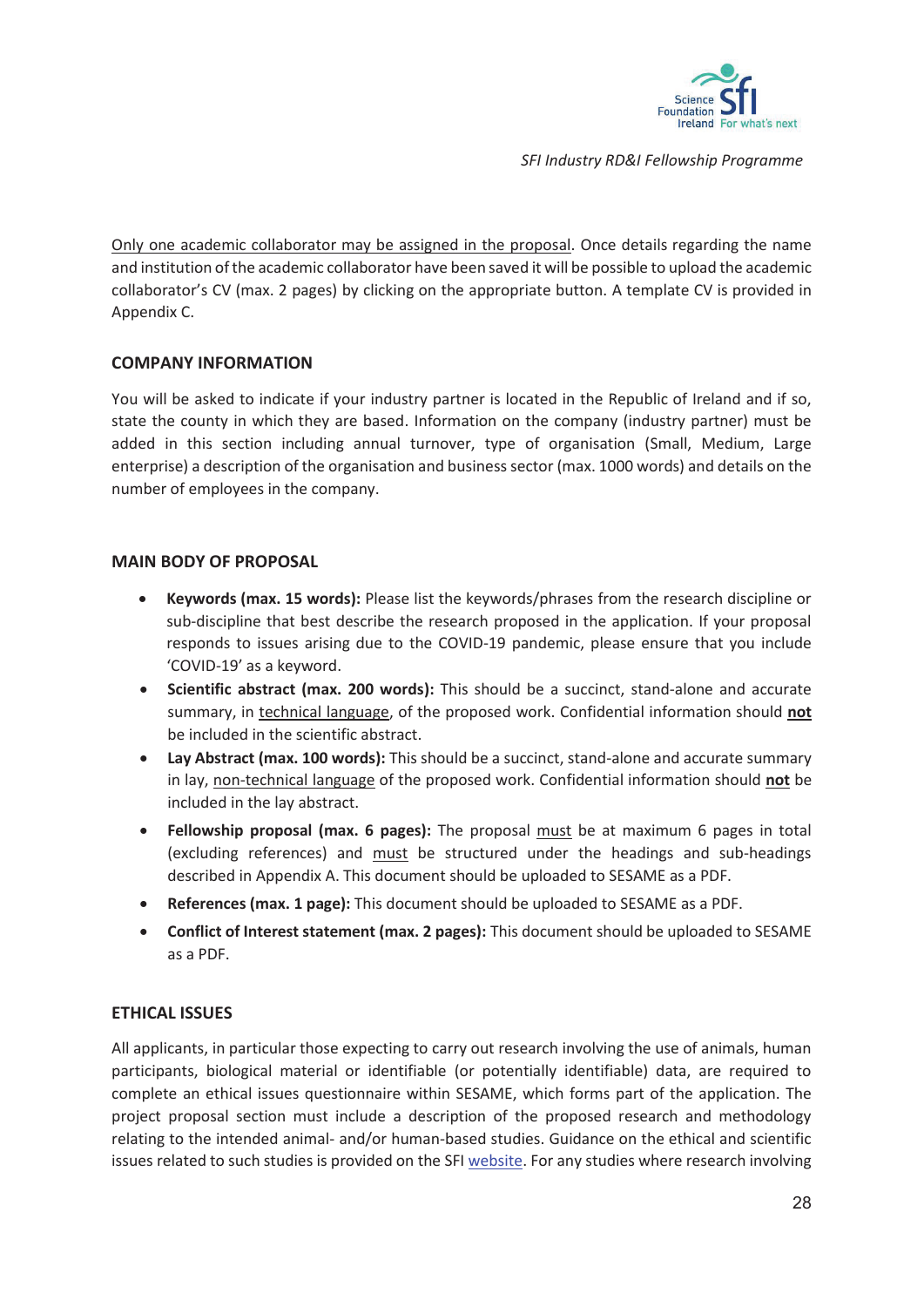

the use of animals, human participants, biological material or identifiable (or potentially identifiable) data will be conducted outside of Ireland, applicants must ensure that this research will comply with both Irish legislation and the legislation of the jurisdiction in which the work takes place.

SFI will require evidence that relevant ethical and regulatory approval has been granted for studies involving human or animal subjects prior to an award commencing. In cases where such research does not commence until a later stage of an award, SFI may permit submission of ethical and regulatory approvals following the award start date but prior to commencement of the research involving animal and/or human subjects.

#### **Sex and gender dimension in research statement (max. 1000 words).**

In accordance with the **SFI Gender Strategy (Strand 3: Integrating Gender in Research and Innovation)**27, all applicants must complete a statement articulating the consideration of biological sex and/or social gender variables in their research programme. Applicants must consider how the sex and/or gender dimension impacts your research. Please consult the **Guidance for Applicants on Ethical and Scientific Issues**28 for resources on how to address the sex and/or gender dimension of research in your grant.

**Do not** include information on how you have addressed gender equality, diversity and inclusion in your research team/environment; this should be addressed in your CV, should you choose to highlight.

To complete this section, please consider the following questions:

1. Is sex as a biological variable taken into account in the research design, methods, analysis and interpretation, and/or dissemination of findings?

2. Is gender as a socio-cultural factor taken into account in the research design, methods, analysis and interpretation, and/or dissemination of findings?

If the answer is yes, please describe how sex and/or gender considerations will be integrated into your research proposal. If no, please explain why sex and/or gender are not applicable to your research proposal.

#### **Clinical trials**

**Clinical trials and investigations requiring approval by the Health Products Regulatory Authority (HPRA) will not be permitted through the SFI Industry RD&I Fellowship Programme.** 

<sup>27</sup> https://www.sfi.ie/funding/sfi-policies-and-guidance/gender/

<sup>28</sup> http://www.sfi.ie/funding/sfi-policies-and-guidance/ethical-and-scientific-issues/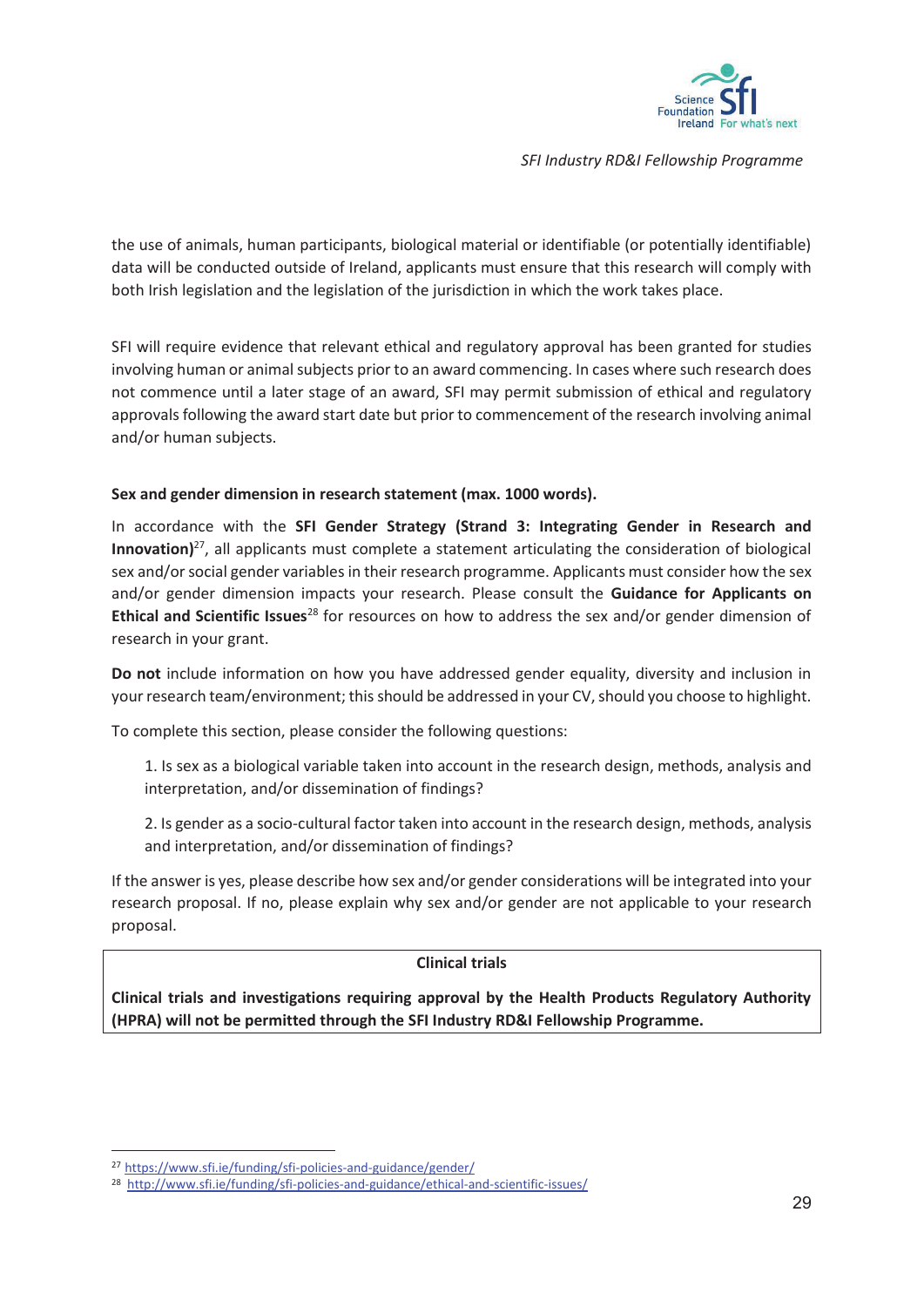

#### **PROPOSED BUDGET**

Please note that the **Budget Table** is located at the end of the full proposal application in SESAME. **See notes for completion in the SESAME Users Guides**<sup>29</sup> **and within SESAME.**

#### Applicants are required to complete two budget templates for this programme:

1) A SESAME budget table detailing the SFI requested costs (the industry partner costs should NOT be included in the SESAME budget table) and

2) A detailed budget, which includes the industry partner costs as well as the SFI requested costs, using a Microsoft Excel budget template provided, this must be uploaded as an attachment to the proposal in the SESAME

#### **SFI BUDGET TABLE**

x **Staff: Teaching Buy-out (Category A applicants only)** 

Teaching buy-out can be requested for when the Fellow (Category A) is located on the industry partner's premises, but only for Fellowships of >3 months duration**.** Teaching buy-out costs should be fully justified, detailing the number of hours per week of teaching buy-out. Requests must be pro-rata and proportional to the time commitment.

x **Staff: Salary (Category B applicants only)**  Category B applicants may apply for funding to support their own salary; salary requests should be in line with their number of years post-PhD experience. Please refer to the **SFI Grants Team Member Budgeting Scale**30.

#### x **Travel: (Category A and B applicants)**  A contribution (max. €10,000) towards travel and accommodation costs directly related to the progress of the Fellowship may be requested (see eligible costs under Section 5).

#### **TOTAL PROJECT COSTS**

In addition to the SFI-requested budget, applicants are required to submit a fully costed budget that includes both the SFI requested costs (Fellow salary/teaching buy-out and mobility costs) and a full breakdown of all the industry partner's costs in supporting the project. A budget template is provided on the SFI Industry RD&I Fellowship Programme webpage<sup>31</sup> and must be completed and uploaded onto the SESAME grants system as part of the application. This spreadsheet checks to ensure that the requested SFI budget does not exceed the permitted aid intensity (see total eligible project costs under Section 5).

<sup>&</sup>lt;sup>29</sup> https://www.sfi.ie/funding/sfi-policies-and-guidance/budget-finance-related-policies/<br><sup>30</sup> https://www.sfi.ie/funding/sfi-policies-and-guidance/budget-finance-related-policies/SFI-Team-member-scaleseffective-January-2022.pdf

<sup>31</sup> https://www.sfi.ie/funding/funding-calls/sfi-industry-fellowship-programme/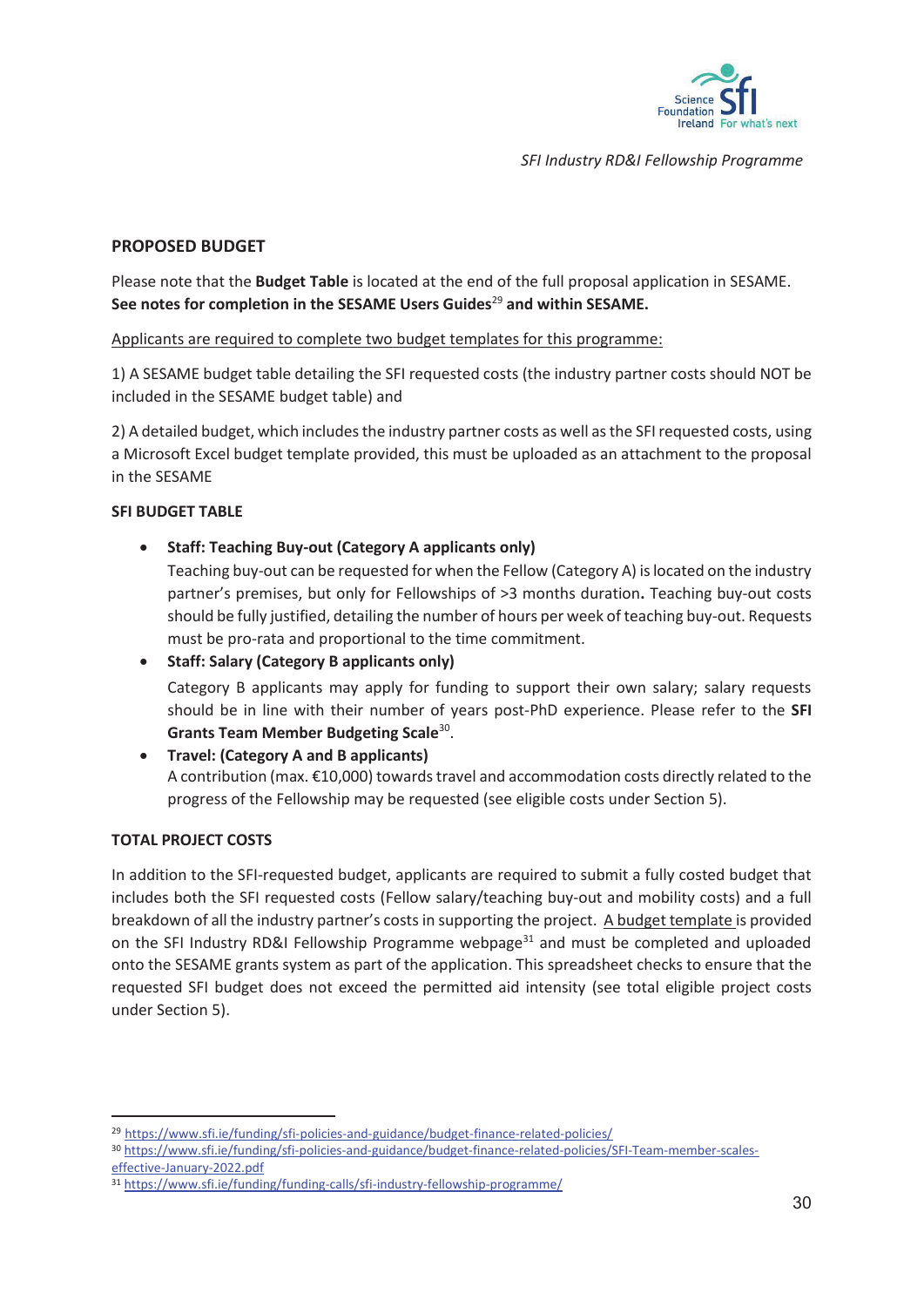

#### **BUDGET JUSTIFICATION (MAX. 3 PAGES)**

All information required to complete the budget justification can be found in Section 7 of the **SFI Grant Budget Policy** 32. Details of the industry partner costs should be included.

Please include the salary scale (as per **SFI Grants Team Member Budgeting Scale**) for Category B applicants.

#### **LETTERS OF SUPPORT**

#### **Category A Applicants (Faculty Researchers)**

The following letters of support should be provided by Category A Applicants:

- **Research Body letter of support [mandatory].** The Research Body submitting the application must supply a signed letter of support endorsing the suitability of the applicant's expertise for the proposed research project and comment on the industry mentor's expertise. The letter should contain a description of the institutional policy regarding management of Conflicts of Interest. It is recommended, where possible, that this letter is signed by both the applicant's Head of School/Department and Vice-President for Research (or equivalent).
- **Industry Mentor letter of support [mandatory].** The industry mentor must supply a signed letter of support endorsing the relevance of the applicant's expertise to the proposed research project. The industry mentor must also describe how they will provide the required infrastructure and capability to host the Fellow for the duration of the programme. The industry partner's financial contribution should be detailed in the letter of support and correspond to the detailed project budget spreadsheet submitted as part of the application**.**
- **Technology Transfer Officer (TTO) letter of support [mandatory].** A signed letter of support from the Research Body's TTO should indicate that the TTO is aware of the proposed Fellowship and highlight any relevant IP issues or discussions. The letter is expected to describe how the IP generated by the project will be protected and managed. For the purpose of the Industry RD&I Fellowship Programme, the IP arrangements are the responsibility of the Research Body, and shall reflect the collaborative nature of the project, the level of commitment of the industry partner and compliance with State aid regulations.
- **Statement from an SFI-funded applicant [where relevant].** If you are already the holder of an active SFI award, a signed statement must be submitted describing how this programme will not negatively impact on the activities of all active SFI awards in which you are involved, how these awards will be managed for the duration of the Fellowship and what arrangements will be put in place for the supervision of associated team members. If you have previously held an SFI Industry Fellowship award, describe the added benefit to your career of the proposed Fellowship.
- **Centre Director letter of support [where relevant].** If you are a co-PI in a SFI Research Centre, a signed letter of support from the Centre Director, indicating their support for the application and

<sup>32</sup> https://www.sfi.ie/funding/sfi-policies-and-guidance/budget-finance-related-policies/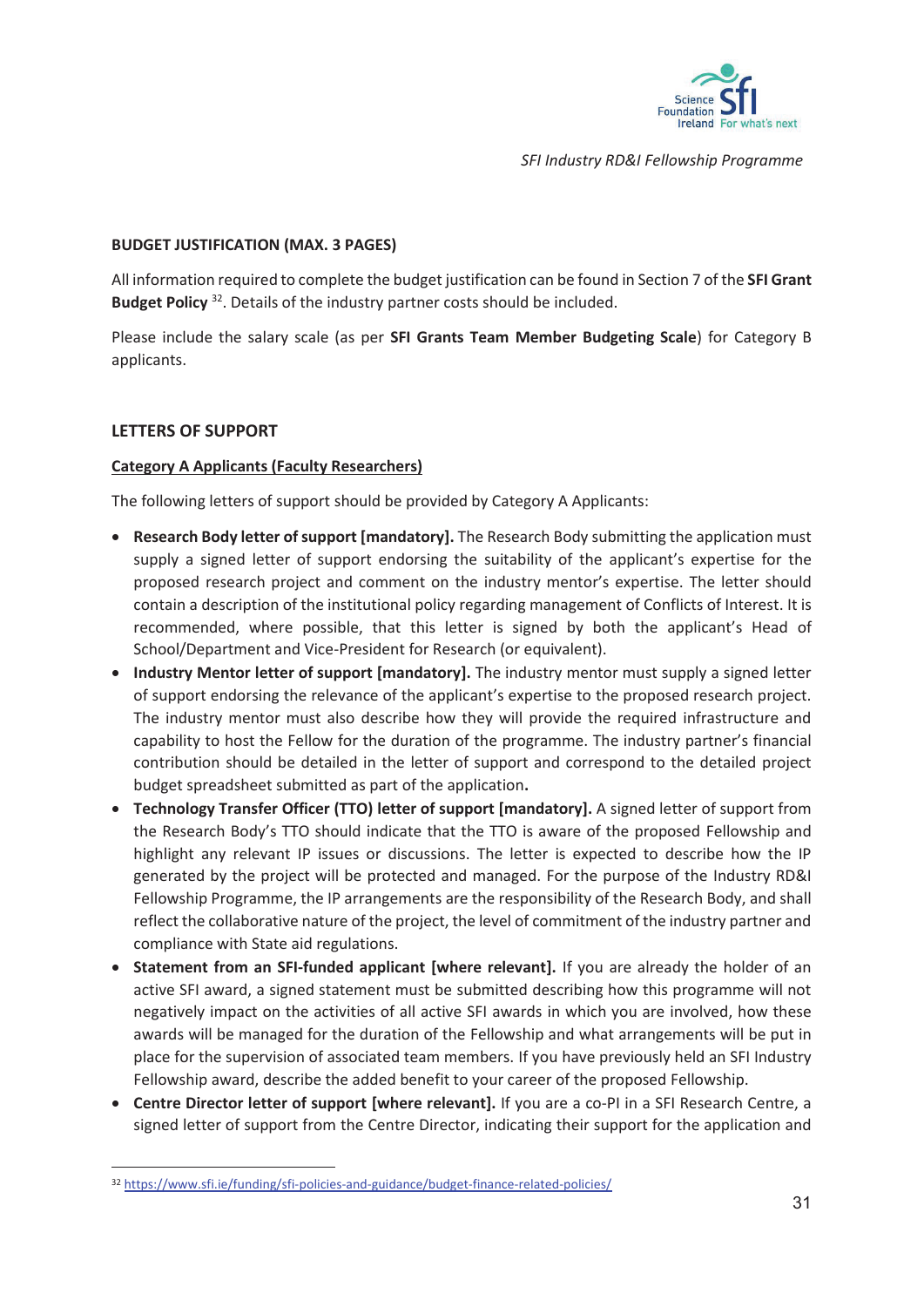

describing what arrangements will be put in place such that temporary departure from the Centre will not negatively impact on the activities of the award.

#### **Category B Applicants (Postdoctoral Researchers)**

The following letters of support should be provided by Category B Applicants:

- x **Research Body letter of support [mandatory].** The Research Body submitting the application must supply a signed letter of support endorsing the suitability of the applicant's expertise for the proposed research project and comment on the industry mentor's expertise. Where an applicant has previously held an SFI Industry Fellowship award, the added benefit of the proposed Fellowship to the applicant's career should be described. This letter of support **must** include details of the postdoctoral researcher's current funding award, details of the funding body and details of the postdoctoral researcher's current remuneration level as aligned to the **SFI Grants Team Member Budgeting Scale**33. The letter should contain a description of the institutional policy regarding management of Conflicts of Interest. It is recommended, where possible, that this letter is signed by both the applicant's Head of School/Department and Vice-President for Research (or equivalent).
- **Industry Mentor letter of support [mandatory].** The industry mentor must supply a signed letter of support endorsing the relevance of the applicant's expertise to the proposed research project. The industry mentor must also describe how they will provide the required infrastructure and capability to host the Fellow for the duration of the programme. The industry partner's financial contribution should be detailed in the letter of support and correspond to the detailed project budget spreadsheet submitted as part of the application.
- **Technology Transfer Officer (TTO) letter of support [mandatory].** A signed letter of support from the Research Body's TTO should indicate that the TTO is aware of the proposed Fellowship and highlight any relevant IP issues or discussions. The letter is expected to describe how the IP generated by the project will be protected and managed. For the purpose of the Industry RD&I Fellowship Programme, the IP arrangements are the responsibility of the Research Body, and shall reflect the collaborative nature of the project, the level of commitment of the industry partner and compliance with State aid regulations.
- x **Academic Collaborator letter of support [where relevant].** A signed letter of support (max. 2 pages) from any named academic collaborator. [Please note that only one academic collaborator may be named on a proposal; the inclusion of an academic collaborator is optional]. Letters from academic collaborators should provide full details of the intended intellectual and/or technical input to the proposal. Letters of support that do not originate from the officially listed academic collaborator will be removed from the proposal. The letter should include a statement outlining how the collaborator will provide added value to the proposal.
- **Research Fellow salary justification [where relevant]**. If the salary requested is on the Research Fellow or Senior Research Fellow SFI salary scale, an additional formal letter from the Research

<sup>33</sup> https://www.sfi.ie/funding/sfi-policies-and-guidance/budget-finance-related-policies/SFI-Team-member-scaleseffective-January-2022.pdf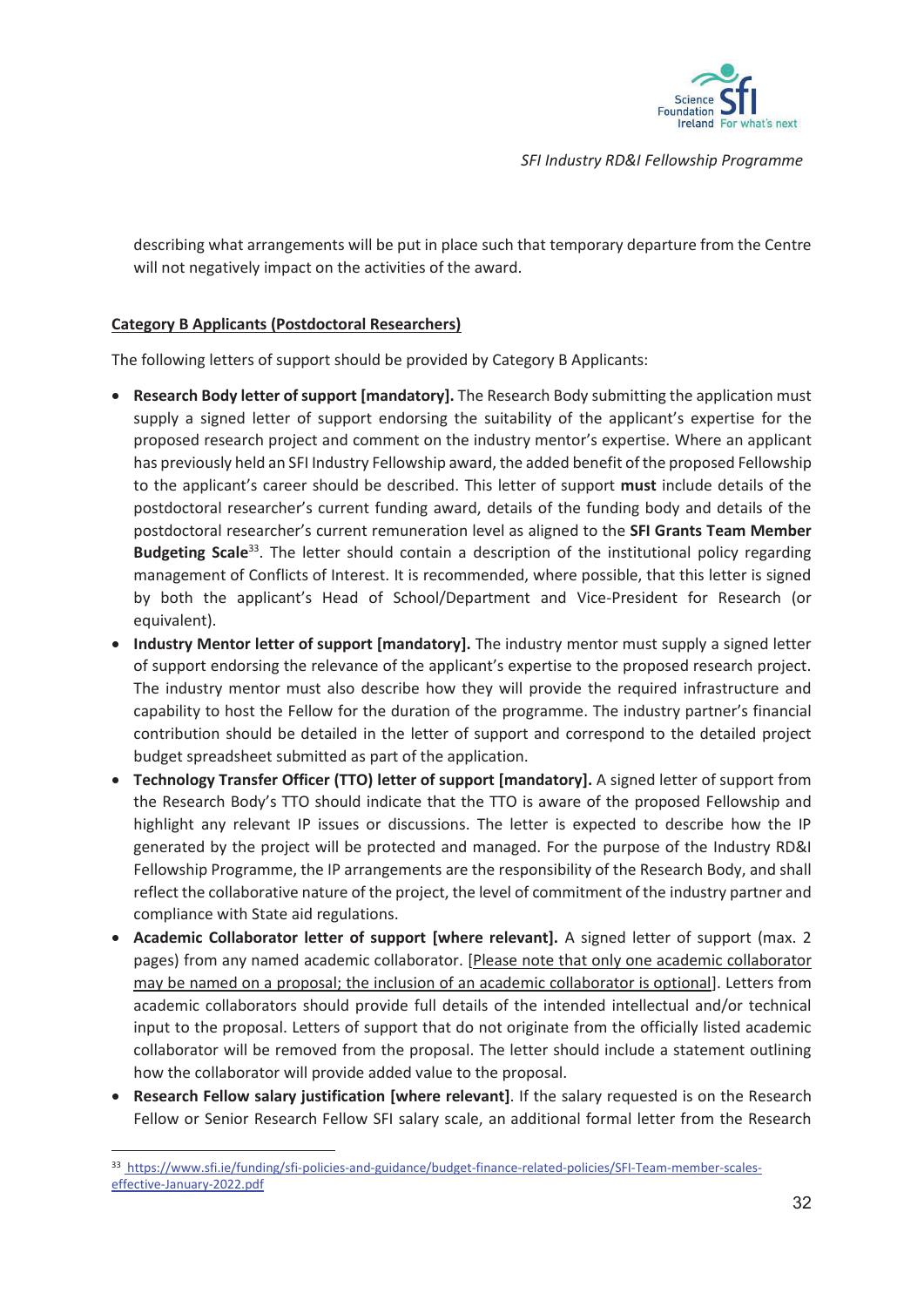

Body should be supplied describing that you will be contractually differentiated by the Research Body from the standard cohort of postdoctoral researchers. Please refer to the **SFI Grant Budget Policy**34 for further details. It is important to note that the inclusion of a support letter will strengthen but not guarantee funding contributions at Research Fellow level.

#### **VIEW PROPOSAL PRIOR TO SUBMISSION**

A PDF of your proposal is available in SESAME and should be reviewed prior to submission to enable you to validate your application. The responsibility lies with the applicant in this regard. Submission is made initially to your local Research Office for approval, prior to submission by the Research Office to SFI. Please contact your Research Office well in advance to obtain registration details for SESAME and familiarise yourself with any internal Research Body submission deadlines.

You will receive a notification from SESAME periodically when the status of your proposal changes. Alternatively, if you wish to track the status of your proposal e.g., proposal pending Research Office approval or under review at SFI, this information will be displayed in SESAME.

#### **APPLICANT AGREEMENT TO TERMS AND CONDITIONS**

It should be noted that submission of an application represents your agreement to **SFI Terms and Conditions of Research Grants**35. The submission of an application shall also be construed as consent by the applicant to participate in the peer-review process. SFI reserves the right to return applications without review where they do not meet the eligibility criteria.

#### **RESEARCH BODY APPROVAL**

It should be noted that Research Body submission of an application represents their approval of an application and agreement to **SFI Terms and Conditions of Research Grants**36.

Submission must only be made by an authorised Research Body representative. In particular, the Research Body is approving:

- $\bullet$  The eligibility of the applicant.
- That the applicant is, or will be upon receipt of the grant, recognised as an employee of the Research Body for the duration of the grant.
- That the requested SFI budget including salaries/stipends, teaching buy-out and travel are in line with accepted institutional guidelines.
- The availability of infrastructure within the institution as outlined by the applicant in the research proposal.
- That the proposed research programme has not been funded by other sources.
- That relevant ethical and regulatory approval has been or will be sought and must be granted prior to the award commencing.

<sup>34</sup> https://www.sfi.ie/funding/sfi-policies-and-guidance/budget-finance-related-policies/index.xml

<sup>35</sup> http://www.sfi.ie/funding/sfi-policies-and-guidance/sfi-general-terms-and-conditions/index.xml 36 http://www.sfi.ie/funding/sfi-policies-and-guidance/sfi-general-terms-and-conditions/index.xml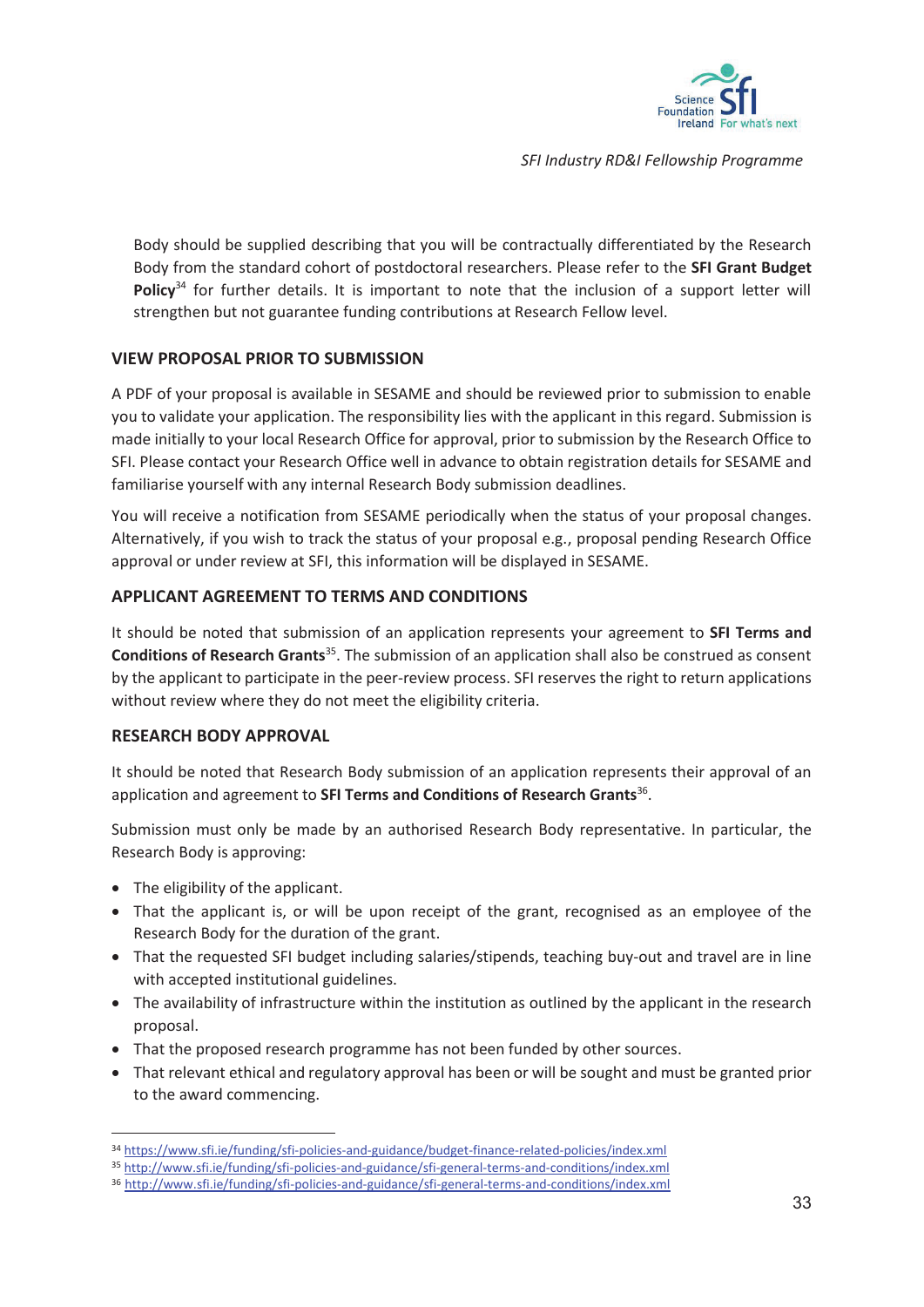

- That the relevant licences will be in place at the time of award.
- That the details provided in relation to research funding history i.e., current, pending and expired grants, as detailed in the application, are valid and accurate.

# **11. INTELLECTUAL PROPERTY MANAGEMENT**

Intellectual Property management practices will be in accordance with national guidelines. In particular, the management of IP arising out of the Industry RD&I Fellowship must comply with the practices and procedures described in the national IP protocol document *Ireland's National IP Protocol 2019<sup>37</sup>*. The arrangements related to the management of IP arising from the Industry RD&I Fellowship Programme are the responsibility of the Research Body and shall reflect the collaborative nature of the project, the level of commitment of the industry partner and compliance with State aid regulations.

An intellectual property rights agreement must be concluded by the Research Body with the relevant industry partner prior to commencement of the research programme.

# **12. FELLOWSHIP AGREEMENT**

Fellowship agreements shall be agreed by the Research Body with the industry partner company prior to the commencement of the Fellowship and such agreements shall be provided to the Foundation upon request. The agreement should name a designated point of contact in the Research Body and outline the terms and conditions of the Fellowship including, but not limited to, the working conditions and arrangements of the Fellow, performance management processes, confidentiality, data protection and other specific requirements of the industry partner company. Please note the Fellowship agreement can be incorporated in the intellectual property agreement with the industry partner.

<sup>37</sup> https://www.knowledgetransferireland.com/ManagingIP/National-IP-Protocol/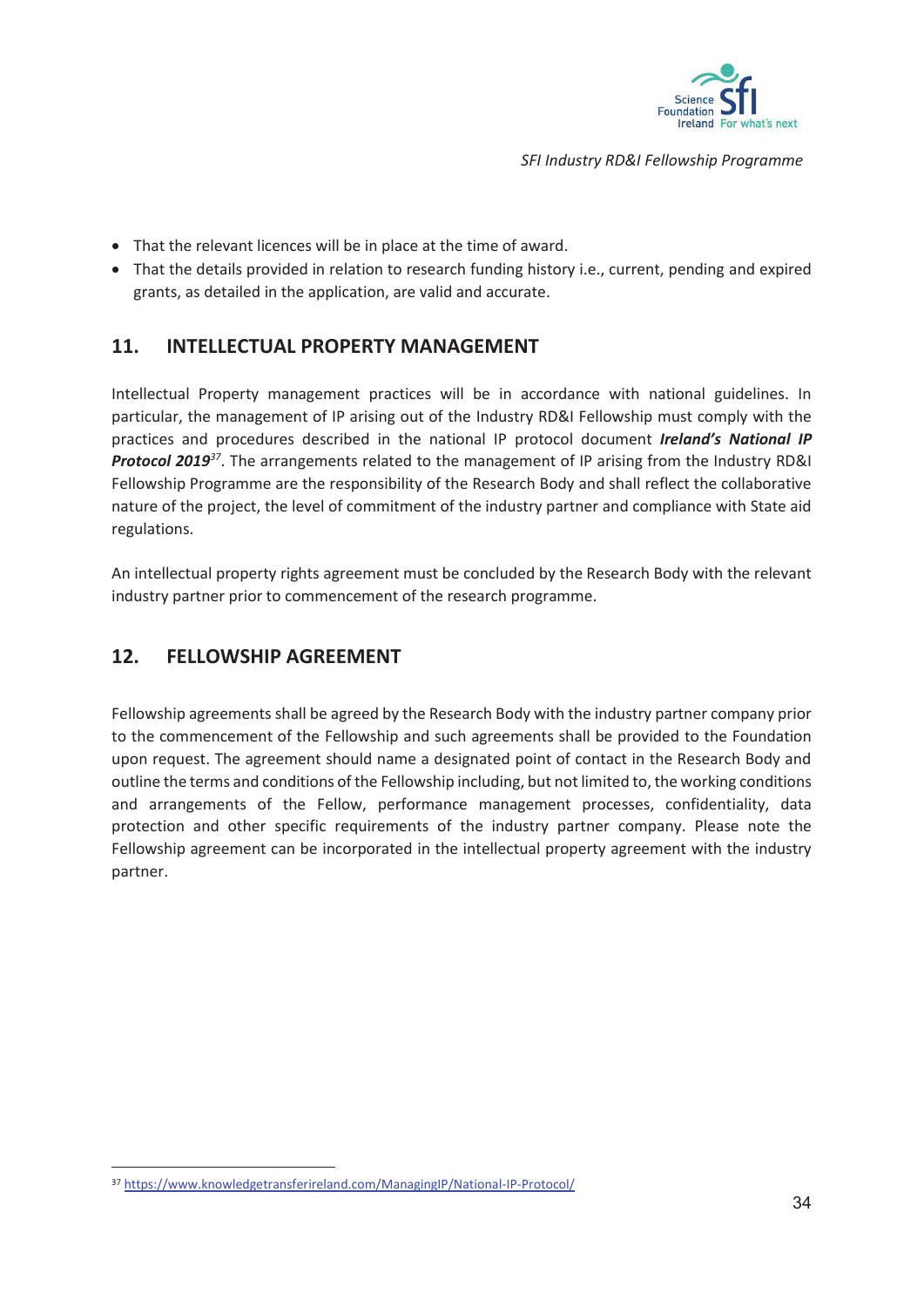

# **13. DISCLOSURE OF CONFLICT OF INTEREST**

#### **Conflict of Interest**

**SFI recognises that applicants or their supervisors may have a prior relationship with the prospective industry partner (e.g., holding a decision-making role in the company, such as being the CEO or a major shareholder in the company). In the context of applications submitted to SFI that involve industry either directly (e.g., as partners or collaborators) or indirectly (e.g., through engagement for concept/market validation), applicants and Research Bodies should manage any potential conflicts of interest. Where a potential conflict of interest exists, SFI requires that you disclose it to the Foundation and Research Body and that it is managed by the Research Body in accordance with the principles and mandates laid out in the document:** *Ireland's National IP Protocol37***.**

**Potential conflicts of interest with respect to any industry partners named in the application should be directly declared within a Conflict of Interest Statement. Furthermore, the host Research Body letter of support (see Section 10.4 above) should contain a description of the institutional policy regarding management of such conflicts.** 

All applicants are required to submit a Conflict of Interest Statement as part of their application. When a potential or perceived conflict of interest arises e.g., when a postdoctoral researcher proposes to carry out a Fellowship in a company where the researcher's current supervisor has a financial interest or decision-making role, these must be disclosed, and a management plan provided in their Conflict of Interest Statement. Where there is no conflict of interest, the applicant must confirm that is the case in their Conflict of Interest Statement.

The Research Body hereby represents and warrants on its own behalf and on behalf of the applicant, having made reasonable and diligent enquiries, that no conflict of interest (CoI) arises from their participation in the programme and full and frank disclosure has been made in the proposal concerning all pre-existing interests.

Failure to provide a Conflict of Interest statement may result in the application being deemed ineligible.

# **14. SFI POLICIES AND POSITIONS**

In addition to complying with the **SFI Terms and Conditions of Research Grants**38, applicants are expected to be familiar and consult with SFI policies/positions and with all relevant national policies when preparing their application to any SFI programme. All members involved in the funded research should be apprised of the following non-exhaustive list of relevant policies, which may be revised from

<sup>38</sup> http://www.sfi.ie/funding/sfi-policies-and-guidance/sfi-general-terms-and-conditions/index.xml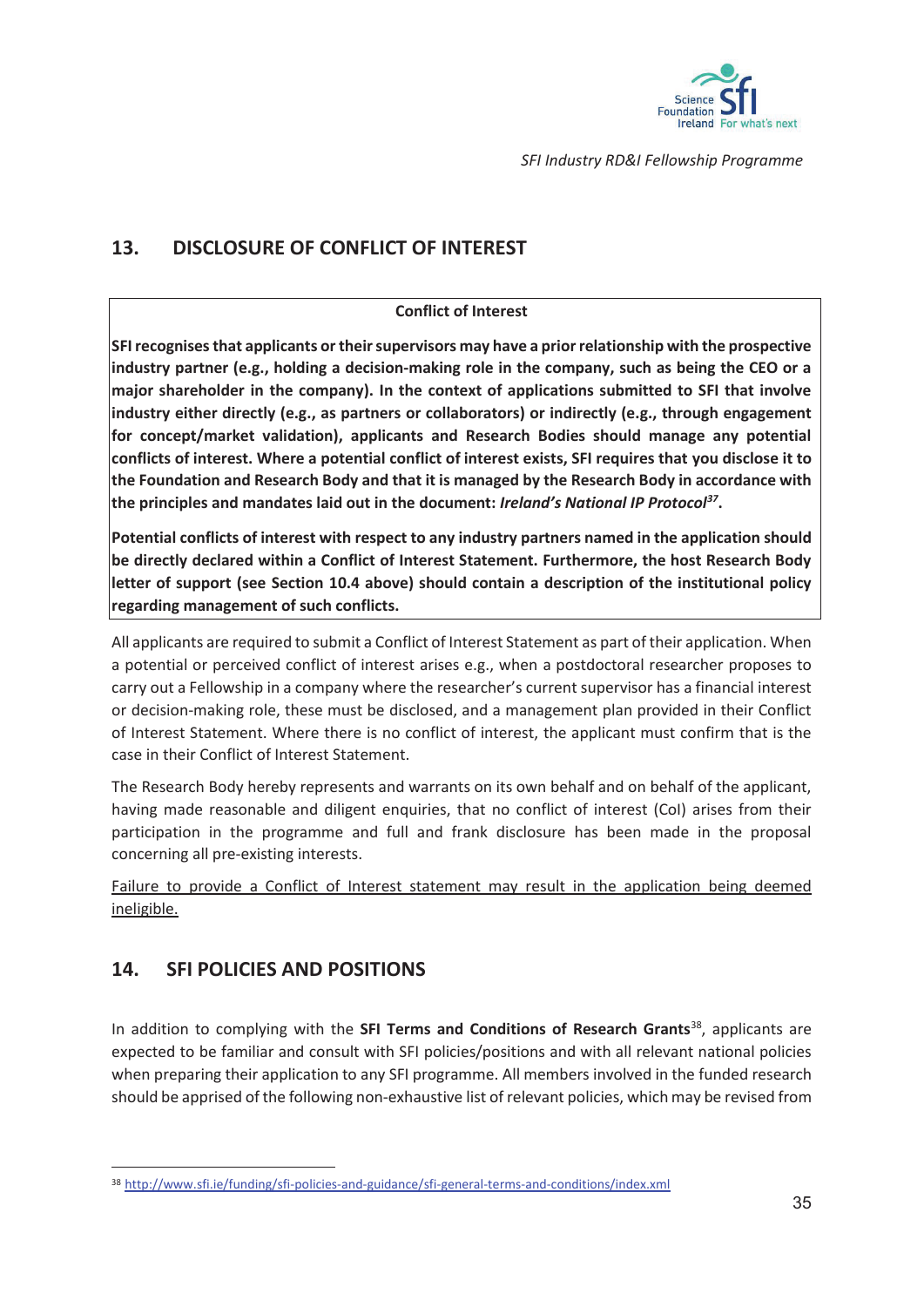

time to time. Some of the policies listed may not apply to this particular programme (noted with an \*).

#### *Clinical Trials (\*not relevant to this programme)*

Research programmes that include clinical trials as part of the study must adhere to the **SFI Clinical Trial and Clinical Investigation Policy**39, as well as with the requirements set out by the Health Products Regulatory Authority (HPRA).

#### *Animal Usage*

Applicants intending to use animals in their research projects are obliged to comply with the **SFI Use of Animals in Research Policy**<sup>40</sup> and should also ensure that their studies align with the HRPA's position on the use of animals in research.

#### *Research Integrity*

SFI places paramount importance on ensuring that the highest standards of research integrity underpin all aspects of the research that it supports. To this end, SFI endorses the **National Policy Statement on Ensuring Research Integrity in Ireland;**<sup>41</sup> that is, all institutions and SFI award holders are expected to abide by this statement and the **European Code of Conduct**  for Research Integrity,<sup>42</sup> in addition to their respective institutional policies and procedures for handling research misconduct allegations.

#### *Doctoral Education*

For postgraduate students funded by SFI, the host Research Body is expected to adopt the principles, standards and good practice for doctoral education described in the **National Framework for Doctoral Education (2015)**, 43 which SFI has endorsed.

#### *Intellectual Property Management*

Intellectual Property (IP) should be managed according to the policies set out in the Government publication: **Ireland's National IP Protocol 2019**44 and must comply with State aid Regulations<sup>45</sup>. The IP arrangements are the responsibility of the Research Body and shall reflect the collaborative nature of the project and the level of cash and in-kind commitment made by the industry partner. IP arrangements should be explicitly described in collaborative research agreements (CRAs).

<sup>39</sup> https://www.sfi.ie/funding/sfi-policies-and-guidance/ethical-and-scientific-issues/<br>40 http://www.sfi.ie/resources/SFI-Policy-on-the-Use-of-Animals-in-Research\_June\_2016.pdf

<sup>41</sup> https://www.iua.ie/wp-content/uploads/2019/08/IUA\_Research\_Integrity\_in\_Ireland\_Report\_2019.pdf

<sup>&</sup>lt;sup>42</sup> http://ec.europa.eu/research/participants/data/ref/h2020/other/hi/h2020-ethics\_code-of-conduct\_en.pdf<br><sup>43</sup> http://hea.ie/assets/uploads/2017/04/national\_framework\_for\_doctoral\_education\_0.pdf<br><sup>44</sup> http://www.sfi.ie/fu

<sup>45</sup> https://www.sfi.ie/funding/sfi-policies-and-guidance/national-policies-sfi-positions/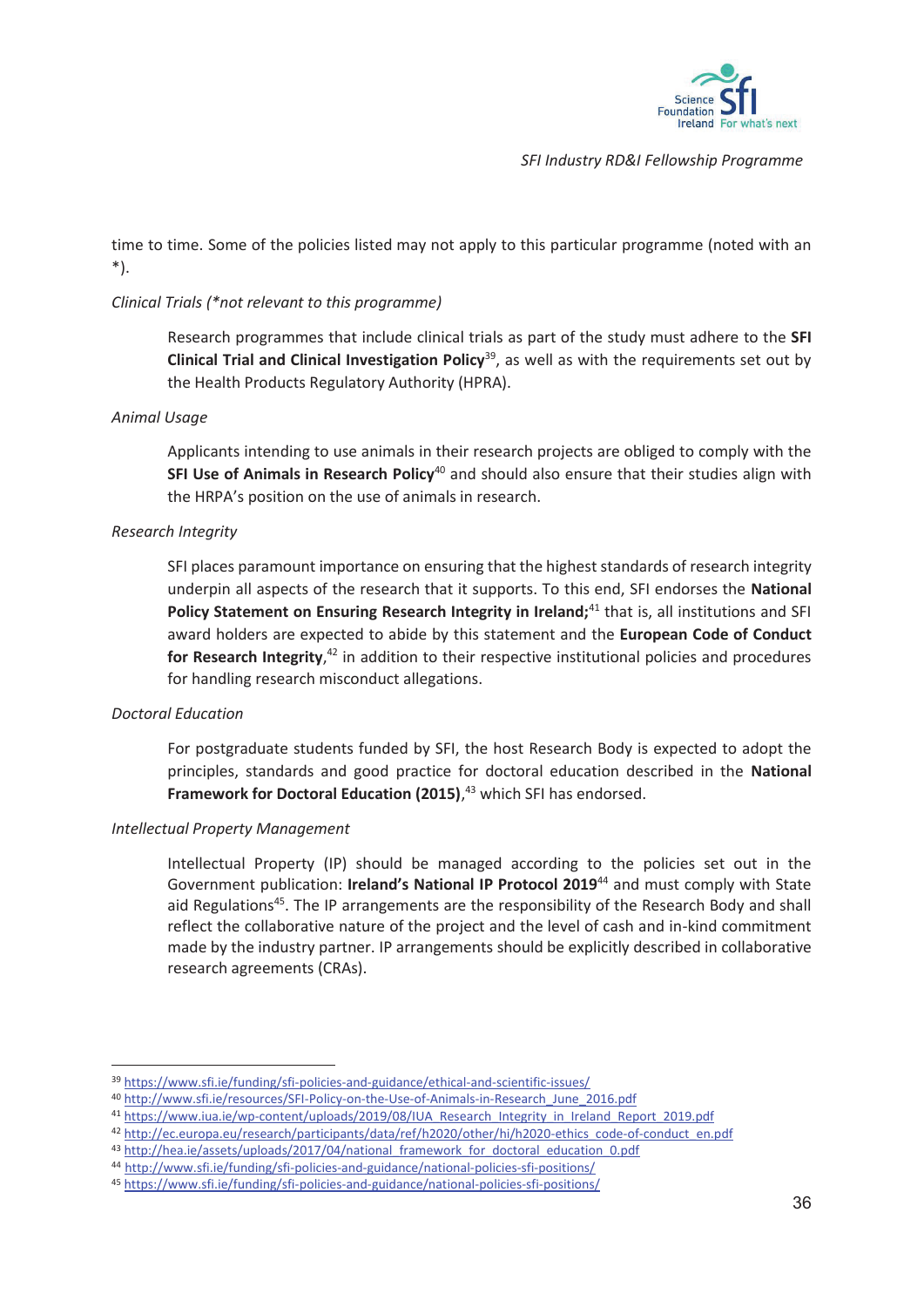

#### *Gender Strategy*

Research should fully consider potential biological sex and socio-cultural gender dimensions as key analytical and explanatory variables. As articulated in the **SFI Gender Strategy (Strand 3: Integrating Gender in Research and Innovation)**46 applicants are advised to demonstrate that they have considered any potential sex/gender aspects in their proposed research programme.

In the SFI Strategy 2025 Shaping Our Future<sup>47</sup> targets are set for 35% of SFI's funded leadership positions (PIs & Co-PIs) to be women and for research teams to be composed of at least 40% of the underrepresented genders by 2025. As such, applicants should consider and describe how these targets can be achieved at all levels of the research team.

#### *Maternity Supplement*

SFI is committed to removing and mitigating any existing or perceived factors that may limit the participation of women in Science, Technology, Engineering and Mathematics (STEM) careers. SFI invites its award holders to apply for a supplemental discretionary allowance to support their SFI funded award when either an SFI awardee or a team member, including PhD students funded by an SFI award, takes a period of maternity or adoptive leave.<sup>48</sup>

#### *Appeals Process*

The Appeals Process Policy establishes procedures and responsibilities for the appeal of the declination of a proposal by SFI.<sup>49</sup>

#### *State aid*

All SFI funding granted under this call will be subject to, and must be compliant with, European Union State aid law. All grants under this programme are to operate under the State aid rules and in particular GBER $50$ . GBER sets out a number of conditions under which research, development and innovation funding is exempt from the obligation of prior notification to the European Commission. Where State aid applies to a project, grants will be provided at a level determined on basis of the size of the industry partner involved, the category of research undertaken in the project and the total eligible costs of the project. SFI funding will be provided at the rates set out in Section 7. The State aid information in this call document is provided by way of guidance only and it is not a substitute for legal or professional advice, which is the responsibility of applicants.

*Child Protection* 

<sup>46</sup> https://www.sfi.ie/funding/sfi-policies-and-guidance/gender/<br>47 https://www.sfi.ie/strategy/SFI-Strategy-2025-Shaping-Our-Future.pdf

<sup>48</sup> https://www.sfi.ie/funding/sfi-policies-and-guidance/gender/

<sup>49</sup> http://www.sfi.ie/funding/sfi-policies-and-guidance/review/<br>50 EU Commission Regulation (EC) No. 651/2014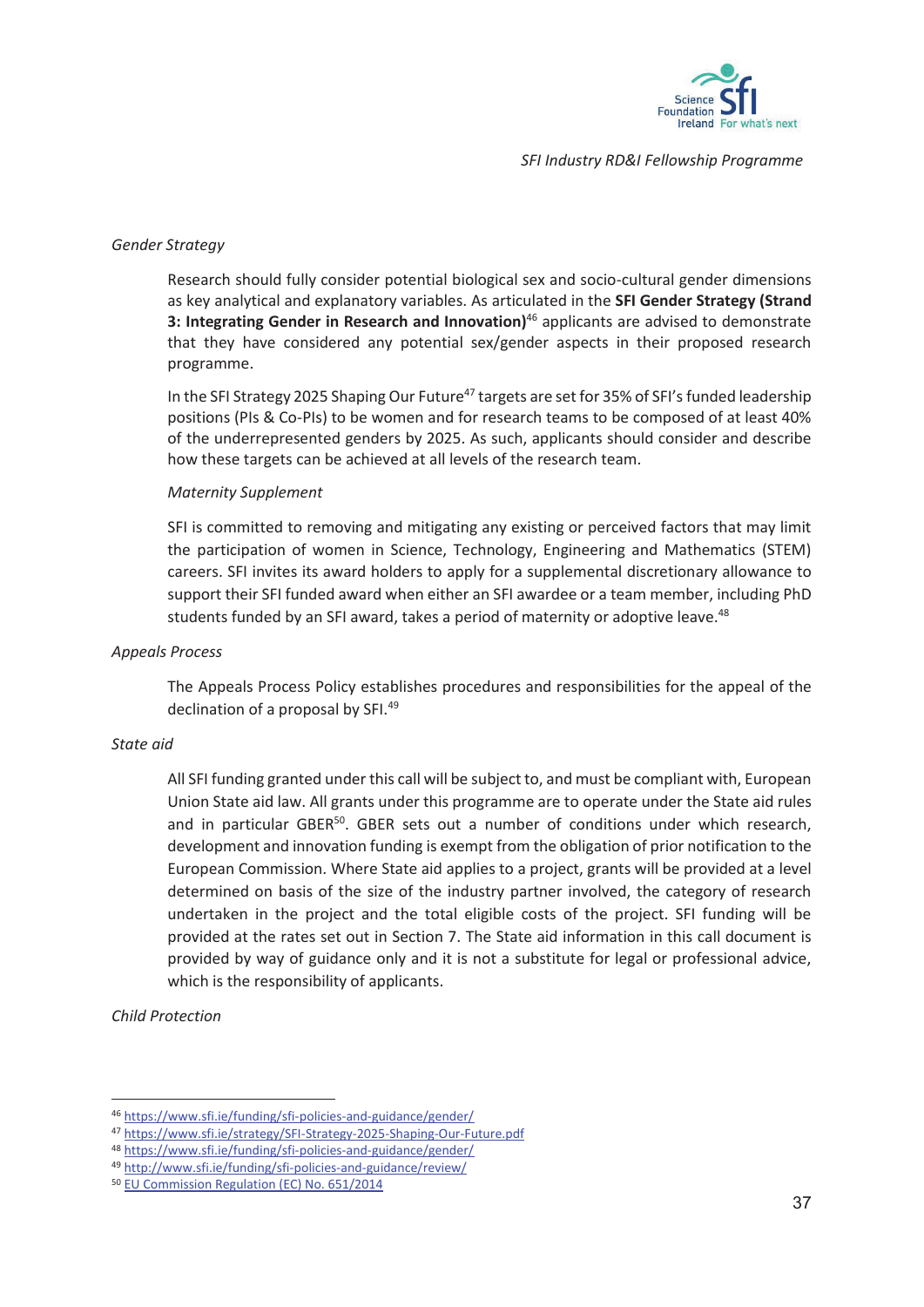

Where relevant, applicants and Research Bodies are required to comply with the provisions of the **Children First Act 2015**51 and the **National Guidance for the Protection and Welfare of Children 2017**<sup>52</sup>**.** It is the responsibility of the Research Body to ensure that they are compliant with all applicable law.

#### *Data Protection Policy*

**The General Data Protection Regulation**53 is a legal framework that sets out guidelines for the collection and processing of personal information of individuals within the European Union. Applicants are advised that they must be compliant with this regulation if they collect or process personal data.

SFI may collect, use and disclose personal data provided in the application and/or otherwise obtained under, or in connection with, the application for processing the submission, for the performance of its statutory powers and functions, and for the general activities of SFI. Further details regarding SFI's collection, use and disclosure of personal data, and the rights of individuals with respect to any personal data held by SFI, are available in the **SFI Privacy Statement**<sup>54</sup>**.**

During peer-review procedures, information may be sent to external experts in countries outside of the European Economic Area, including countries that are not recognised by the European Commission as having adequate data protection laws. By submitting an application to SFI, the Research Body and members of the research team are agreeing that they consent to the processing and transfer of personal information in this way.

During the application process or at any time thereafter, SFI may contact the Research Body, the principal investigator, or any member of the research team with regard to funding opportunities, activities or events organised by SFI or other relevant bodies, or for the purposes of monitoring and evaluation (including, but not limited to, the collection of scientific data or data relating to the application process). SFI may choose to authorise a third party to contact the Research Body, the principal investigator or any member of the research team on its behalf.

#### *Conflict of Interest*

SFI recognises that applicants may have a prior relationship with an industry partner engaged in an application for funding to SFI (e.g., industry consultancy role, founder of an academic spin-out company) which may be perceived as a conflict of interest. Where a potential conflict of interest exists, SFI requires that it is disclosed by the applicant to SFI and their Research

<sup>51</sup> http://www.irishstatutebook.ie/eli/2015/act/36/enacted/en/pdf

<sup>52</sup> http://www.tusla.ie/uploads/content/Children\_First\_National\_Guidance\_2017.pdf<br>53 https://www.dataprotection.ie/docs/GDPR/1623.htm 54 http://www.sfi.ie/privacy/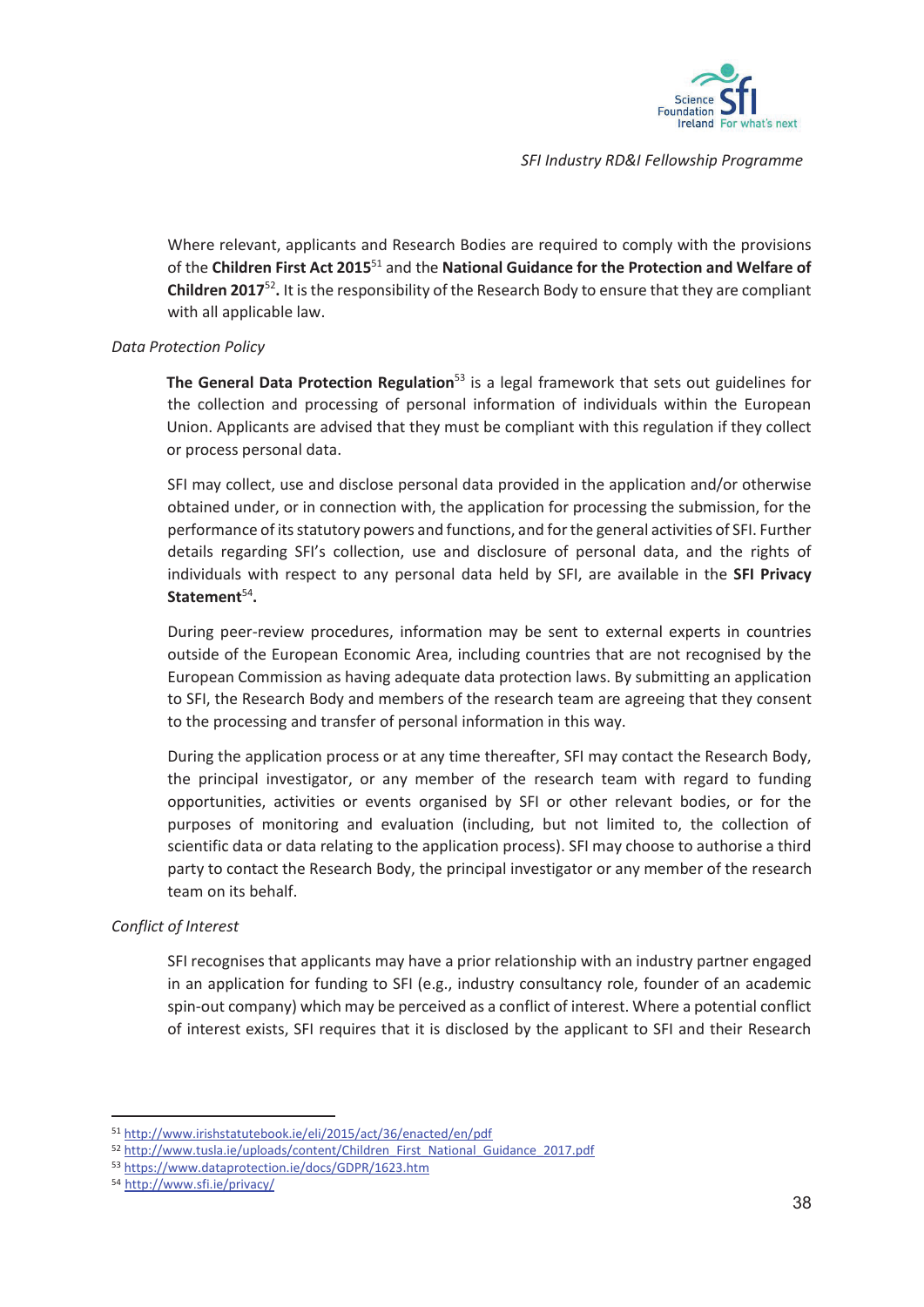

Body and that any such situations are managed by the Research Body in accordance with the principles and mandates laid out in **Ireland's National IP Protocol 2019**55.

#### *Open access*

In line with the principles espoused by **Plan S**56 and those of the **National Framework on the Transition to an Open Research Environment**<sup>57</sup> SFI is committed to ensuring that all publicly funded research articles are openly available. Where a research publication arises in whole or in part from SFI funded research (i.e., where one or other of the researchers concerned receives SFI funds in support of their endeavours), **SFI's Open Access policy**58 should be adhered to. SFI monitors compliance with this policy through scientific and financial reporting, financial audits and its annual stocktake of Research Outputs.

#### *Data Management*

Good data governance and stewardship are key components of good research practice. SFI is part of an initiative for the voluntary international alignment of research data management policies59. Applicants may find it helpful to consult with this and Science Europe's framework for discipline-specific research data management if preparing a data management plan as part of their application for funding to SFI<sup>60</sup>.

**Current SFI policies and positions will be reviewed on a regular basis; applicants are advised to consult the policy information in advance of submission of a proposal.** 

# **15. AWARD MANAGEMENT**

#### **State aid**

SFI will monitor and verify, on an on-going basis and as required, the Research Body's compliance with State aid law. Upon request, the Research Body will provide the Foundation with all documentation reasonably required to satisfy SFI that the Research Body complies with State aid law. The Research Body is responsible for retaining such documentary records as are required to demonstrate compliance with State aid law, and ensure, where relevant, that all necessary third-party consents are procured to allow for such documentation to be disclosed to SFI.

#### **Progress Reporting Requirements**

<sup>55</sup> http://www.sfi.ie/funding/sfi-policies-and-guidance/national-policies-sfi-positions/ 56 https://www.coalition-s.org/principles-and-implementation/

<sup>57</sup> http://norf-ireland.net/

<sup>58</sup> https://www.sfi.ie/funding/sfi-policies-and-guidance/open-research/SFIs-Open-Access-Policy-2019.pdf

<sup>59</sup> https://www.scienceeurope.org/our-resources/practical-guide-to-the-international-alignment-of-research-datamanagement/

<sup>60</sup> https://www.scienceeurope.org/our-resources/guidance-document-presenting-a-framework-for-discipline-specificresearch-data-management/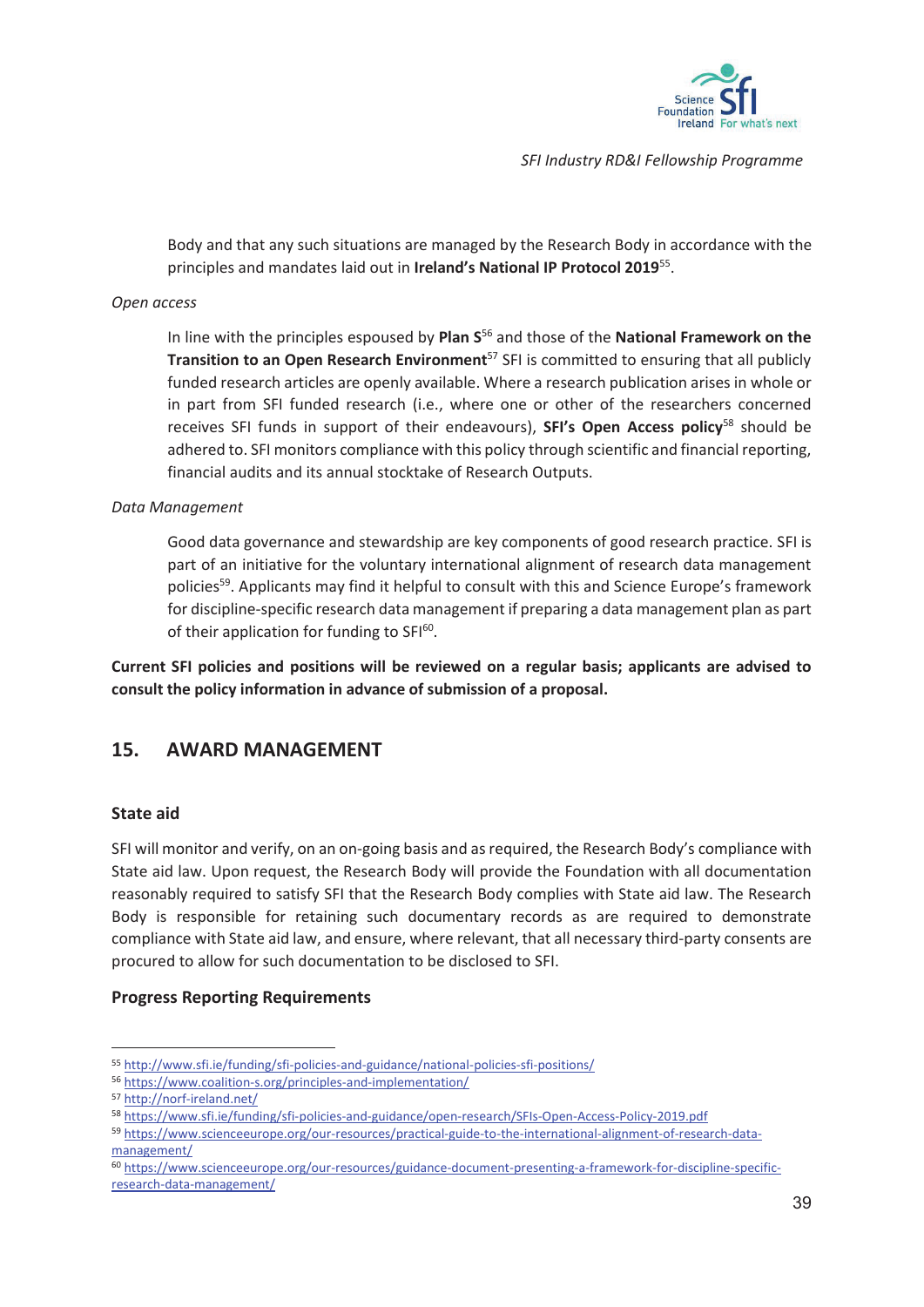

SFI has stringent requirements for the reporting on awards that it makes. Individuals who hold the primary responsibility for reporting and who fail to comply with reporting requirements, run the risk of having their grant payments suspended. Failure to report can also prevent future applications being considered for funding. Please refer to SFI's guidance on reporting compliance<sup>61</sup> for further detail.

Industry RD&I Fellowship grant holders will be required to complete the annual stocktake of SFI Research Outputs, an annual report and a final report (which includes a statement from the industry partner confirming remitted monies in support of their contribution to the total eligible costs of the Fellowship), guidance for which is provided<sup>62</sup>. The purpose of the annual and final reports will be to assess how the award has delivered on the programmatic objectives and associated Key Performance Indicators (KPIs), as set out in **SFI's 2025 strategy** *Shaping our Future*63.

Awardees are obliged to keep their SESAME research profile updated since the annual stocktake of SFI Research Outputs is drawn directly from the data entered into the research profile; this must be updated and completed in January every year<sup>64</sup>.

Each of the SFI Industry RD&I Fellowship Programme call objectives, with expected outputs, is discussed in turn below:

#### **Connecting scientific research with potential users through supporting the transfer of knowledge and expertise between academia and industry.**

Both partners will be requested to illustrate the key areas of expertise acquired as a result of the Fellowship and how this expertise will benefit the relevant groups beyond the funding period. Both partners will be expected to explain how the Fellowship has enhanced the exploitation and commercialisation of Irish State-funded research and/or how the Fellowship has helped solve issues faced by the industry partner. It would be anticipated that as a consequence of this, the award will result in the industry partner gaining new knowledge and identifying growth areas and new market opportunities.

### **Maximise the economic and societal impact of Irish State-funded research and resources, by enhancing academia-industry collaborations through the funding of collaborative industryacademia projects.**

The Industry RD&I Fellowship Programme sets out to provide support for the research community to foster new partnerships with industry, or to enhance existing ones. In this regard, it is anticipated that the Fellowships will result in academic researchers being equipped to participate in more rewarding and ongoing collaborations with innovative businesses and that they will act as a platform to enable industry to garner new networks with academia and academic institutions. Academic awardees will be asked to outline how they benefited from this expertise and knowledge, and how they intend to use this within their group and institution beyond the term of the award/funding period.

<sup>61</sup> https://www.sfi.ie/funding/award-management/reporting-compliance/<br><sup>62</sup> https://www.sfi.ie/funding/award-management/reporting-procedures/IRDIF-Reporting-Guidelines\_v1.pdf<br><sup>63</sup> https://www.sfi.ie/strategy/

<sup>64</sup> https://www.sfi.ie/funding/award-management/reporting-procedures/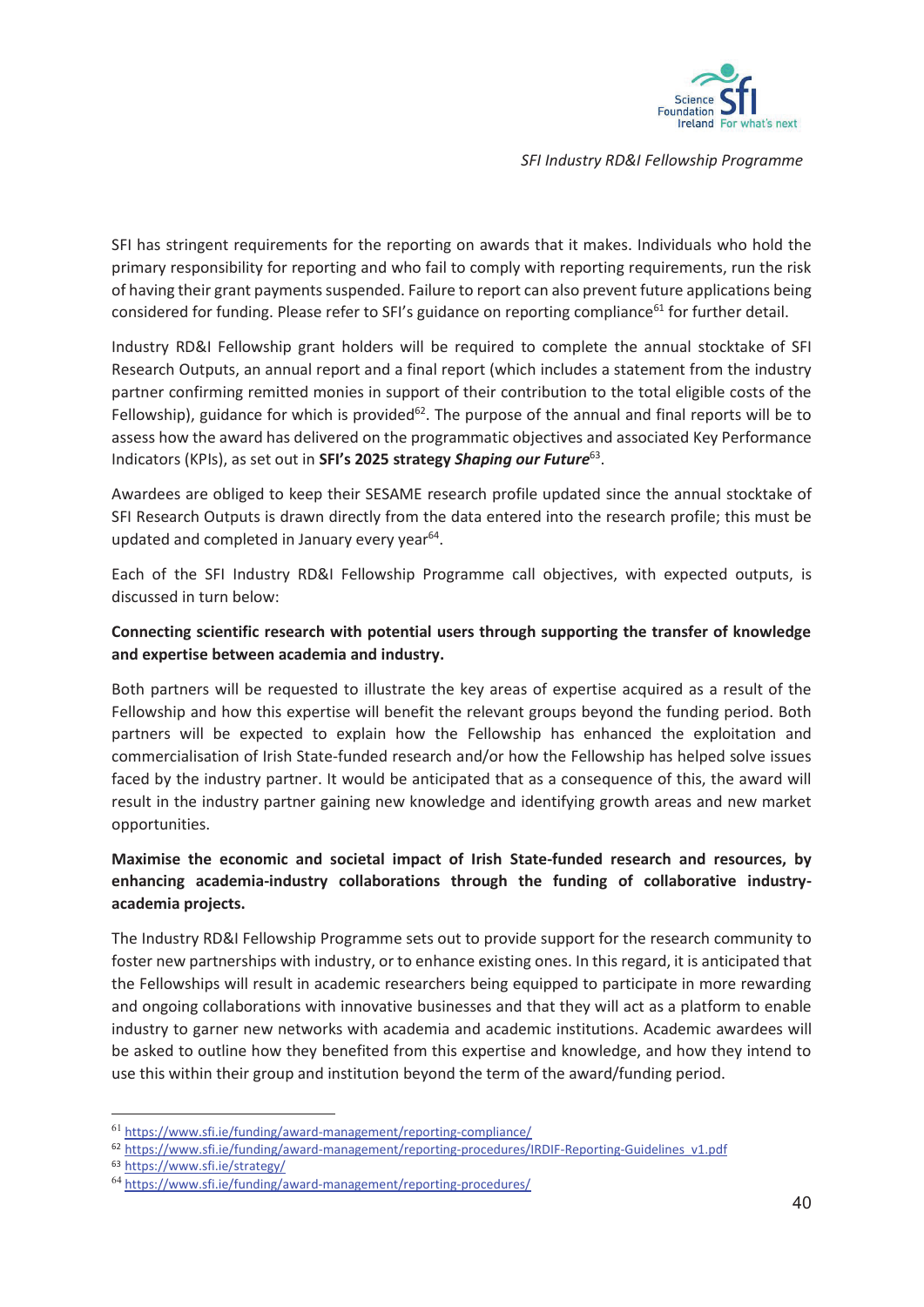

### **Foster impactful innovation by supporting industry-informed research and the exchange of knowledge and expertise between academia and industry.**

In the scientific information section of the report, awardees are asked to outline the progress with reference to the associated outputs and outcomes from the collaborative research project carried out over the term of the award. Reference should be made to the deliverables outlined in the research programme and Gantt charts, where relevant. Furthermore, the report will gather information pertaining to dissemination of research outputs (where additional aid intensity is granted for wide dissemination of results) and key areas of expertise acquired by both partners as a result of the programme, and how this expertise will benefit the relevant groups beyond the term of the award.

#### **Enhance the breadth of training of researchers, and their employability.**

It is anticipated that this close alliance between academia and industry will contribute to upskilling the next generation of academic researchers with a broader skill set encompassing business and industry relevant competencies. The Fellowship will enable academic researchers to gain a better understanding of the business requirements and operations central to carrying out research and development activities in industry.

#### **Facilitate increased participation in research, development and innovation by Small, Medium and Large enterprises in the regions across Ireland.**

The Industry RD&I Fellowship Programme aims to support companies in enhancing their existing research efforts through collaboration with academic research institutions/bodies. This includes companies of all sizes ranging from microSMEs and SMEs through to MNCs. The programme provides the opportunity for companies across Ireland, including those that have not previously engaged in collaborative research with the Irish Higher Education system, to participate in the hosting of academic researchers in order to support industry-informed research and the sharing of knowledge and expertise.

#### **Support companies to build/enhance competitive advantage and future resilience by engaging in research and innovation through partnership with academia.**

It is anticipated that the collaboration between academia and industry will provide research and innovation opportunities for companies emerging from the COVID-19 crisis to either pivot into new market opportunities or to consolidate and strengthen existing business practice within their company.

# **16. QUESTIONS**

Please read this call document thoroughly. Frequently Asked Questions (FAQ) are available on the Industry RD&I Fellowship Programme webpage<sup>65</sup>. For general queries, including eligibility queries,

<sup>65</sup> https://www.sfi.ie/funding/funding-calls/sfi-industry-fellowship-programme/index.xml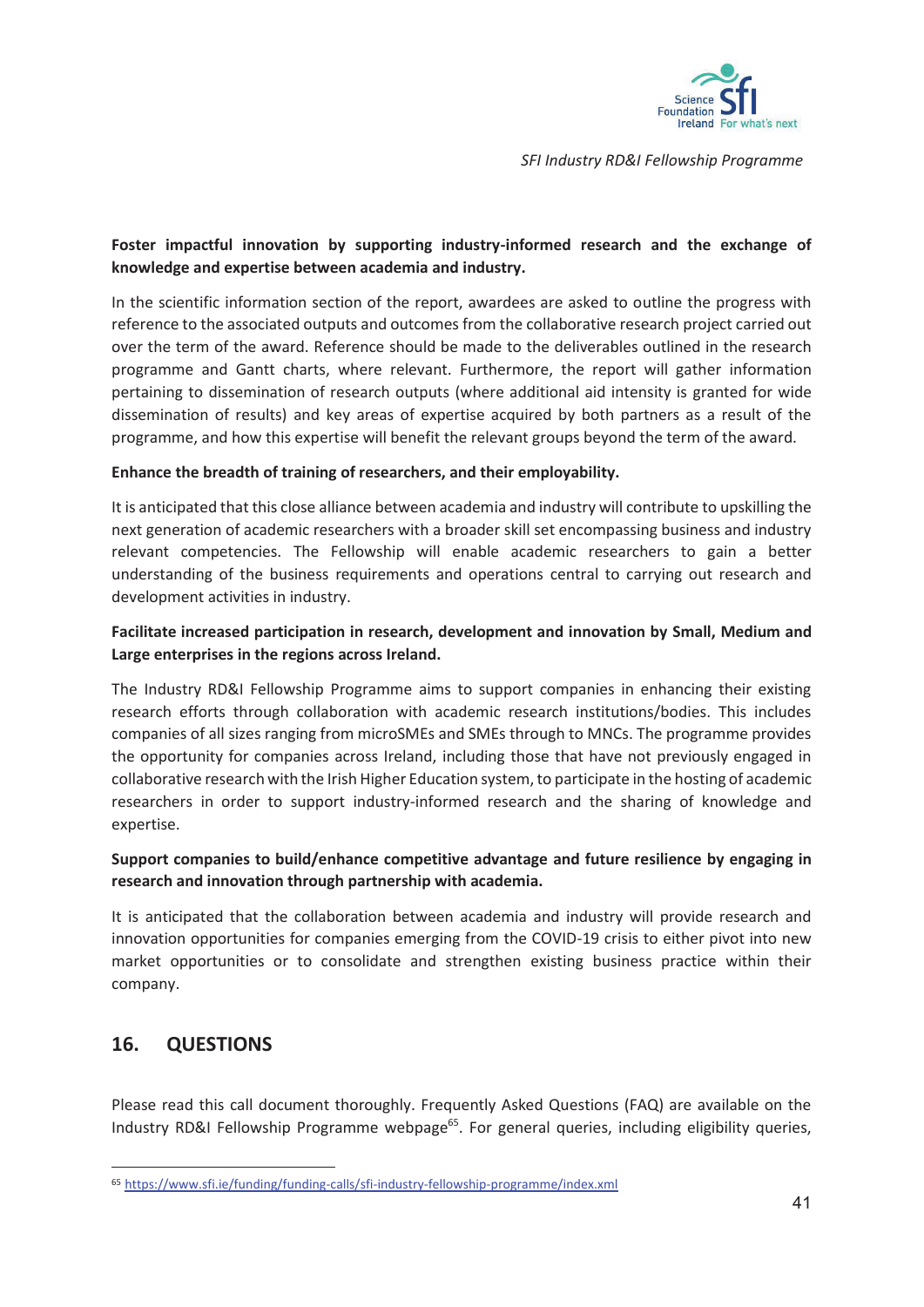

please contact the Research Office of the Research Body you intend to submit your application through. For additional information or clarification, contact: irdif@sfi.ie.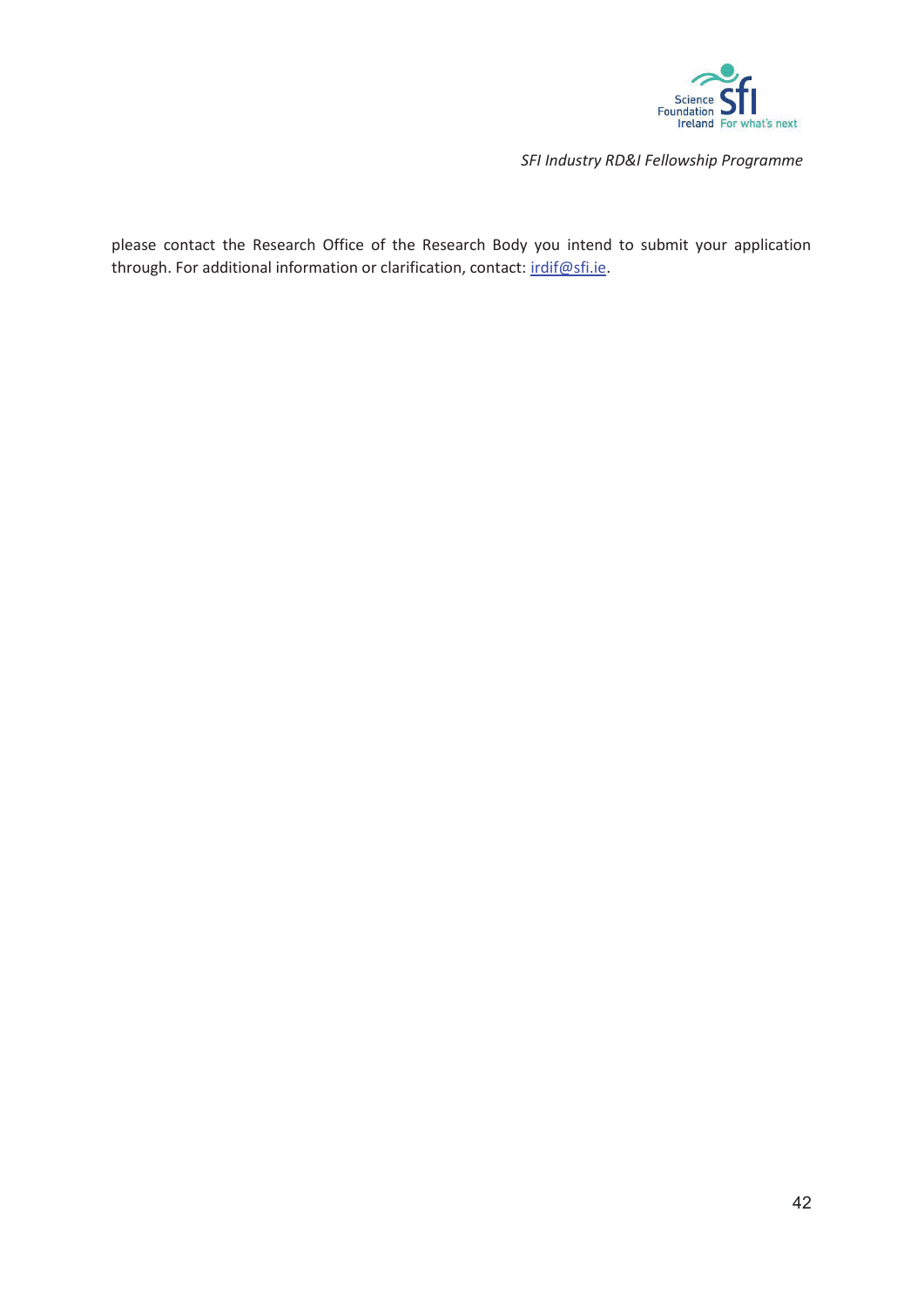

# **APPENDIX A – PROPOSAL TEMPLATE**

The proposal must be a maximum length of 6 pages in total (excluding references). All text in uploaded PDFs should be provided in Times New Roman font, or similar, with minimum font size of 11, and at least single line spacing as well as a minimum margin size of 2.5cm. Text in diagrams may be in any clearly legible font.

The proposal content must be structured under the following 3 headings and address each subheading:

| <b>Research &amp; Training</b>                                                             |
|--------------------------------------------------------------------------------------------|
| <b>Challenge:</b> Describe the research/technological challenges to be addressed and their |
| relevance to the industry partner's activities.                                            |
| <b>State of the art:</b> Describe the current state of the art in the area.                |
| <b>Research programme:</b> Describe the novelty and/or innovative aspects of the research  |
| programme, including work packages and detail any training activities as appropriate.      |
|                                                                                            |

x **Applicant and Mentor**: Describe the mentor's expertise and business sector, and how the Fellow's expertise is suitable to carry out the proposed research programme.

#### **2) Impact**

- Describe the potential for long-term collaboration between the participants, and their commitment to the programme.
- Describe how the Fellowship will enhance the career perspectives and employability of the Fellow and how it will contribute to their skills development.
- Describe how the proposed research will impact on the industry partner's activities.
- Describe the proposed measures to exploit and disseminate the results, including intellectual property (IP) management measures.
- x Applications where additional grant aid is requested for wide dissemination of results must detail how results will be disseminated.

#### **3) Execution & Delivery**

- Describe how the research programme will be implemented (include a Gantt chart).
- **•** Describe the supervision and mentoring arrangements, including risk management.
- Describe the infrastructure, facilities and space to be provided by the mentor. This should include details of the office, laboratory, computing, animal or other facilities as necessary, where the research will be done, including the equipment and materials that will be available.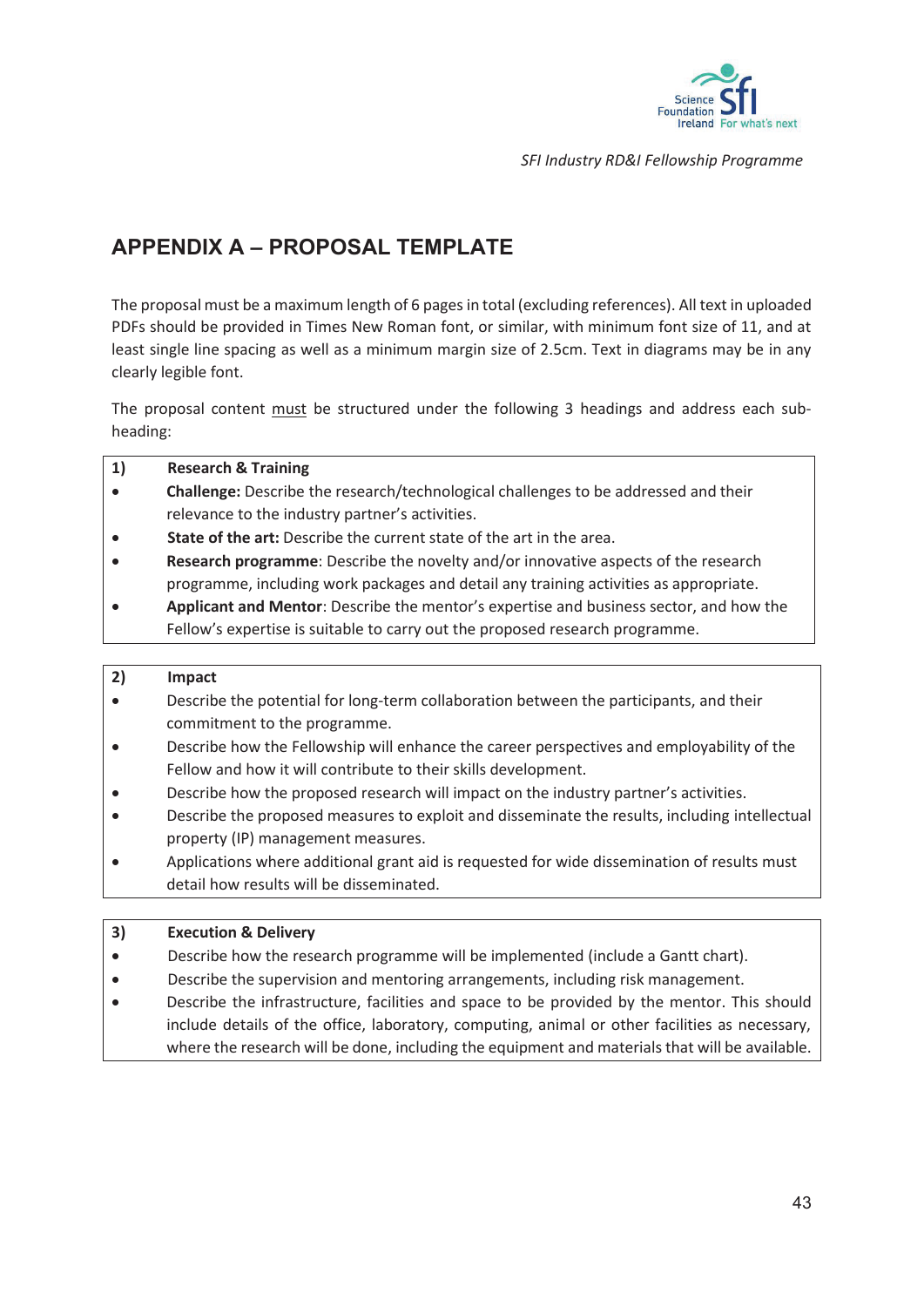

# **APPENDIX B – APPLICANT DORA-COMPLIANT CV TEMPLATE**

#### *Applicant CV must be no more than 5 pages.*

Please note that your full research funding track record and supervisory details should be uploaded via SESAME and should **not** be included in this CV. Please **do not** include any type of journal or publication metrics, e.g., impact factor and h-index<sup>66</sup>, or refer to the total number of papers you have authored or co-authored. Deviating from these instructions may result in the redaction of these details or make your application ineligible for review.

#### **SECTION 1 – Applicant Details (max. 3 pages)**

#### **NAME AND CONTACT DETAILS**

#### **CAREER PROFILE (Education and employment)**

*Please outline your education and employment history, provide details of any periods of leave from research (e.g., due to parental leave, long-term absence through illness or working in industry) or periods of part-time work.* 

#### **KEY ACHIEVEMENTS IN RESEARCH EXCELLENCE & IMPACT**

*Describe the significance and/or impact of up to 3 key achievements per category below. For each example, provide an outline of the stated achievement, what specific role you played, why you think it is important, any benefit to the field and, where relevant, the resulting impact.* 

#### **A. Key achievements in the generation of knowledge**

*[Please describe how you have contributed to the generation of new ideas and hypotheses, and the significance and/or impact of the latter, including but not limited to, preprints, open data sets, software, publications, innovation and commercialisation activities (e.g., verified invention disclosures, patents, licences, novel assays and reagents), policy publications and evidence synthesis pieces. Highlight if these are openly available and include a Digital Object Identifier (DOI) if available. Please delete this guidance once completed.]* 

**B. Key achievements in the development of individuals and collaborations** *[Please describe your role in the success of a team or team members. You may wish to refer to how you have supported individuals in progressing their careers or how you have been integral to a team's success (including supporting equality, diversity and inclusion in your team and mentoring). You may also wish to refer to contributions you have made to the success of consortia, collaborations, academic activities (e.g., teaching and workshops). Please delete this guidance once completed.]* 

#### **C. Key achievements supporting broader society & the economy**  *[Please describe your key achievements in supporting society and knowledge exchange, such as engagements with the private sector, the public sector and/or the broader public e.g., spinout activities, policy changes, including but not limited to, inclusion and/or collaboration of the*

<sup>66</sup> Examples include, but are not limited to, H-index, i10-index, G-index, H(2)-index, HG-index, Q2-index, AR-index, Mquotient, M-index, W-index, Hw-index, E-index, A-index, R-index, W-index, J-index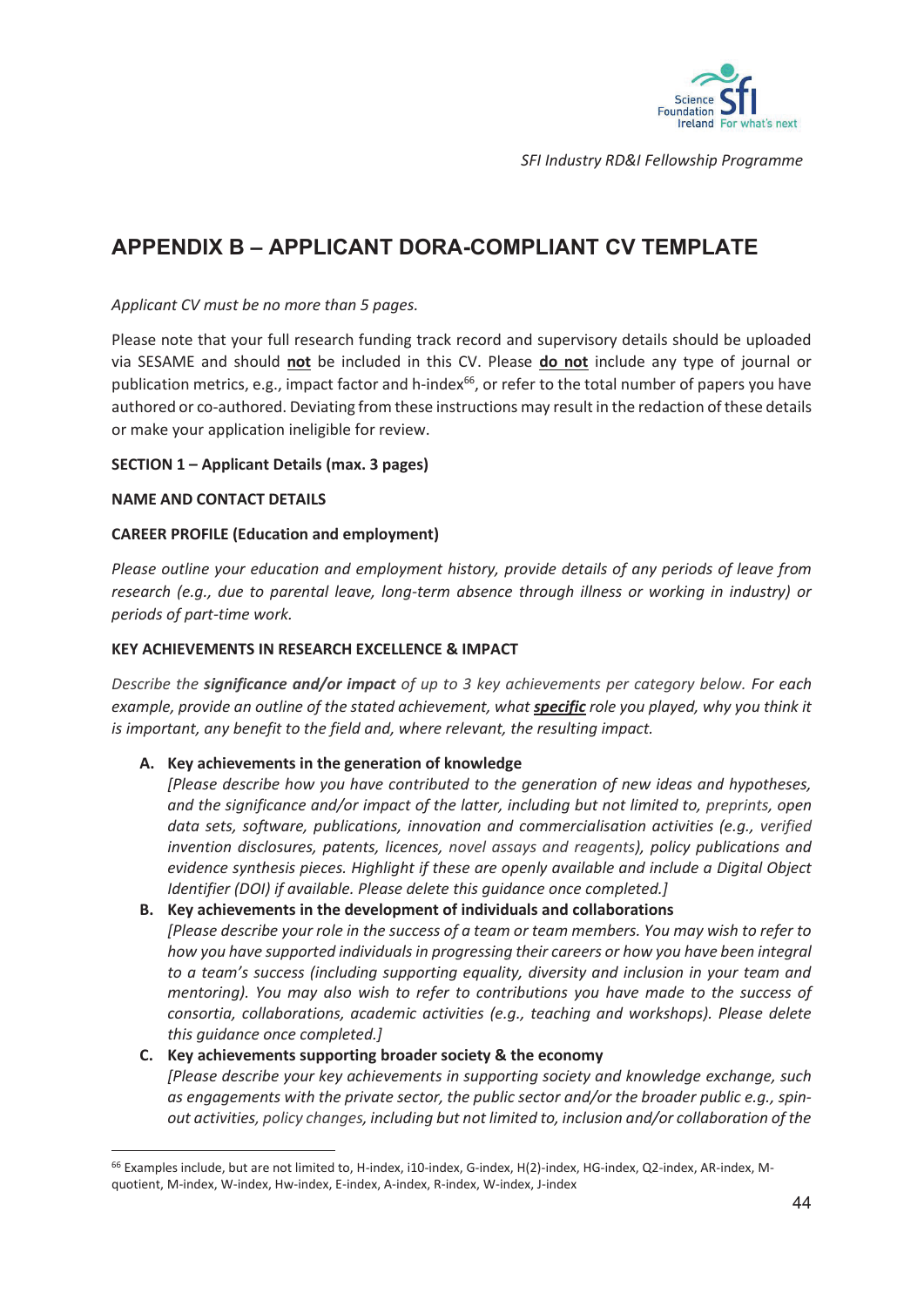

*public in research processes, community education and public engagement, efforts to advise policy makers, positive stakeholder feedback or the provision of information to the press. Please delete this guidance once completed.]* 

**D. Key achievements supporting the research community** 

*[Please describe your key achievements supporting the wider research community such as editing, reviewing and evaluation of researchers and applications for funding. Your response can also include activities such as organising events that benefited the research community, improving research culture (including, but not limited to, ethics, research integrity, equality, diversity and inclusion). Please delete this guidance once completed.]* 

#### **SECTION 2 – Publication Details (max. 2 pages)**

*Please do not exceed the maximum number of publications requested. Deviating from these instructions may result in the redaction of these details or make your application ineligible for review. Please briefly describe the importance/impact<sup>67</sup> of your publication and whether these publications are openly available.* 

#### **A. SELECTED SENIOR-AUTHOR PUBLICATIONS**

*Detail up to 3 peer-reviewed, senior-author (that is, first, joint-first or last author) primaryresearch publications, which will confirm, where relevant that you meet the eligibility requirements for publications for this programme. Refer to the appropriate section of this call document for details on senior-authorship requirements. Preprints may only be included where a DOI is quoted. Note that publications where the applicant claims joint-first authorship will only be accepted as senior-author publications where the article clearly verifies this.* 

- 1.
- 2.
- 3.

#### **B. OTHER PUBLICATIONS**

*You should list up to 7 other publications (where you are a senior author or otherwise) that you wish to be considered in the assessment of this application. You should ensure that your primary research outputs are prioritised; however, reviews, essays and any other secondaryresearch articles relevant to this application may also be listed.* 

- 1.
- 2.
- 3.
- 4. 5.
- 6.
- 7.

<sup>67</sup> Number of citations is appropriate in this instance.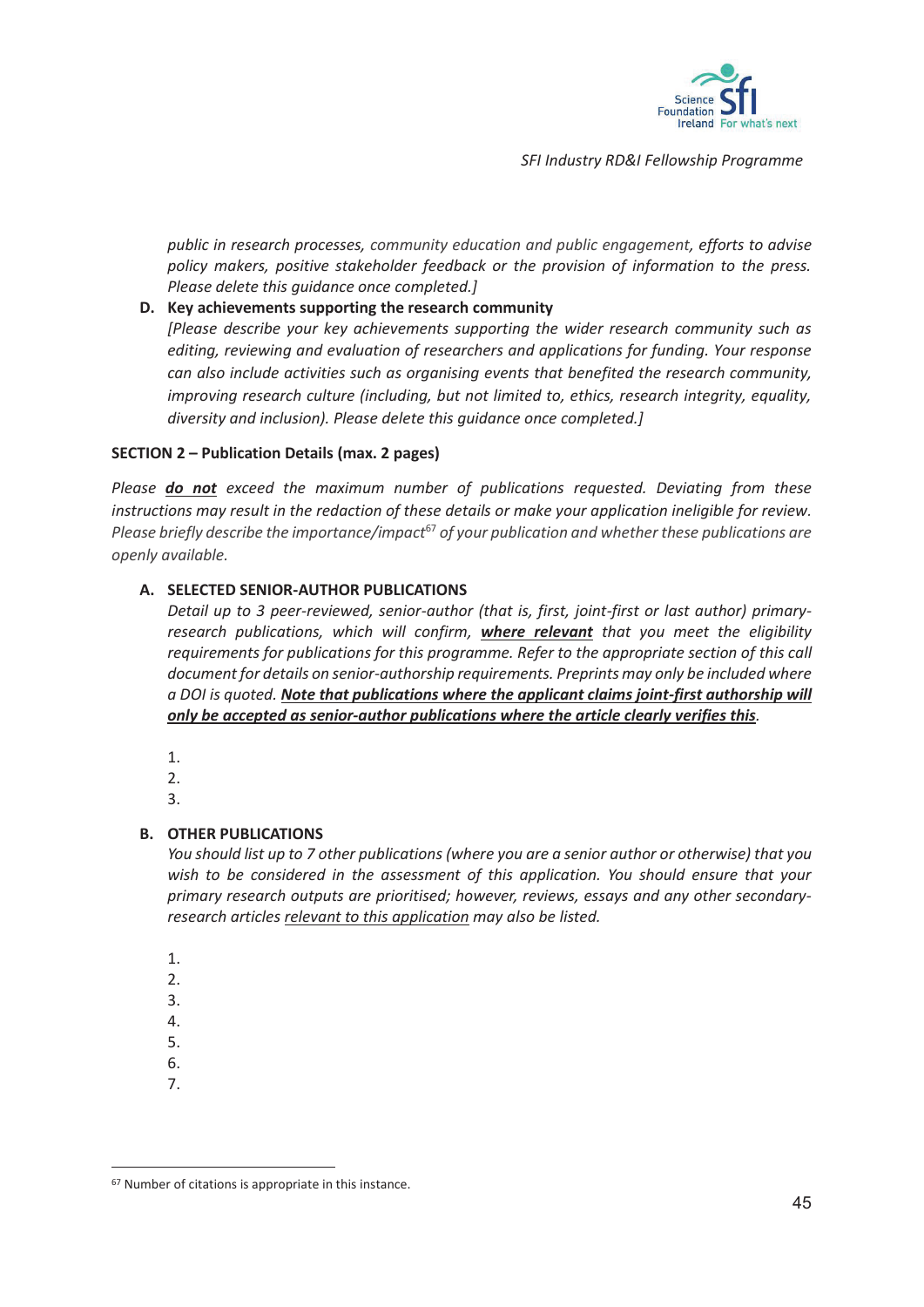

# **APPENDIX C – ACADEMIC COLLABORATOR DORA-COMPLIANT CV TEMPLATE**

*Academic Collaborator CV must be no more than 2 pages.* 

Please **do not** include any type of journal or publication metrics, e.g., impact factor and h-index<sup>68</sup>, or refer to the total number of papers you have authored or co-authored.

#### **NAME AND CONTACT DETAILS**

#### **CAREER PROFILE (Education and employment)**

*Please outline your education and employment history, provide details of any periods of leave from research (e.g., due to parental leave, long-term absence through illness or working in industry) or periods of part-time work.* 

#### **KEY ACHIEVEMENTS IN RESEARCH EXCELLENCE & IMPACT**

*Describe the significance and/or impact of up to 2 key achievements per category below. For each example, provide an outline of the stated achievement, what specific role you played, why you think it is important, any benefit to the field and, where relevant, the resulting impact.* 

#### **A. Key achievements in the generation of knowledge**

*[Please describe how you have contributed to the generation of new ideas and hypotheses, and the significance and/or impact of the latter, including but not limited to, preprints, open data sets, software, publications, innovation and commercialisation activities (e.g., verified invention disclosures, patents, licences, novel assays and reagents), policy publications, and evidence synthesis pieces. Highlight if these are openly available and include a DOI if available. Please delete this guidance once completed.]* 

#### **B. Key achievements in the development of individuals and collaborations**

*[Please describe your role in the success of a team or team members. You may wish to refer to how you have supported individuals in progressing their careers or how you have been integral to a team's success (including supporting equality, diversity and inclusion in your team and mentoring). You may also wish to refer to contributions you have made to the success of consortia, collaborations, academic activities (e.g., teaching and workshops). Please delete this guidance once completed.]* 

#### **C. Key achievements supporting broader society & the economy**

*Please describe your key achievements in supporting society and knowledge exchange, such as engagements with the private sector, the public sector and/or the broader public, e.g., spin-out activities, policy changes, including but not limited to, inclusion and/or collaboration of the public in* 

<sup>68</sup> Examples include, but are not limited to, H-index, i10-index, G-index, H(2)-index, HG-index, Q2-index, AR-index, Mquotient, M-index, W-index, Hw-index, E-index, A-index, R-index, W-index, J-index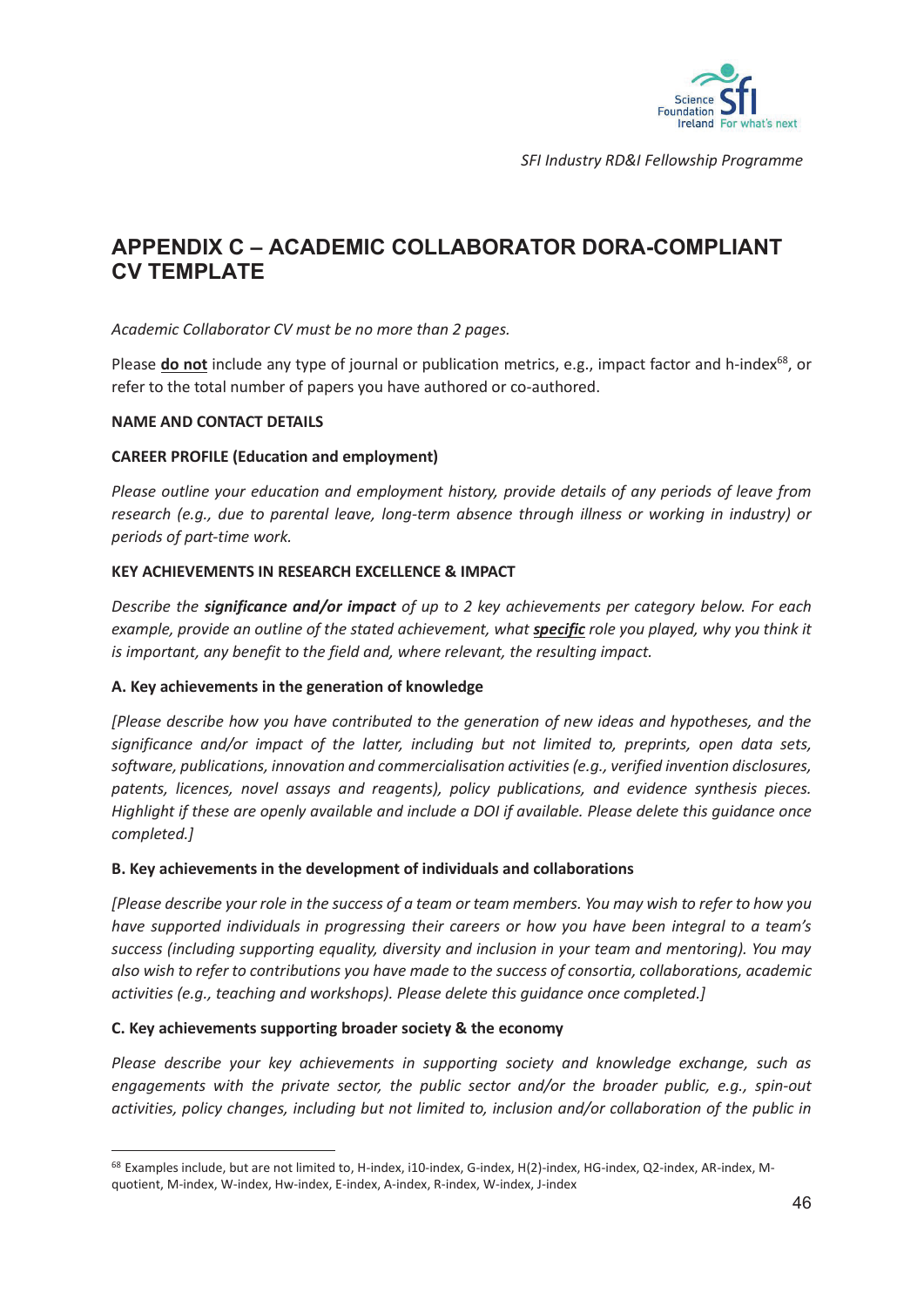

*research processes, community education and public engagement, efforts to advise policy makers, positive stakeholder feedback, or the provision of information to the press. Please delete this guidance once completed.]* 

#### **D. Key achievements supporting the research community**

*[Please describe your key achievements supporting the wider research community, such as editing, reviewing, and evaluation of researchers and applications for funding. Your response can also include activities such as organising events that benefited the research community, improving research culture (including, but not limited to, ethics, research integrity, equality, diversity and inclusion). Please delete this guidance once completed.]*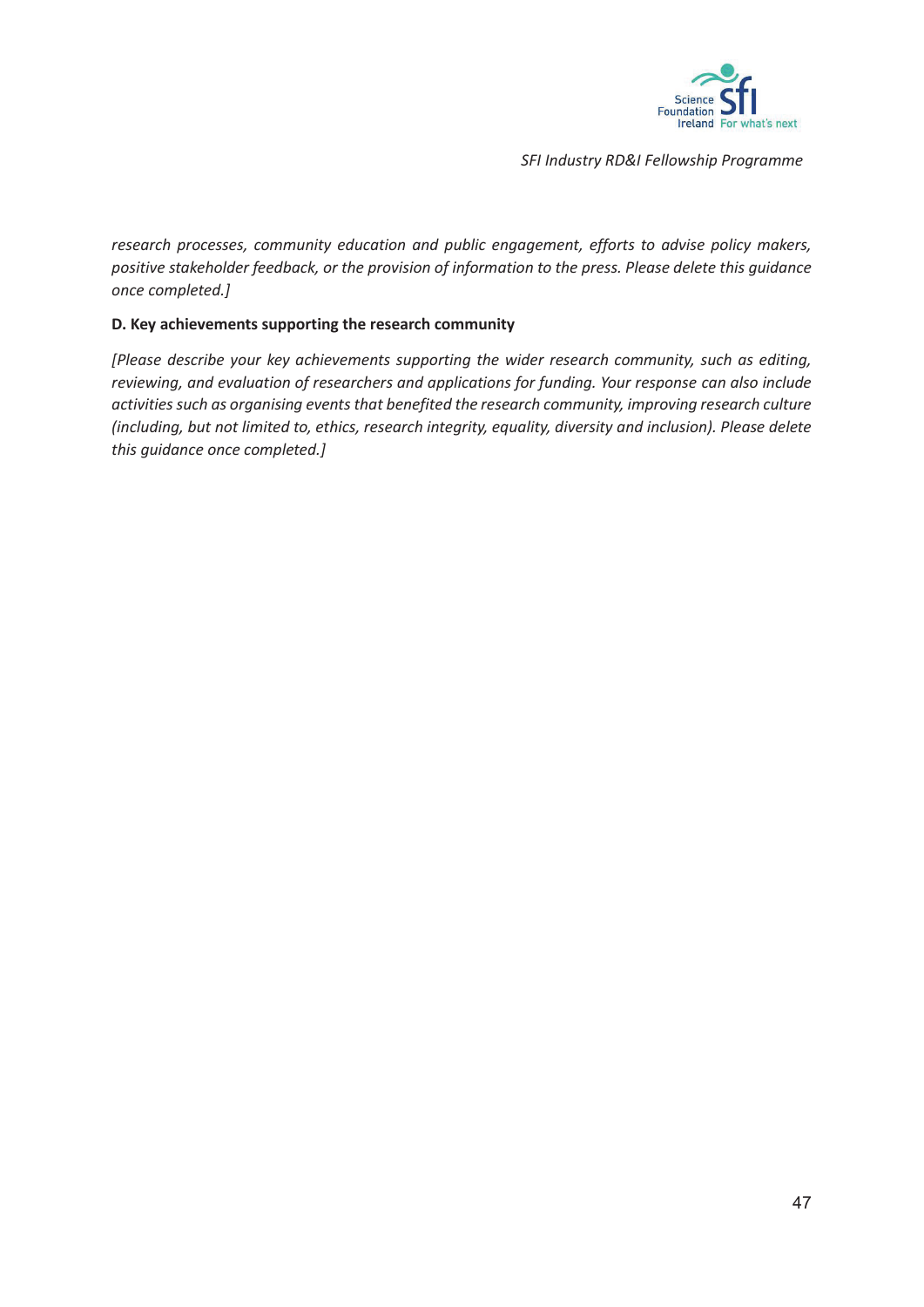

# **APPENDIX D – INDUSTRY PARTNER FINANCIAL DECLARATIONS/ DOCUMENTATION TEMPLATES**

**1) Declaration of Financial Resources** 

*On Company Letterhead* 

#### **DECLARATION OF FINANCIAL RESOURCES AVAILABILITY FOR THE PROJECT**

|                | , in my capacity as Managing Director/Finance Director / (or                                      |  |
|----------------|---------------------------------------------------------------------------------------------------|--|
| equivalent) of | (hereinafter called "the Industry                                                                 |  |
|                | Partner") confirm to Science Foundation Ireland that the Industry Partner has access to an amount |  |
| of             | in place to meet the costs of the project outlined in the                                         |  |
|                | applicant's grant application to the Industry RD&I Fellowship Programme 2022.                     |  |

**Managing Director/Finance Director** 

**Signature:** \_\_\_\_\_\_\_\_\_\_\_\_\_\_\_\_\_\_\_\_

**Date:** \_\_\_\_\_\_\_\_\_\_\_\_\_\_\_\_\_\_\_\_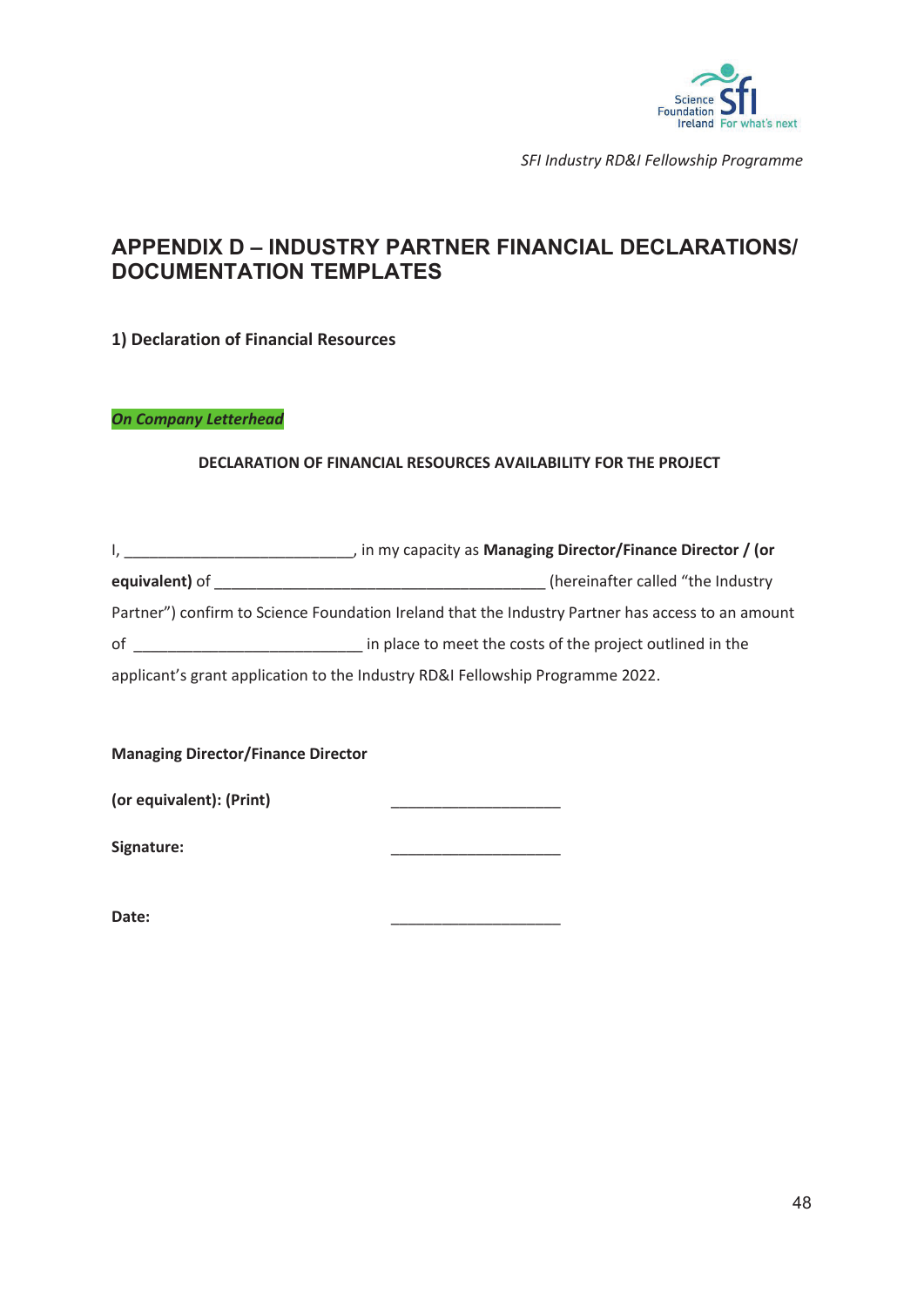

#### **2) SME Declaration**

**On Company Letterhead** 

# **DECLARATION OF SME STATUS\***

#### **Industry Partner Identification:**

| Name or Business Name                          |  |
|------------------------------------------------|--|
| Address (of registered office)                 |  |
| <b>Company Registration Number</b>             |  |
| <b>VAT Number</b>                              |  |
| Names & titles of the principal<br>director(s) |  |

#### **Data used to determine the category of enterprise:**

| Reference period (**): |                         |                             |  |
|------------------------|-------------------------|-----------------------------|--|
| Headcount ***          | Annual Turnover (€) *** | Balance Sheet Total (€) *** |  |
|                        |                         |                             |  |

#### **Signature:**

Name & position of the signatory authorised to represent the enterprise.

I declare that the information provided above is a true and accurate reflection of the size of the enterprise.

\_\_\_\_\_\_\_\_\_\_\_\_\_\_\_\_\_\_\_\_\_\_\_\_\_\_\_\_\_\_\_\_\_\_\_\_\_\_\_\_\_\_\_\_\_\_\_\_\_\_\_\_\_\_\_\_\_\_\_\_\_\_\_\_\_\_\_\_\_\_\_\_\_\_\_

I declare that in case of change affecting the SME status of the enterprise, I will immediately inform the Research Body.

Signed: \_\_\_\_\_\_\_\_\_\_\_\_\_\_\_\_\_\_\_\_\_\_\_\_\_\_\_\_\_\_ Date: \_\_\_\_\_\_\_\_\_\_\_\_\_\_\_\_\_\_\_\_\_\_\_\_\_\_\_\_\_

**\*Small and medium-sized enterprises (SMEs) are defined in the EU recommendation 2003/361**. Data must be related to the last

approved accounting period and calculated on an annual basis. In the case of a newly established enterprise whose accounts are not yet approved, the data should be derived from a reliable estimate made during the course of the year.

\*\* Headcount number of full-time equivalent employees.

\*\*\* Please submit a copy of your company's most recent financial and management accounts (Profit & Loss and Balance Sheet signed off by an accountant)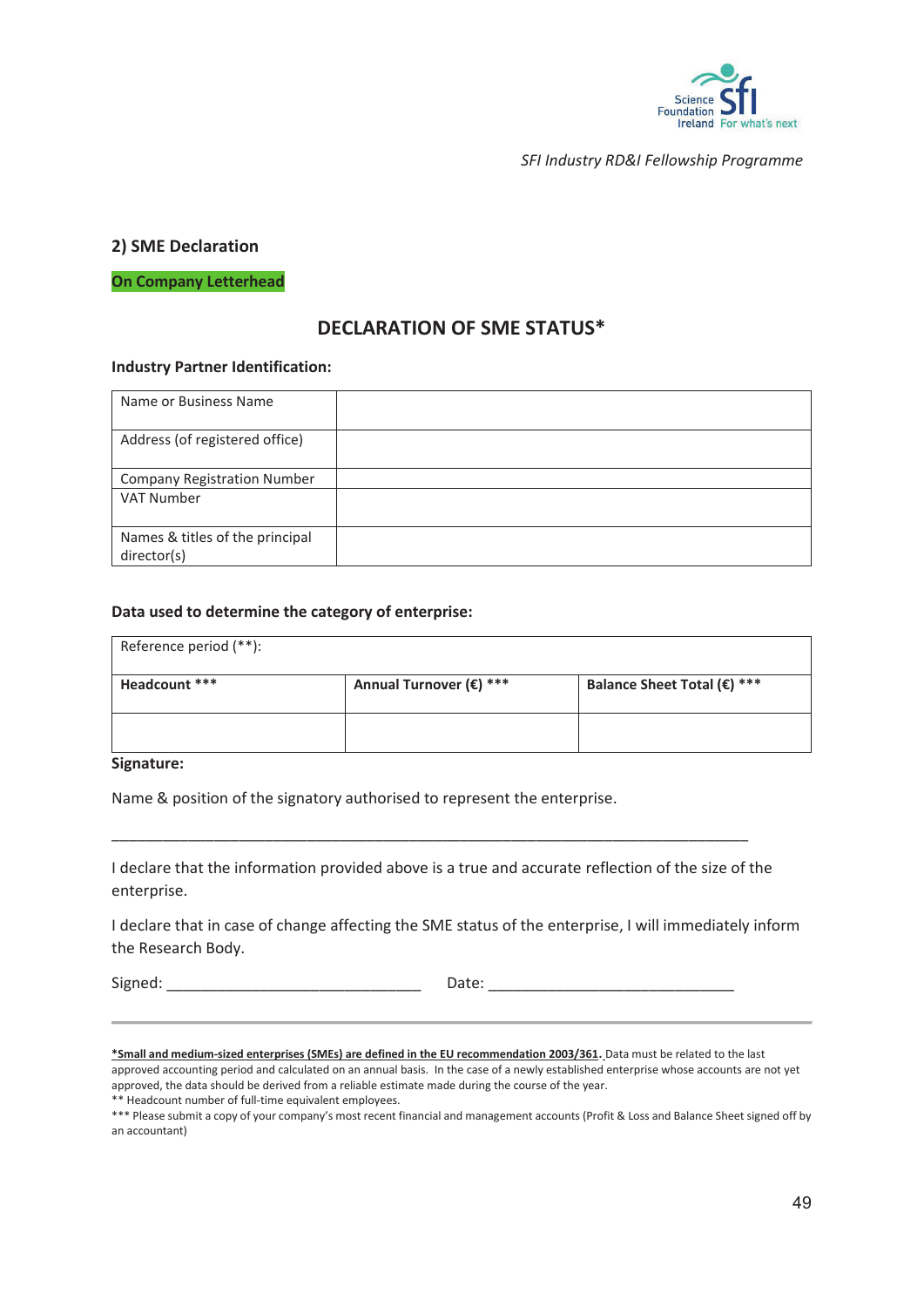

#### **3) Declaration of Solvency**

#### **On Company Letterhead**

#### **DECLARATION OF SOLVENCY**

I, \_\_\_\_\_\_\_\_\_\_\_\_\_\_\_\_\_\_\_\_\_\_\_\_\_\_\_, in my capacity as **Managing Director/Finance Director/(or equivalent)** of \_\_\_\_\_\_\_\_\_\_\_\_\_\_\_\_\_\_\_\_\_\_\_\_\_\_\_\_\_\_\_\_\_\_\_\_\_\_\_ (hereinafter called "the Industry Partner ") wish to assure Science Foundation Ireland that I am unaware at this time of any issue that could present a threat to the solvency of the Industry Partner.

I declare, based on my own judgement and on the information at my disposal, that the Industry Partner can meet its financial obligations and does not envisage any challenge to this situation in the immediate future. I believe the Industry Partner will continue to operate as a going concern.

Furthermore, I am not, at this time, aware of any undisclosed matter which could be damaging to the financial interests of the Industry Partner, including a pending litigation.

I commit to informing Science Foundation Ireland via the Research Body immediately should such a situation arise. In accordance with Commission Regulation (EU) No 651/2014 I declare that I am NOT:

- An undertaking subject to a recovery order following a previous Commission decision declaring an aid illegal and incompatible with the internal market,
- a limited liability company where more than half of its subscribed share capital has disappeared as a result of accumulated losses,
- a company where at least some members have unlimited liability for the debt of the company, where more than half of its capital as shown in the company accounts has disappeared as a result of accumulated losses,
- an undertaking which is subject to collective insolvency proceedings or fulfils the criteria under its domestic law for being placed in collective insolvency proceedings at the request of its creditors,
- an undertaking which has received rescue aid and has not yet reimbursed the loan or terminated the guarantee, or has received restructuring aid and is still subject to a restructuring plan,
- an SME regarding which, for the past two years, it's book debt to equity ratio has been greater than 7,5 and its EBITDA interest coverage ratio has been below 1,0. I understand that any false, fictitious or fraudulent statements knowingly made by me to Science Foundation Ireland may result in the grant being revoked, demand for grant repayment and current and future grant applications being deemed ineligible by Science Foundation Ireland.

#### **Managing Director/Finance Director**

**Signature:** \_\_\_\_\_\_\_\_\_\_\_\_\_\_\_\_\_\_

**Date:** \_\_\_\_\_\_\_\_\_\_\_\_\_\_\_\_\_\_\_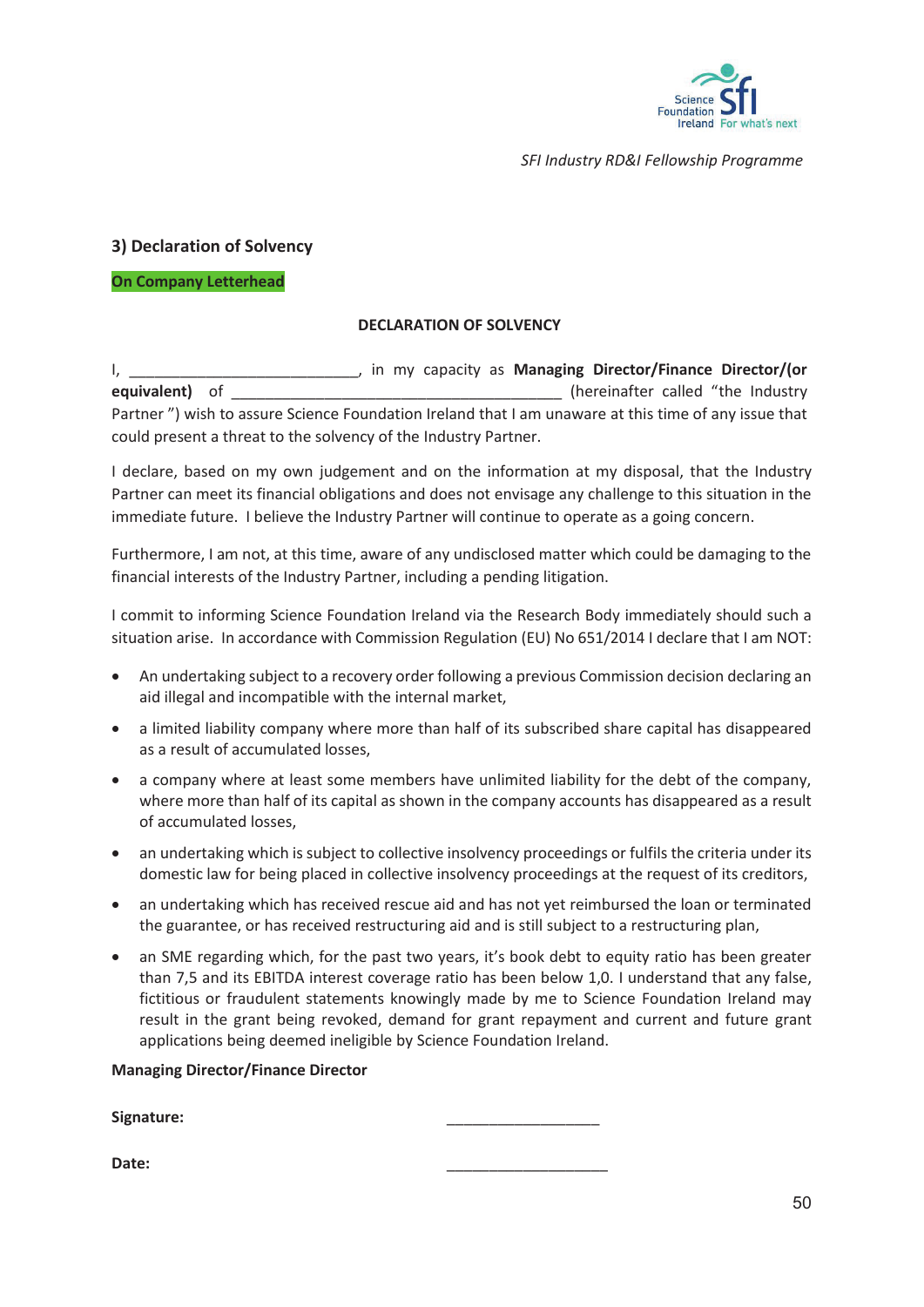

# **APPENDIX E – INDUSTRY RD&I FELLOWSHIP PROPOSAL CHECKLIST**

| <b>SECTION</b>            | <b>DESCRIPTION</b>                                                                                        | <b>REQUIREMENTS</b>                                        |  |
|---------------------------|-----------------------------------------------------------------------------------------------------------|------------------------------------------------------------|--|
|                           | Proposal title (max. 30 words)                                                                            | Max. 30 words                                              |  |
|                           | Proposal ID                                                                                               | Autogenerated                                              |  |
|                           | Research Body                                                                                             |                                                            |  |
| <b>Applicant Details</b>  | Applicant name                                                                                            |                                                            |  |
|                           | Department                                                                                                |                                                            |  |
|                           | <b>Applicant Research Body</b>                                                                            |                                                            |  |
|                           | Address details                                                                                           |                                                            |  |
|                           | Telephone                                                                                                 |                                                            |  |
|                           | Email                                                                                                     |                                                            |  |
|                           | Year of PhD                                                                                               |                                                            |  |
|                           | Gender                                                                                                    |                                                            |  |
|                           | Location of applicant at time of submission                                                               |                                                            |  |
|                           | Applicant associated with an SFI Research<br>Centre                                                       | If Yes - Specify Research<br>Centre name or proposal<br>ID |  |
|                           | PhD awarding institution (name and country)                                                               |                                                            |  |
|                           | Applicant category                                                                                        |                                                            |  |
|                           | Applicant sub-category                                                                                    |                                                            |  |
|                           | Grant number of current or previous                                                                       |                                                            |  |
|                           | employing grant                                                                                           |                                                            |  |
|                           | Name of current or previous supervisor                                                                    | Category B applicants                                      |  |
|                           | Applicant's current or previous contract                                                                  | Category B applicants                                      |  |
|                           | expiry date                                                                                               |                                                            |  |
| <b>Proposal summary</b>   | Duration of grant requested (in months)                                                                   | 1-24 months                                                |  |
|                           | Time commitment to Fellowship (percentage<br>time spent on placement against the total<br>award duration) |                                                            |  |
|                           | Placement duration                                                                                        | 1-12 months                                                |  |
|                           | Total Industry Partner Costs (€)                                                                          |                                                            |  |
|                           | Does your proposal relate to a previously                                                                 |                                                            |  |
|                           | submitted application to any SFI scheme? If                                                               |                                                            |  |
|                           | the application is a resubmission, a statement $\vert$ Yes/No                                             |                                                            |  |
|                           | referencing the previous application and                                                                  |                                                            |  |
|                           | explaining the differences must be provided                                                               |                                                            |  |
|                           | below, making reference to reviewer                                                                       |                                                            |  |
|                           | comments where relevant. This statement                                                                   |                                                            |  |
|                           | will assist SFI scientific staff in the assessment                                                        |                                                            |  |
|                           | of eligibility of a revised application and will                                                          |                                                            |  |
|                           | not be shared with reviewers:                                                                             |                                                            |  |
|                           | <b>Resubmission statement</b>                                                                             | Max. 1000 words                                            |  |
| <b>Research Alignment</b> | <b>Primary Priority Area</b>                                                                              |                                                            |  |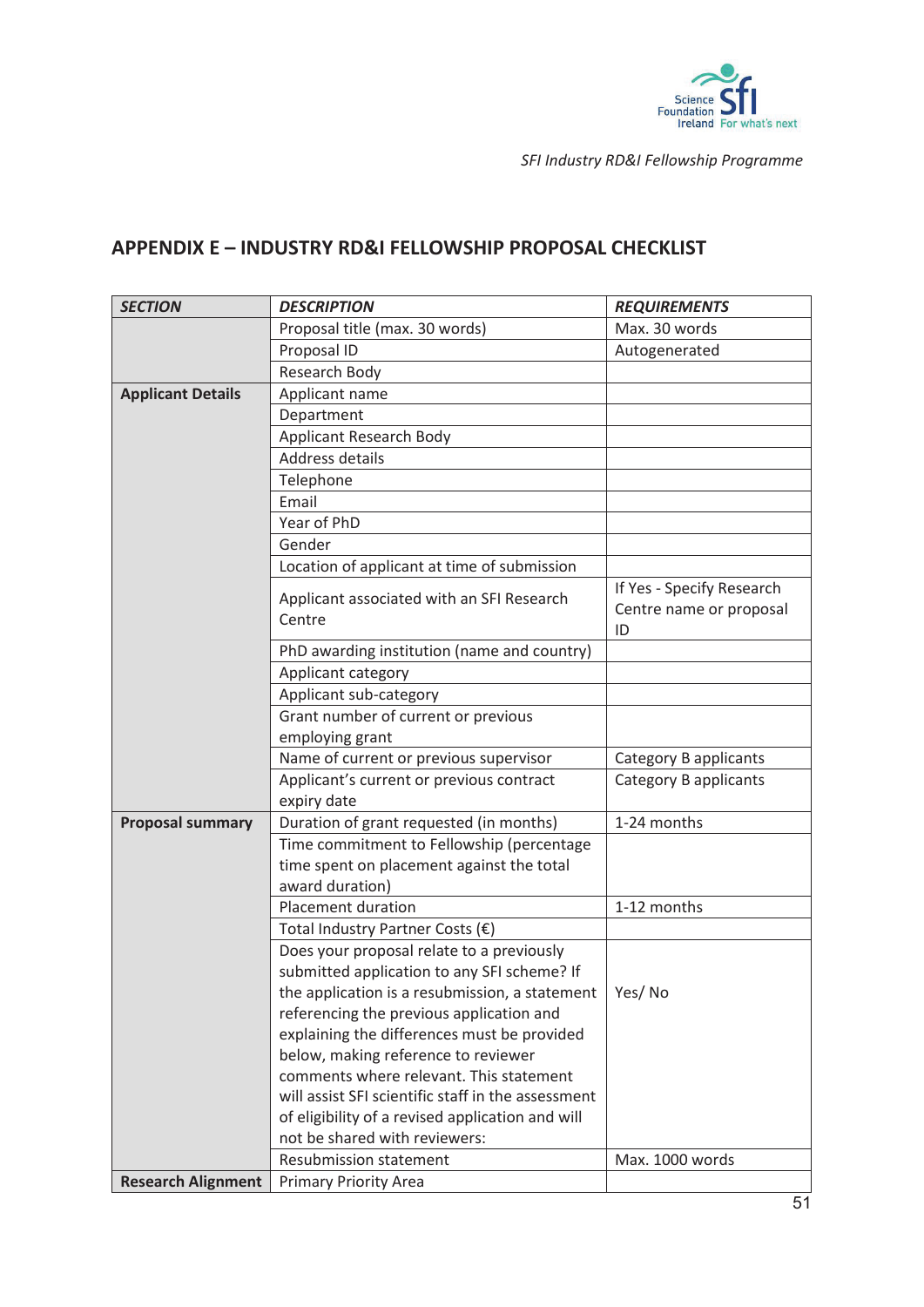

|                                | Secondary Priority Area                          |                             |
|--------------------------------|--------------------------------------------------|-----------------------------|
|                                | Research Area - Primary                          |                             |
|                                | Research Area - Secondary                        |                             |
|                                | Please describe how your proposal is aligned     | Max. 250 words              |
|                                | with SFI's legal remit                           |                             |
|                                | Please describe how your proposal is aligned     | Max. 250 words              |
|                                | with the remit of the Industry RD&I              |                             |
|                                | Fellowship Programme                             |                             |
|                                | Select Research Category                         |                             |
|                                | Please provide justifying narrative for the      | Max. 250 words              |
|                                | selected Research Category                       |                             |
| <b>Applicant Details &amp;</b> | Supervisory experience                           |                             |
| supervisory<br>experience      | Lead Applicant CV (PDF upload)                   | Max. 5 pages                |
| <b>Research Funding</b>        | For each current and pending grant listed        | Max. 1000 words             |
|                                | above, clearly indicate any scientific overlap   |                             |
|                                | with this application, referring only to overlap |                             |
|                                | in content (max. 1000 words)                     |                             |
|                                | Please confirm that you have completed the       | Yes/No                      |
|                                | research funding section or that you have no     |                             |
|                                | current, pending or expired funding.             |                             |
| <b>Collaborator Details</b>    | Organisation                                     | Name of company             |
| <b>Industry Mentor</b>         | Department                                       |                             |
|                                | Prefix                                           | Select title                |
|                                | First name                                       | Insert name of industry     |
|                                |                                                  | mentor                      |
|                                | Last name                                        |                             |
|                                | Job title                                        |                             |
|                                | Collaborator type                                | 'Industry' must be selected |
|                                | Email                                            |                             |
|                                | Address                                          |                             |
|                                | City                                             |                             |
|                                | Country                                          |                             |
|                                | Postal code                                      |                             |
|                                | Industry mentor CV (PDF upload)                  | Max. 5 pages                |
| <b>Collaborator Details</b>    | Organisation                                     |                             |
| <b>Academic</b>                | Department                                       |                             |
| <b>Collaborator</b>            | Prefix                                           | Select title                |
|                                |                                                  | Insert name of academic     |
|                                | First name                                       | collaborator                |
|                                |                                                  |                             |
|                                | Last name                                        |                             |
|                                | Job title                                        |                             |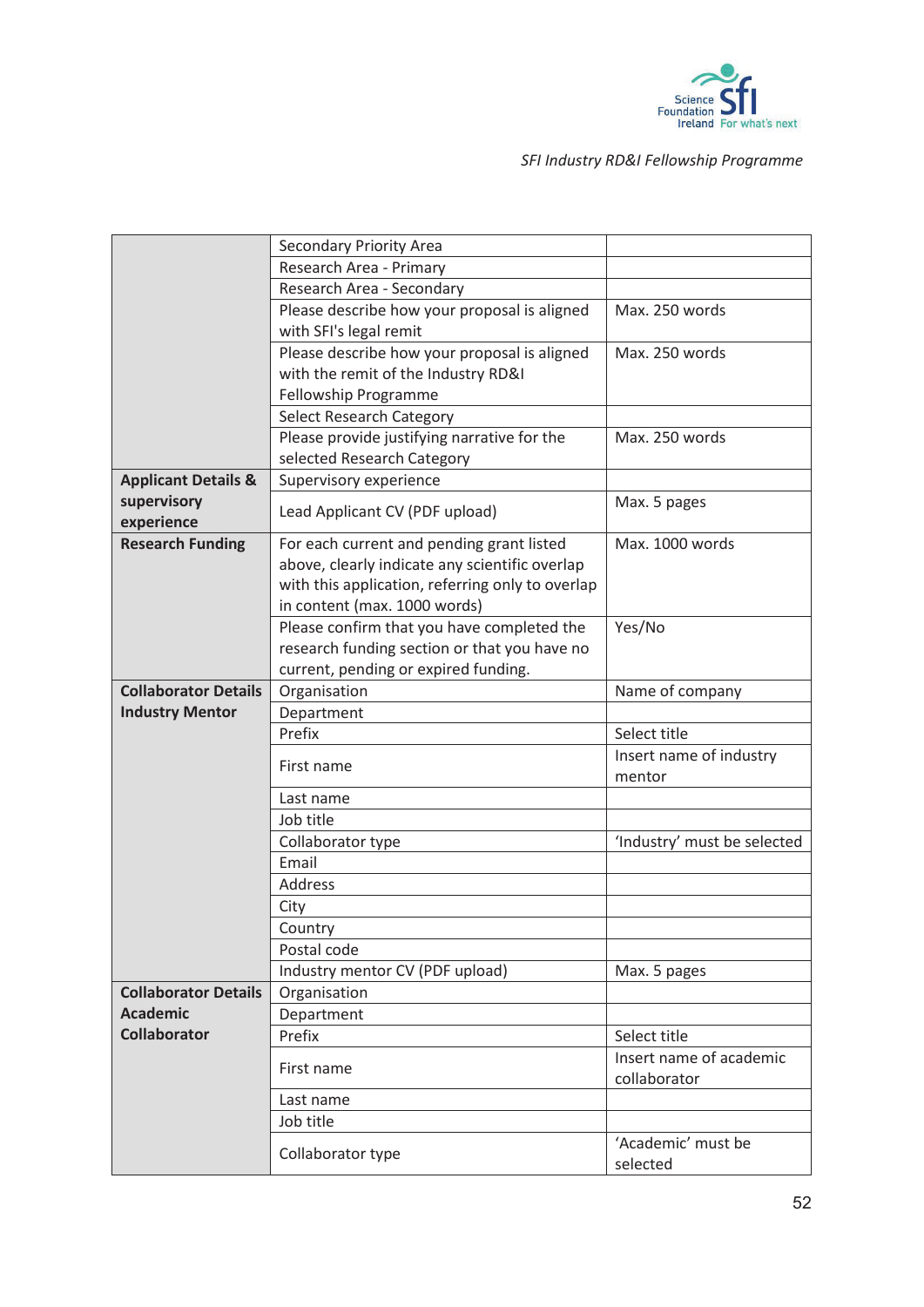

|                                   | Email                                    |                                               |                         |
|-----------------------------------|------------------------------------------|-----------------------------------------------|-------------------------|
|                                   | Address                                  |                                               |                         |
|                                   | City                                     |                                               |                         |
|                                   | Country                                  |                                               |                         |
|                                   | Postal code                              |                                               |                         |
|                                   |                                          | Academic Collaborator CV (PDF upload)         | Max. 2 pages            |
| Company                           | Company name                             |                                               |                         |
| <b>Information</b>                | Location of Company                      |                                               |                         |
|                                   | Annual turnover (€)                      |                                               |                         |
|                                   | Organisation type                        |                                               |                         |
|                                   |                                          | Organisation description/Business sector      | Max. 1000 words         |
|                                   | Total number of employees (FTEs)         |                                               |                         |
|                                   | Number of employees in R&D (FTEs)        |                                               |                         |
|                                   | Independently owned premises             |                                               | Yes/No                  |
|                                   | <b>Irish Owned</b>                       |                                               |                         |
| <b>Main Body of</b>               | Keywords                                 |                                               | Max. 15 words           |
| Proposal                          | Scientific abstract                      |                                               | Max. 200 words          |
|                                   | Lay abstract                             |                                               | Max. 100 words          |
|                                   | Fellowship proposal (PDF upload)         |                                               | Max. 6 pages            |
|                                   | References (PDF upload)                  |                                               | Max. 1 page             |
|                                   | <b>Conflict of Interest Statement</b>    |                                               | Max. 2 pages            |
| <b>Ethical Issues</b>             | Does your research involve the use of    |                                               | Yes/No                  |
|                                   | animals?                                 |                                               |                         |
|                                   | Does your research involve human         |                                               | Yes/No                  |
|                                   |                                          | participants, human biological material, or   |                         |
|                                   |                                          | identifiable/potentially identifiable data?   |                         |
| Sex/Gender<br><b>Dimension in</b> |                                          | Is there a sex and/or gender dimension to be  | Yes/No                  |
| <b>Research</b>                   | considered in your research proposal?    | If yes, please describe how sex and/or gender | Max. 1000 words         |
|                                   |                                          | considerations will be integrated into your   |                         |
|                                   | research proposal.                       |                                               |                         |
|                                   |                                          | If no, please explain why sex and/or gender   | Max. 1000 words         |
|                                   |                                          | are not applicable to your research proposal. |                         |
| <b>Budget</b>                     |                                          | Research Category (Grand aid intensity 1)     | Drop-down               |
|                                   | Company Size (Grant aid intensity 2)     |                                               | Drop-down               |
|                                   | Dissemination (Grant aid intensity 3)    |                                               | Drop-down               |
|                                   | Requested Grant Aid (%)                  |                                               |                         |
|                                   |                                          | Please indicate the requested salary level    | Drop-down               |
|                                   | (point on scale)                         |                                               |                         |
|                                   | SFI requested budget                     |                                               | <b>Budget table</b>     |
|                                   | <b>Budget Justification (PDF upload)</b> |                                               | Max. 3 pages            |
|                                   | Detailed project budget (Excel upload)   |                                               |                         |
| Letter(s) of Support              |                                          |                                               |                         |
|                                   |                                          | Research Body<br><b>Industry Mentor</b>       | PDF upload max. 2 pages |